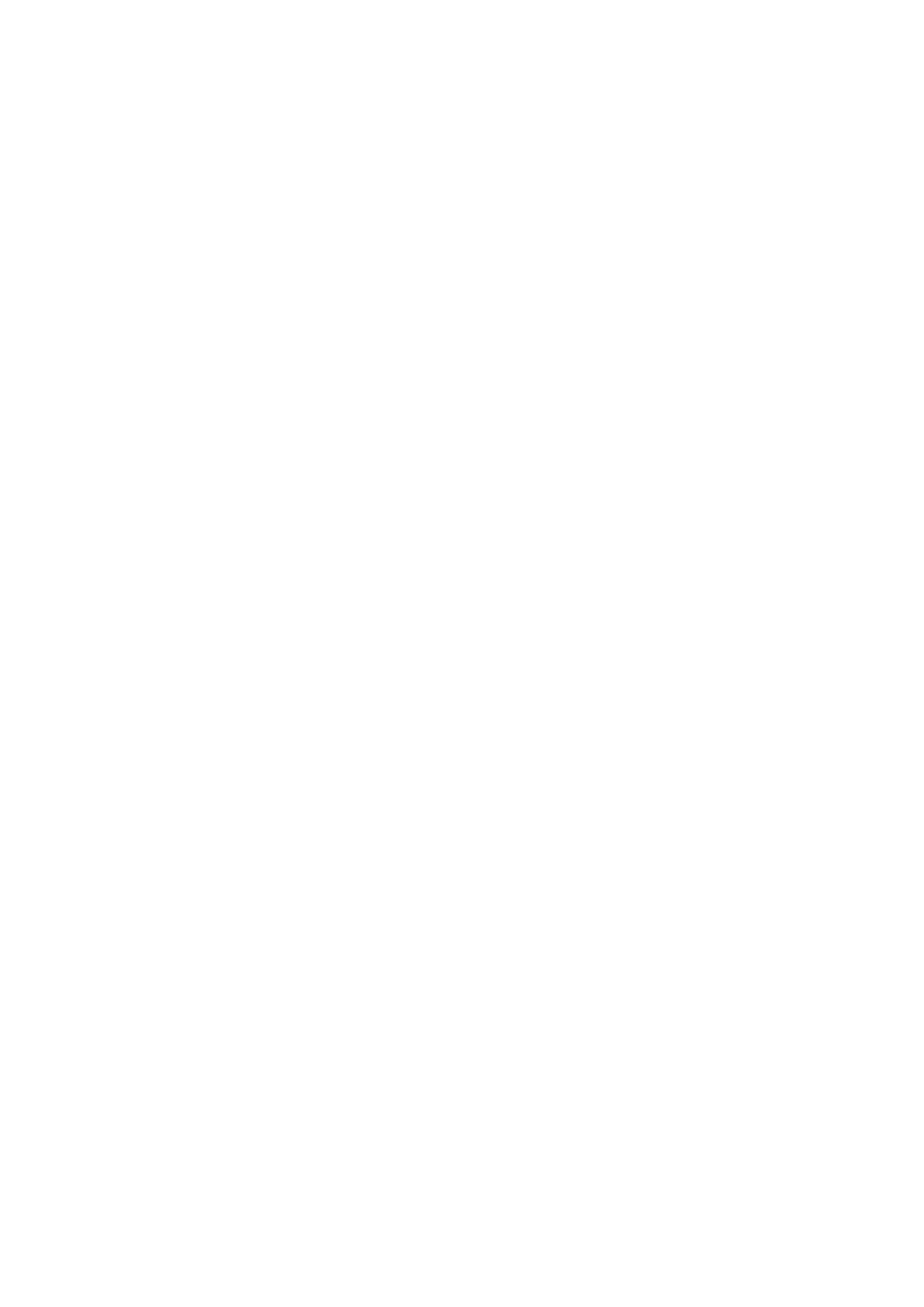# **Department of Foreign Affairs and Trade**

| 1.1 |                                                |  |
|-----|------------------------------------------------|--|
| 1.2 |                                                |  |
| 1.3 |                                                |  |
|     | SECTION 2: OUTCOMES AND PLANNED PERFORMANCE 22 |  |
| 2.1 |                                                |  |
| 2.2 |                                                |  |
| 2.3 |                                                |  |
|     |                                                |  |
|     |                                                |  |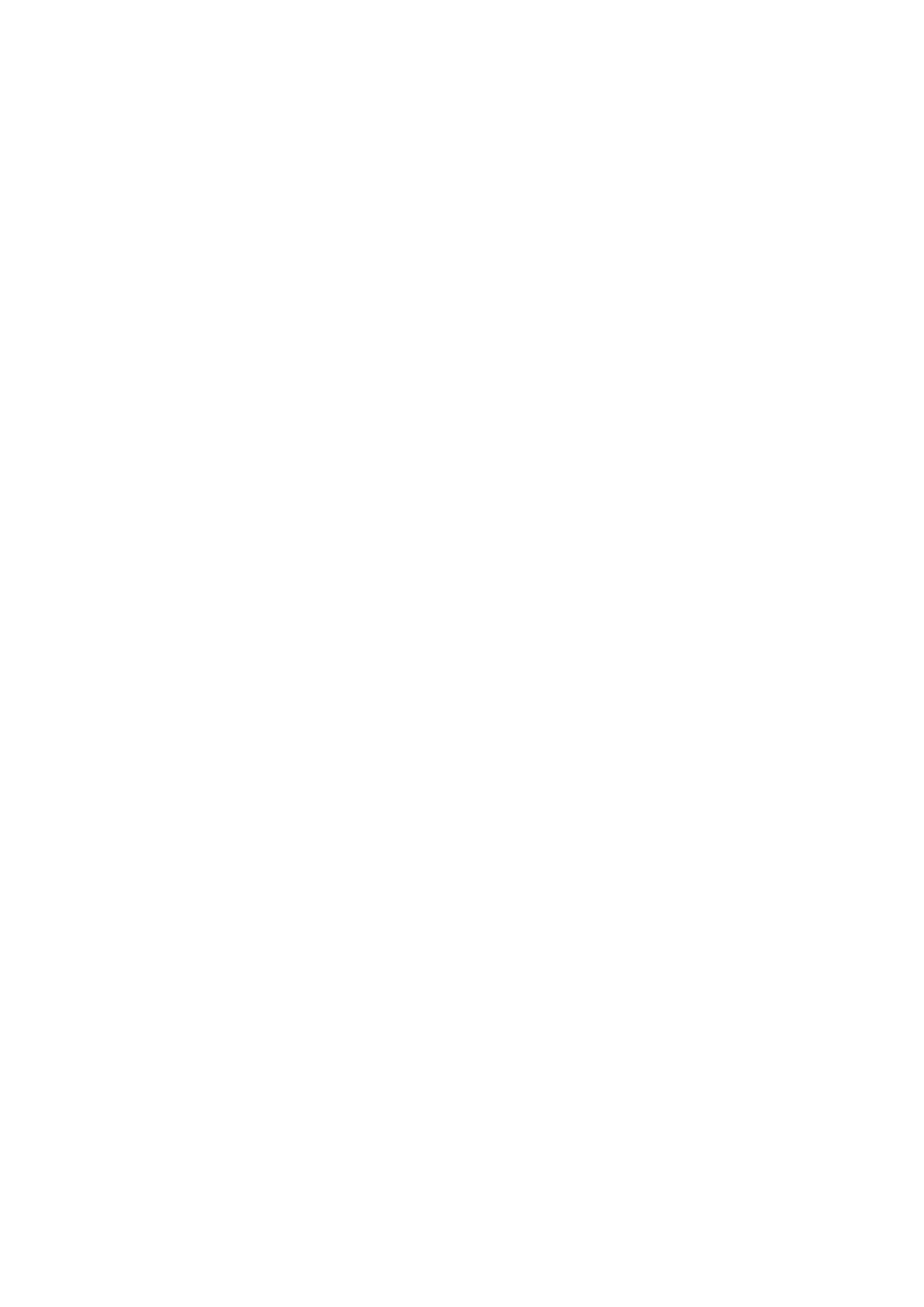# **Department of Foreign Affairs and Trade**

# <span id="page-4-0"></span>**Section 1: Entity overview and resources**

## <span id="page-4-1"></span>**1.1 Strategic direction statement**

The Department of Foreign Affairs and Trade (DFAT, 'the department') leads the development of Australia's foreign, trade and investment, development and international security policies. DFAT delivers passport and consular services to Australian citizens and manages a secure Australian Government presence overseas.

Australia faces a deteriorating strategic environment in 2022–23. Many Indo-Pacific countries remain vulnerable following the COVID-19 pandemic, while great power strategic competition is intensifying. The rules, norms and institutions that support Australia's prosperity and security are under persistent pressure.

Russia's unprovoked and illegal invasion of Ukraine reinforces Australia's strong support for a open and transparent rules-based international order and the essential role of diplomacy in responding to such challenges. Growing alignment between Russia and China, with its increasing military capability and growing assertiveness, has significant geo-strategic implications and underlines the importance of established rules and norms instead of a 'might is right' approach. Australia will continue to impose high costs on Russia, including through the imposition of sanctions.

Australia is working with partners to support global rules and standards, advance the type of international environment we want to live in and promote an open, resilient, and inclusive Indo-Pacific region.

The Government will continue to partner with our Pacific family and Southeast Asian neighbours to recover from COVID-19, to pursue economic integration and resilience, to deepen our network of partnerships and to combat the risks posed by climate change and natural disasters in the region.

In the Pacific, the whole-of-government Office of the Pacific leads Australia's effort to work in partnership with our Pacific family through the Pacific Step-up, supporting economic resilience and recovery and a more prosperous, stable and secure region.

The department will support the economic growth of Pacific island countries and Timor-Leste through the new Pacific Australia Labour Mobility scheme. The scheme will help employers in rural and regional Australia engage the right workers where and when they need them, while delivering economic benefits for their families and home countries.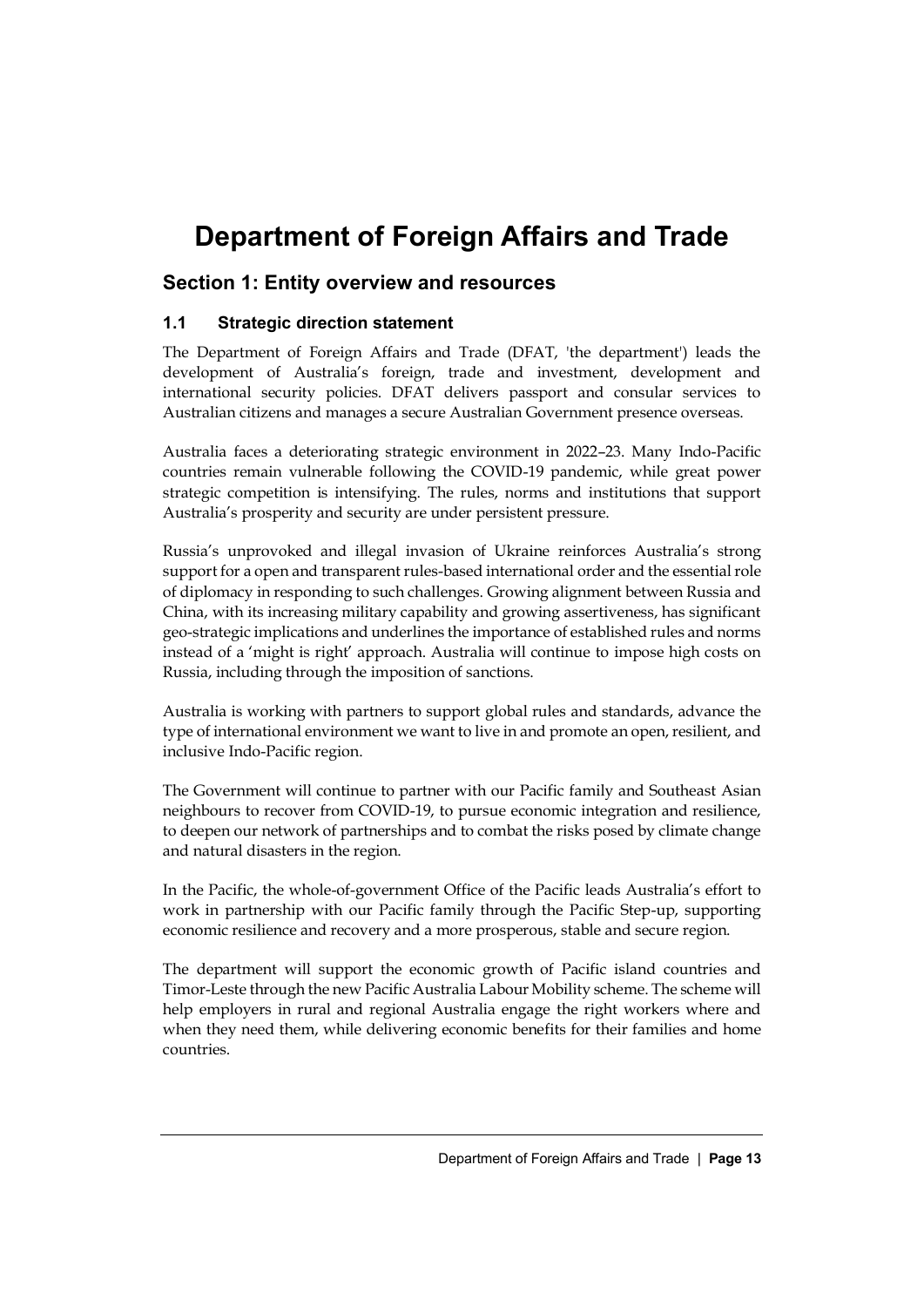Our COVID-19 Response Package for 2022–23 will build on Australia's assistance to our Pacific family, providing fiscal crisis support, technical expertise and connectivity. The department is supporting enhanced trade and investment flows in the region, including through a new PACER Plus Implementation Unit in Apia, Samoa. Through the Australian Infrastructure Financing Facility for the Pacific (AIFFP), we are financing airports, ports, submarine cables and solar farms in the Pacific and Timor-Leste to address infrastructure needs. The Government has doubled the AIFFP's lending headroom, allowing us to further support quality climate-resilient infrastructure in the Pacific without creating debt distress.

Australia's partnerships with Southeast Asian countries and the Association of Southeast Asian Nations (ASEAN) are indispensable. Our Comprehensive Strategic Partnerships with Indonesia, Malaysia and Singapore provide a framework to pursue our shared economic and security interests. We are strengthening our economic partnership with Vietnam and pursuing critical interests with the Philippines and Thailand and deepening cooperation with Brunei. We will mark longstanding diplomatic relationships with Cambodia and Laos in 2022.

ASEAN is central to the regional order – a strong and resilient ASEAN is vital to Australia's own security and prosperity. The Australia–ASEAN Comprehensive Strategic Partnership underscores Australia's commitment to ASEAN centrality and to cooperate on shared regional challenges. From 2022–2023, DFAT will lead implementation of the largest increase in Australia's development cooperation program with ASEAN.

The Government is supporting Australia's Comprehensive Strategic Partnership with India through an expanded diplomatic presence in Bengaluru and a Centre of Excellence for Critical and Emerging Technology Policy. Three Maitri (friendship) initiatives with India will support our education, community, tourism and investment links and add to our growing bilateral relationship. We will advance cooperation on tourism policy, data sharing, training and industry engagement. The department-led Australia India Infrastructure Forum will serve as a hub to promote two-way investment in infrastructure.

We will contribute to economic recovery and resilience through our bilateral and regional partnerships. Our health investments, including through the Quad (Australia, India, Japan and the United States), will support countries in vaccine delivery. Our new Partnerships for Infrastructure initiative works with Southeast Asian countries to progress priority infrastructure projects and drive inclusive and sustainable growth. Through the Mekong–Australia Partnership we will support economic reform and resilience, invest in human capability, boost trade and investment and build environmental resilience in this vital sub-region of Southeast Asia.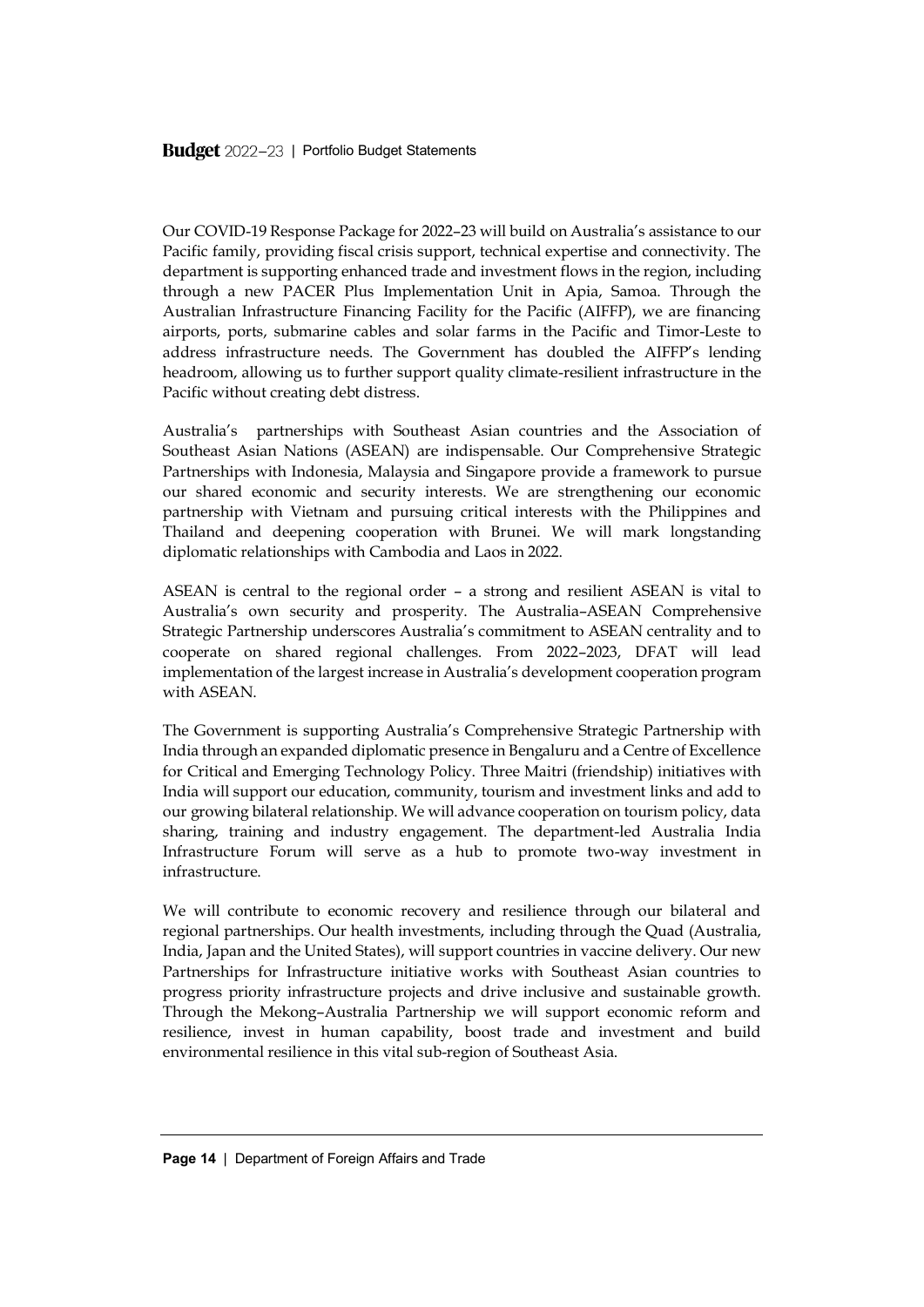Through *Partnerships for Recovery*, the department works to rebuild regional economies and reverse poverty and inequality trends worsened by the impacts of the pandemic. This directly supports security and stability in the region. Australia will assist in establishing infrastructure that is sustainable and climate adapted, drives economic growth and achieves genuine development goals. The department will continue to be at the forefront of providing timely and effective humanitarian assistance to our neighbours in times of need.

To support Australia's post-pandemic economic recovery, the department will continue to negotiate trade and investment agreements. Our free trade agreements (FTAs) create export opportunities and jobs, reduce the cost of doing business overseas and provide Australian consumers with greater choice. The department's implementation of the Australia–UK FTA will build on our existing strengths in two-way trade and investment. We are negotiating the Australia–India Comprehensive Economic Cooperation Agreement (CECA) to liberalise and deepen trade in goods and services between Australia and India. Negotiation of an FTA with the European Union – our second largest trading partner – is well advanced and work towards early conclusion is a priority. We are also working to support businesses to reduce supply chain vulnerabilities and improve trade diversification.

The department advocates for our interests in international economic bodies and leads efforts to uphold the rules-based trading system, including the process to remove impediments to Australian exports. In the World Trade Organization (WTO) we build coalitions to maintain adherence to existing rules and engage in dispute settlements where necessary to protect our interests.

The department leads and manages Australia's bilateral, minilateral and multilateral efforts, which equip us to meet global challenges. Through new and ongoing initiatives, we will advance our agenda with ASEAN, the Quad, the Pacific Island Forum (PIF), the East Asia Summit and through AUKUS (Australia, United Kingdom and the United States). The department will continue to lead our national interest based approach to China, remaining open to dialogue without preconditions and working in partnership with domestic and international stakeholders.

The department will continue to work with like-minded partners to protect and promote international law, and the rules, norms and standards that support the interests of Australia and the Indo-Pacific region. We will work to set new standards and rules that protect and advance human rights, while also supporting reform efforts. We will seek to reinforce leadership of multilateral institutions by supporting meritorious individuals with a commitment to good governance and transparency, including Australian candidacies. We are investing \$25.6 million over four years from 2021–22 to assist young Australians gain professional experience within international institutions. The department will continue to work closely with the 54 nations under the Antarctic Treaty System in protecting the Antarctic and in sharing research.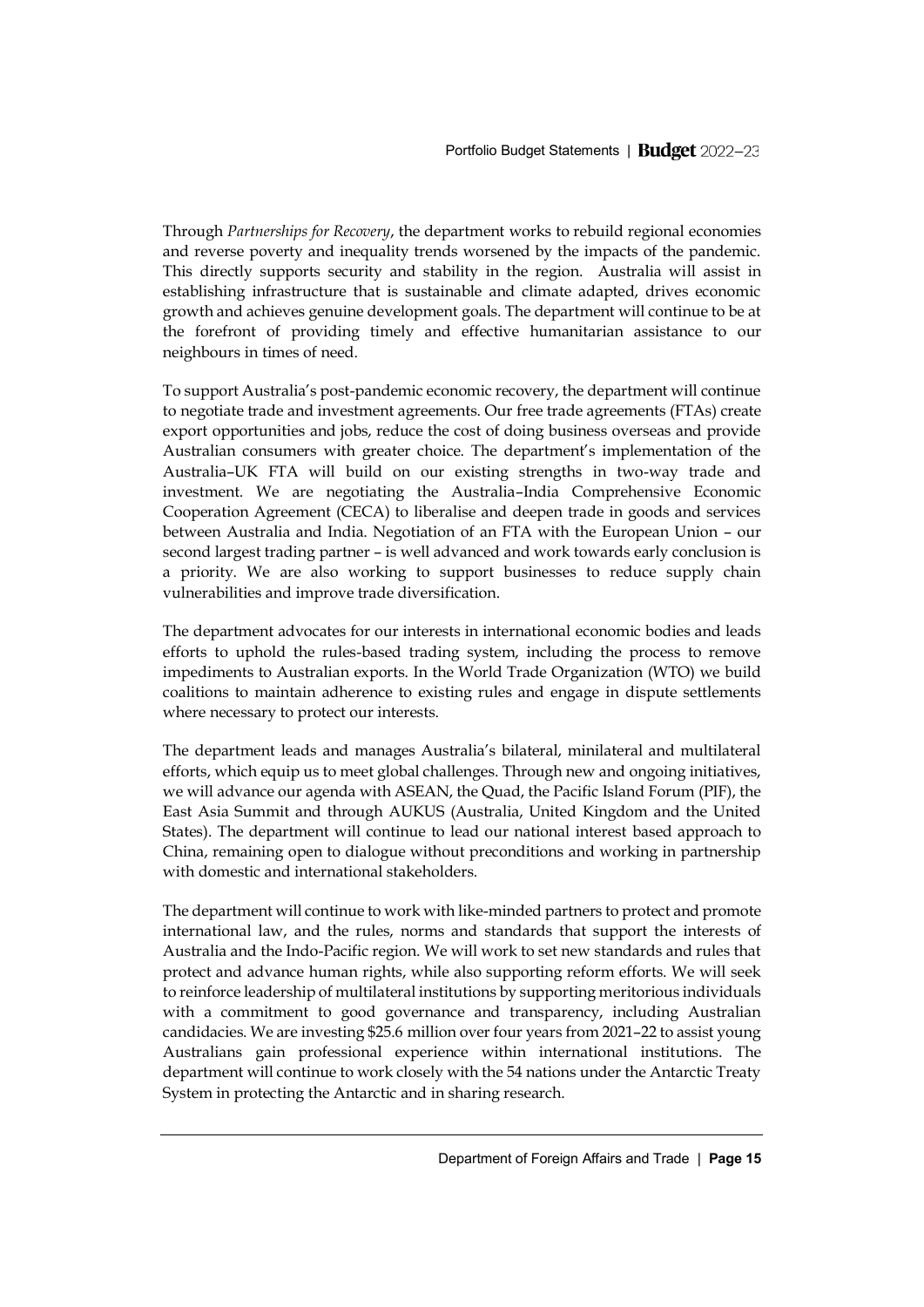Budget 2022-23 | Portfolio Budget Statements

Through the Foreign Arrangements Scheme, the department supports and reviews arrangements between state and territory governments and foreign governments to ensure consistency with Australia's foreign policy.

The department supports Australian businesses and citizens overseas through our network of embassies, high commissions and consular posts. We deliver essential consular and passport services, information and advice. The department's global network will be strengthened through the Government's commitment to open new posts in Bern, Switzerland; Male, Maldives; and Bengaluru, India and to continue funding the Special Representative on Afghanistan and the Interim Mission to Afghanistan in Doha.

As Australia's strategic and operating environment becomes more uncertain and challenging, strong foreign affairs capability will be essential to advance Australia's interests. The department's three outcomes detailed in this document, and the priorities outlined in the department's 2021–22 Corporate Plan, provide the roadmap for how we will deliver for the Government and Australia.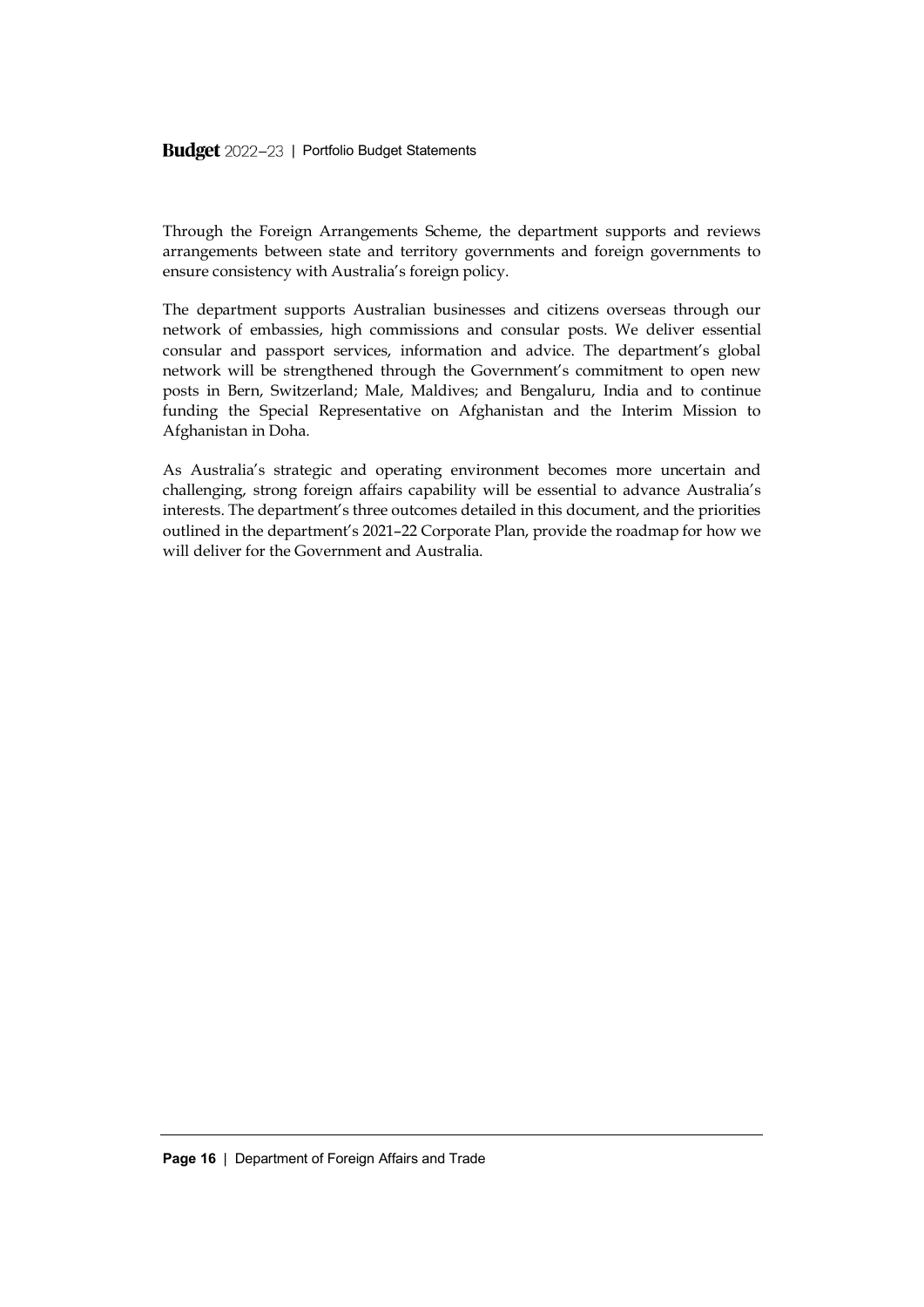# <span id="page-8-0"></span>**1.2 Entity resource statement**

Table 1.1 shows the total funding from all sources available to the entity for its operations and to deliver programs and services on behalf of the Government.

The table summarises how resources will be applied by outcome (government strategic policy objectives) and by administered (on behalf of the Government or the public) and departmental (for DFAT's operations) classification.

For more detailed information on special accounts and special appropriations, please refer to *Budget Paper No. 4 – Agency Resourcing*.

Information in this table is presented on a resourcing (that is, appropriations/cash available) basis, whilst the 'Budgeted expenses by Outcome' tables in Section 2 and the financial statements in Section 3 are presented on an accrual basis.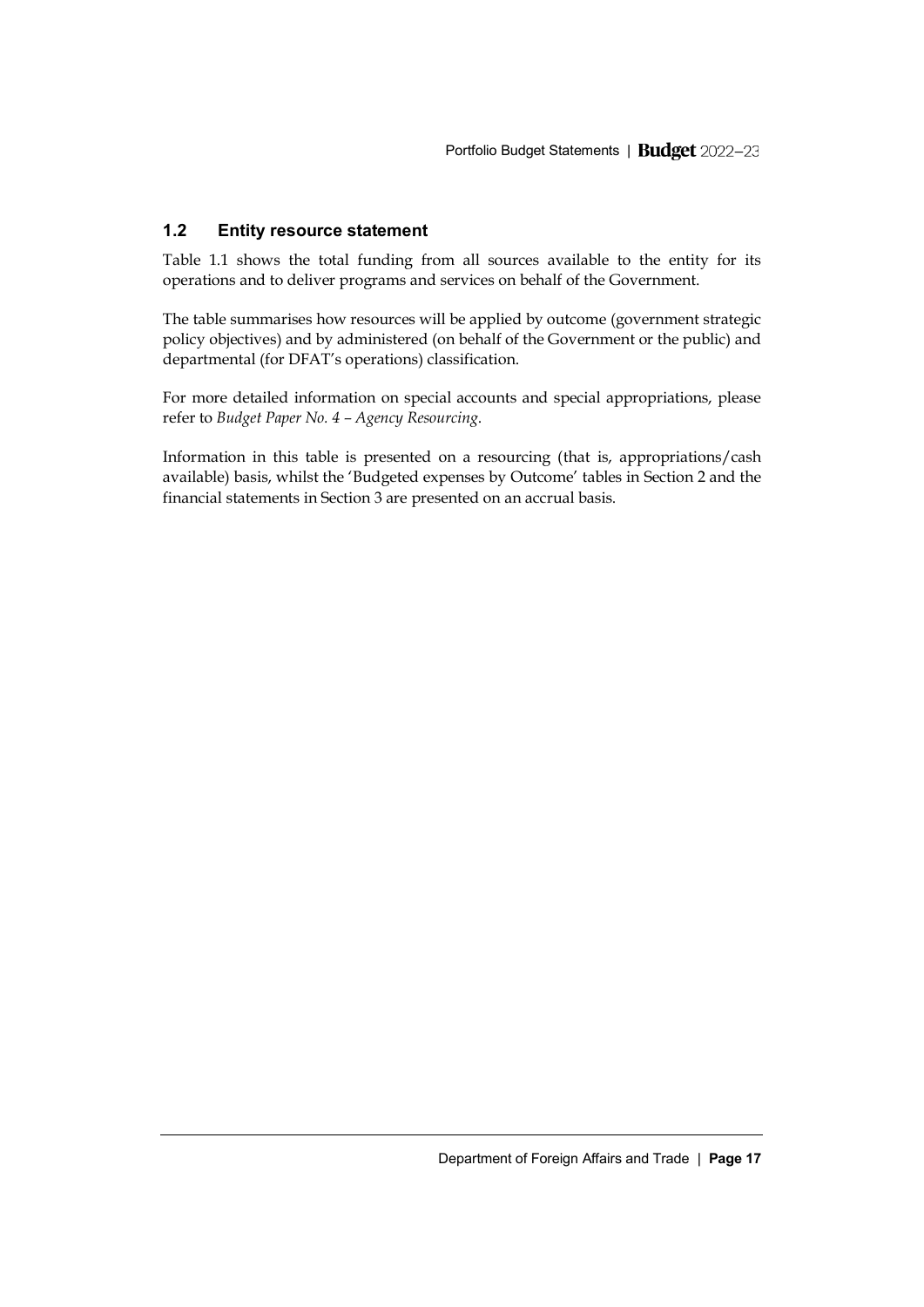# Budget 2022-23 | Portfolio Budget Statements

|                                                            | 2021-22   | 2022-23   |
|------------------------------------------------------------|-----------|-----------|
|                                                            | Estimated | Estimate  |
|                                                            | actual    |           |
|                                                            | \$'000    | \$'000    |
| <b>Departmental</b>                                        |           |           |
| Annual appropriations - ordinary annual services (a)       |           |           |
| Prior year appropriations available (b)                    | 414,273   | 382,155   |
| Departmental appropriation (c)                             | 1,751,833 | 1,826,630 |
| s74 External Revenue (d)                                   | 170,978   | 171,431   |
| Departmental capital budget (e)                            | 59,829    | 70,707    |
| Annual appropriations - other services - non-operating (f) |           |           |
| Prior year appropriations available (b)                    | 24,263    | 39,639    |
| Equity injection                                           | 101,768   | 62,023    |
| Total departmental annual appropriations                   | 2,522,944 | 2,552,585 |
| Special accounts (g)                                       |           |           |
| Opening balance                                            | 416,263   | 298,180   |
| Appropriation receipts (h)                                 | 87,557    | 90,687    |
| Appropriation receipts from other entities (i)             | 32,057    | 32,832    |
| Non-appropriation receipts                                 | 6.027     | 6,087     |
| Total special accounts                                     | 541,904   | 427,786   |
| less departmental appropriations drawn from annual/special |           |           |
| appropriations and credited to special accounts            | 87,557    | 90,687    |
| Total departmental resourcing                              | 2,977,291 | 2,889,684 |
| Administered                                               |           |           |
| Annual appropriations - ordinary annual services (a)       |           |           |
| Outcome 1                                                  | 4.037.291 | 4,290,378 |
| Outcome 2                                                  | 53,750    | 750       |
| Administered capital budget (j)                            | 528       | 528       |
| Payments to corporate entities (k)                         | 135,347   | 139,643   |
| Annual appropriations - other services - non-operating (f) |           |           |
| Administered assets and liabilities                        | 5,897     | 7,548     |

#### **Table 1.1: Department of Foreign Affairs and Trade resource statement — Budget estimates for 2022-23 as at Budget March 2022**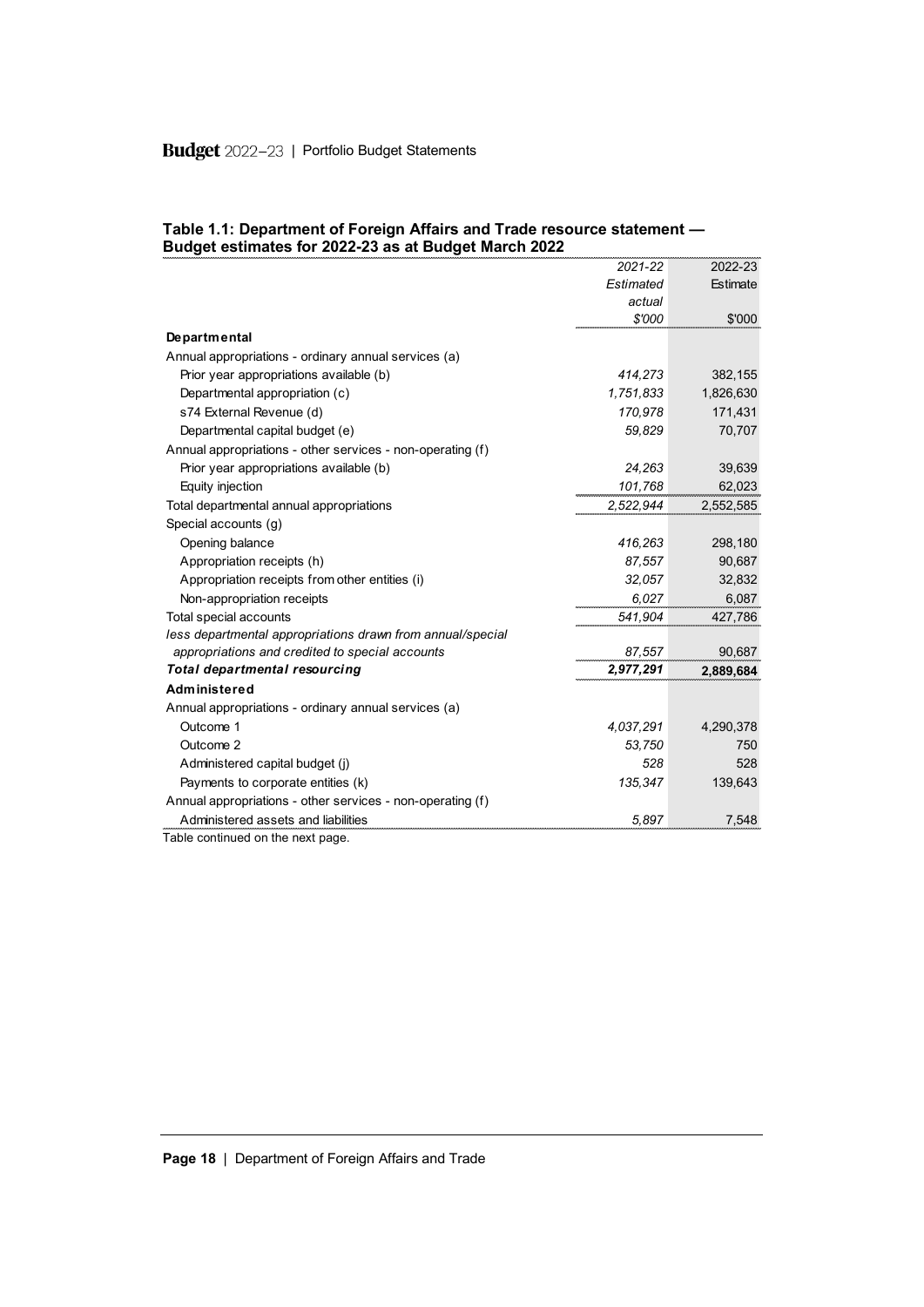#### **Table 1.1: Department of Foreign Affairs and Trade resource statement — Budget estimates for 2022-23 as at Budget March 2022 (continued)**

|                                                 | 2021-22   | 2022-23   |
|-------------------------------------------------|-----------|-----------|
|                                                 | Estimated | Estimate  |
|                                                 | actual    |           |
|                                                 | \$'000    | \$'000    |
| Total administered annual appropriations        | 4.232.813 | 4,438,847 |
| Total administered special appropriations       | 330.945   | 340.839   |
| less payments to corporate entities from annual |           |           |
| appropriations                                  | 135.347   | 139.643   |
| Total administered resourcing                   | 4.428.411 | 4.640.043 |
| <b>Total resourcing for DFAT</b>                | 7,405,702 | 7.529.727 |
|                                                 | 2021-22   | 2022-23   |
| Average staffing level (number)                 | 5.990     | 6.103     |

#### **Third party payments from and on behalf of other entities**

| 2021-22                                                             | 2022-23  |
|---------------------------------------------------------------------|----------|
| Estimated                                                           | Estimate |
| actual                                                              |          |
| \$'000                                                              | \$'000   |
| Receipts received from other entities for the provision of services |          |
| (disclosed above in s74 External Revenue section above)<br>170.978  | 171.431  |
| Payments made to corporate entities within the Portfolio            |          |
| Tourism Australia (Annual appropriation)<br>135.347                 | 139.643  |

All figures shown above are GST exclusive - these may not match figures in the cash flow statement.

Prepared on a resourcing (that is, appropriations available) basis.

- (a) Appropriation Bill (No. 1) 2022-23.
- (b) Excludes \$144.0m subject to administrative quarantine by Finance or withheld under section 51 of the *Public Governance, Performance and Accountability Act 2013* (PGPA Act).
- (c) Excludes departmental capital budget (DCB).
- (d) Estimated External Revenue receipts under section 74 of the PGPA Act.
- (e) Departmental capital budgets are not separately identified in Appropriation Bill (No.1) and form part of ordinary annual services items. Please refer to Table 3.5 for further details. For accounting purposes, this amount has been designated as a 'contribution by owner'.
- (f) Appropriation Bill (No. 2) 2022-23.
- (g) Excludes trust moneys held in Services for Other Entities and Trust Moneys (SOETM) and other special accounts. For further information on special accounts, please refer to Budget Paper No. 4 - Agency Resourcing. Please also see Table 2.1 for further information on outcome and program expenses broken down by various funding sources, e.g. annual appropriations, special appropriations and special accounts.
- (h) Amounts credited to the special account(s) from the Department of Foreign Affairs and Trade's annual appropriations.
- (i) Amounts credited to the special account(s) from another entity's annual and special appropriations.
- (j) Administered capital budgets are not separately identified in Appropriation Bill (No. 1) and form part of ordinary annual services items. Please refer to Table 3.10 for further details. For accounting purposes, this amount is designated as a 'contribution by owner'.
- (k) 'Corporate entities' are corporate Commonwealth entities and Commonwealth companies as defined under the PGPA Act.

Note: The Annual Appropriation amounts appearing for 2021-22 estimated actual do not include the Appropriation Bills (No. 3) and (No. 4) 2021-22 as they had not been enacted at the time of publication. \$20.030 million will be received through Appropriation Bill (No. 3) 2021-22. The annual appropriations received from these bills will be recognised in a future Portfolio Budget Statement but only after the Bills have received Royal Assent.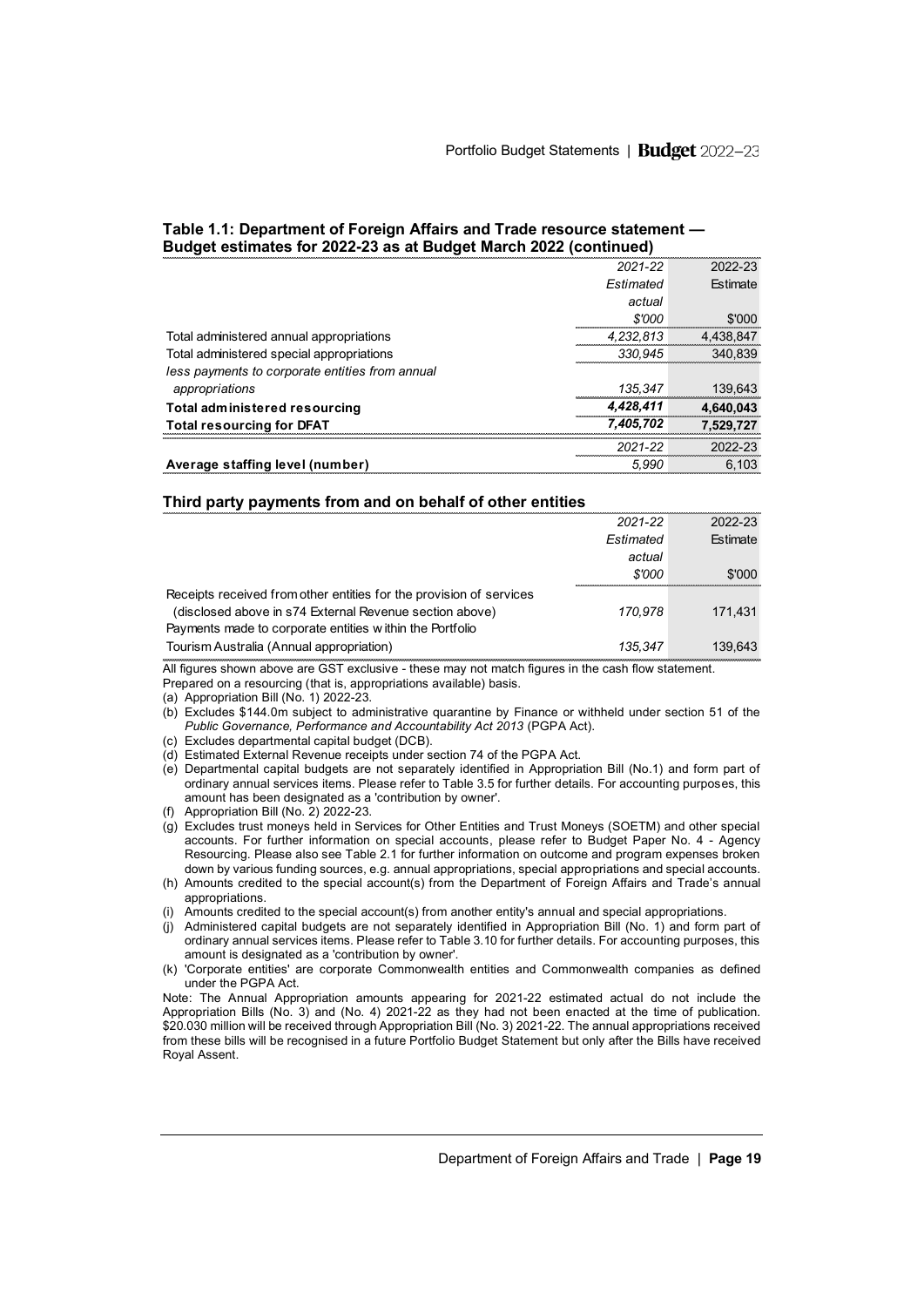# <span id="page-11-0"></span>**1.3 Budget measures**

Budget measures in Part 1 relating to DFAT are detailed in Budget Paper No. 2 and are summarised below.

|                                      |          | 2021-22 | 2022-23 | 2023-24 | 2024-25 | 2025-26 |
|--------------------------------------|----------|---------|---------|---------|---------|---------|
|                                      | Program  | \$'000  | \$'000  | \$'000  | \$'000  | \$'000  |
| <b>Payment measures</b>              |          |         |         |         |         |         |
| Assistance to Ukraine (a)            | 1.2      |         |         |         |         |         |
| Administered payment                 |          | 50,000  |         |         |         |         |
| <b>Total</b>                         |          | 50,000  |         |         |         |         |
| Australia-UK Free Trade Agreement -  |          |         |         |         |         |         |
| increasing market access             |          |         |         |         |         |         |
| opportunities and strengthening ties |          |         |         |         |         |         |
| betw een our two countries (b)       | 1.1      |         |         |         |         |         |
| Departmental payment                 |          |         |         |         |         |         |
| <b>Total</b>                         |          |         |         |         |         |         |
| Comprehensive Strategic Partnership  |          |         |         |         |         |         |
| with India - new initiatives (c)     | 1.1, 1.6 |         |         |         |         |         |
| Administered payment                 |          |         |         |         |         |         |
| Departmental payment                 |          |         |         |         |         |         |
| Total                                |          |         |         |         |         |         |
| COVID-19 Response Package -          |          |         |         |         |         |         |
| vaccines and treatments (d)          | 1.2      |         |         |         |         |         |
| Administered payment                 |          | nfp     | nfp     |         |         |         |
| Total                                |          | nfp     | nfp     |         |         |         |
| Honiara High Commission (e)          | 1.1, 3.2 |         |         |         |         |         |
| Departmental payment                 |          |         |         |         |         |         |
| <b>Total</b>                         |          |         |         |         |         |         |
| Humanitarian Program 2022-23 and     |          |         |         |         |         |         |
| Update on Afghan Arrivals (f)        | 1.1      |         |         |         |         |         |
| Administered payment                 |          |         |         |         |         |         |
| <b>Total</b>                         |          |         |         |         |         |         |
| Strengthening Australia's Leadership |          |         |         |         |         |         |
| in Antarctica (g)                    | 1.1      |         |         |         |         |         |
| Departmental payment                 |          |         |         |         |         |         |
| <b>Total</b>                         |          |         |         |         |         |         |

|  | Table 1.2: Department of Foreign Affairs and Trade 2022-23 Budget measures |  |  |
|--|----------------------------------------------------------------------------|--|--|
|  |                                                                            |  |  |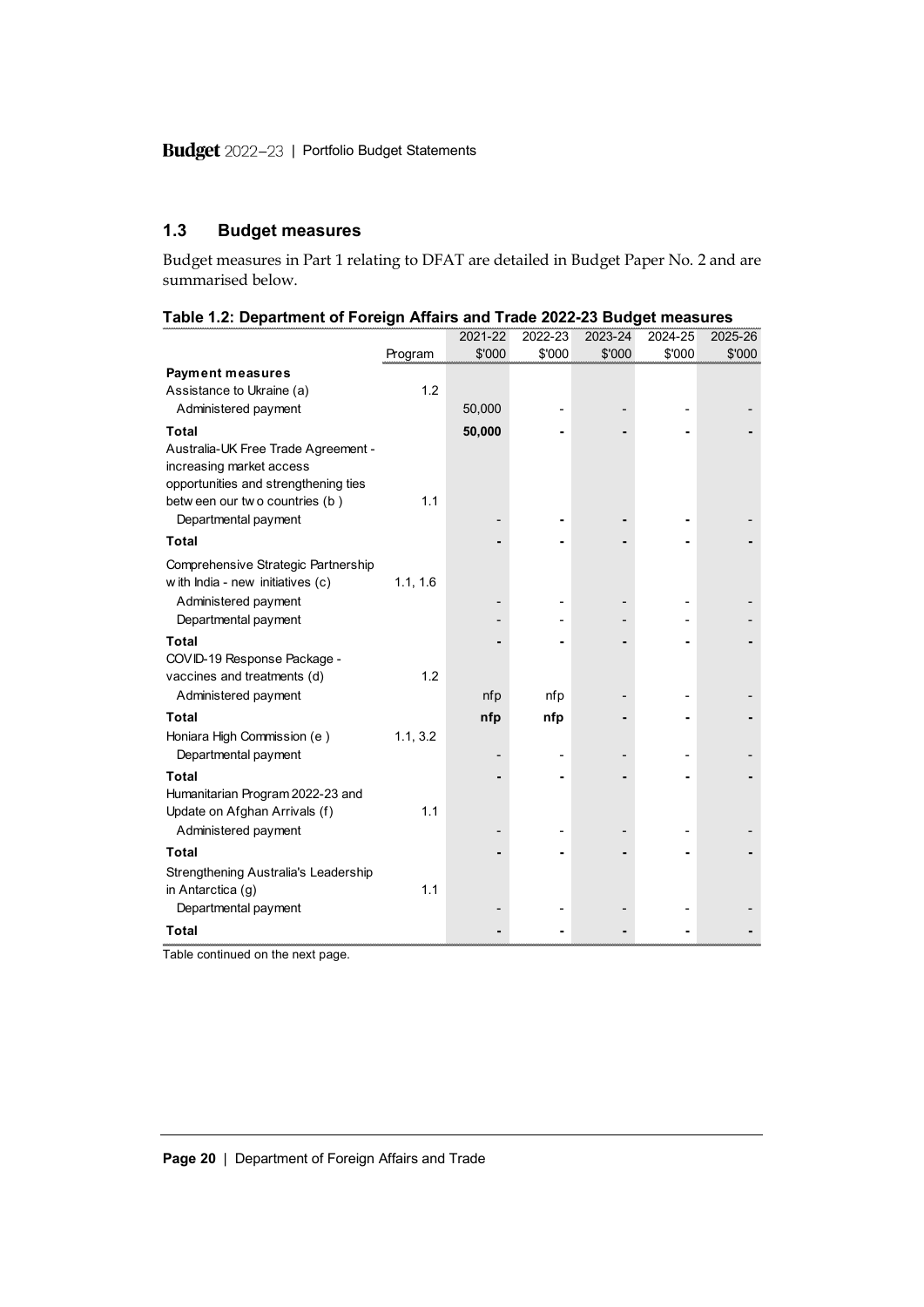#### **Table 1.2: Department of Foreign Affairs and Trade 2022-23 Budget measures continued**

|                                        |          | 2021-22 | 2022-23 | 2023-24 | 2024-25 | 2025-26 |
|----------------------------------------|----------|---------|---------|---------|---------|---------|
|                                        | Program  | \$'000  | \$'000  | \$'000  | \$'000  | \$'000  |
| Payment measures continued             |          |         |         |         |         |         |
| Strengthening the Great Barrier Reef   |          |         |         |         |         |         |
| through Stew ardship and               |          |         |         |         |         |         |
| Leadership (h)                         | 1.1      |         |         |         |         |         |
| Departmental payment                   |          |         |         |         |         |         |
| Total                                  |          |         |         |         |         |         |
| Support to the Pacific and Timor-Leste |          |         |         |         |         |         |
| - additional support (i)               | 1.1, 1.2 |         |         |         |         |         |
| Administered payment                   |          | -       | 280,947 | 32,794  |         |         |
| Departmental payment                   |          | -       | 4,176   | 468     |         |         |
| Total                                  |          |         | 285,123 | 33,262  |         |         |
| Women's Leadership Package (i)         | 1.1      |         |         |         |         |         |
| Administered payment                   |          | -       | 450     | 450     | 450     |         |
| Total                                  |          |         | 450     | 450     | 450     |         |
| Total payment measures                 |          |         |         |         |         |         |
| Administered                           |          | 50,000  | 281,397 | 33,244  | 450     |         |
| Departmental                           |          |         | 4,176   | 468     |         |         |
| Total                                  |          | 50,000  | 285,573 | 33,712  | 450     |         |

Prepared on a Government Finance Statistics (Underlying Cash) basis. Figures displayed as a negative (-) represent a decrease in funds and a positive (+) represent an increase in funds.

(a) The lead entity for the measure Assistance to Ukraine is the Department of Defence. The full measure description and package details appear in *Budget Paper No. 2* under the Defence portfolio.

(b) The lead entity for the measure Australia UK Free Trade Agreement – increasing market access opportunities and strengthening ties between our two countries is the Department of the Treasury. The full measure description and package details appear in *Budget Paper No. 2* under the Treasury portfolio.

- (c) Decision taken but not yet announced in the 2021-22 MYEFO, with the following impact: 2021-22 \$3.935 million; 2022-23 \$21.591 million, 2023-24 \$26.012 million, 2024-25 \$35.591 million and 2025-26 \$28.607 million. Including \$17.752 million in capital funding.
- (d) The lead entity for the measure COVID-19 Response Package vaccines and treatments is the Department of Health. The full measure description and package details appear in *Budget Paper No. 2* under the Health portfolio.
- (e) Decision taken but not yet announced in the 2021-22 MYEFO, with the following impact: 2022-23 \$5.295 million, 2023-24 \$15.516 million, 2024-25 \$32.264 million and 2025-26 \$11.823 million. Includes \$45.520 absorbed from the Overseas Property Special Account and \$20.216 million in capital funding.
- (f) The lead entity for the measure Humanitarian Program 2022-23 and Update on Afghan Arrivals is the Department of Home Affairs. The full measure description and package details appear in *Budget Paper No. 2* under the Home Affairs portfolio.
- (g) Decision taken but not yet announced in the 2021-22 MYEFO. The lead entity for the measure titled Strengthening Australia's Leadership in Antarctica is the Department of Agriculture, Water and the Environment. The full measure description and package details appear in *Budget Paper No. 2* under the Agriculture, Water and the Environment portfolio.
- (h) Decision taken but not yet announced in the 2021-22 MYEFO. The lead entity for the measure titled Strengthening the Great Barrier Reef through Stewardship and Leadership is the Department of Agriculture, Water and the Environment. The full measure description and package details appear in *Budget Paper No. 2* under the Agriculture, Water and the Environment portfolio.
- (i) The full measure description and package details appear in *Budget Paper No. 2* under the Foreign Affairs and Trade portfolio.
- The lead entity for the measure Women's Leadership Package is the Department of the Treasury. The full measure description and package details appear in *Budget Paper No. 2* under the Treasury portfolio.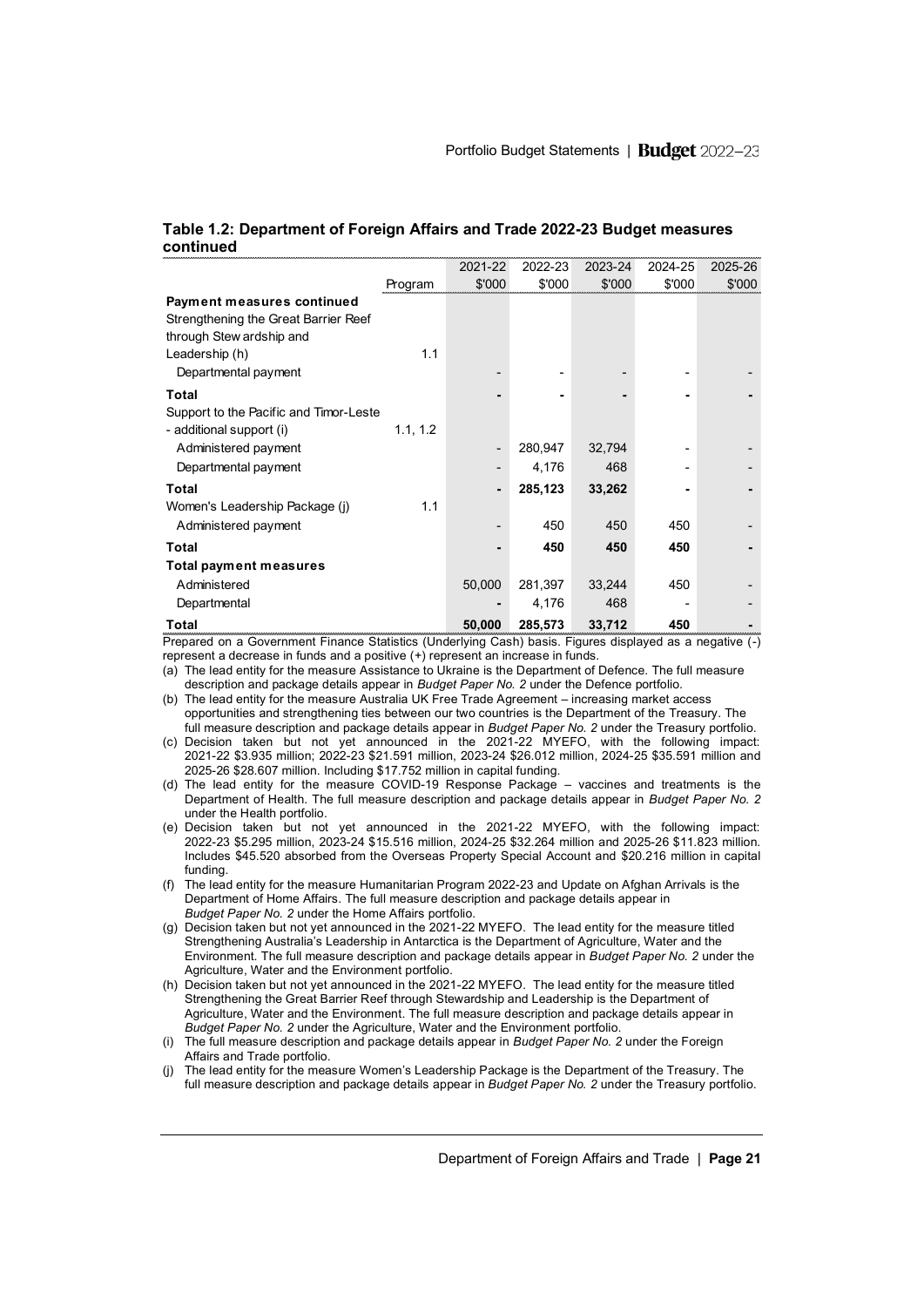# <span id="page-13-0"></span>**Section 2: Outcomes and planned performance**

Government outcomes are the intended results, impacts or consequences of actions by the Government on the Australian community. Commonwealth programs are the primary vehicle by which government entities achieve the intended results of their outcome statements. Entities are required to identify the programs which contribute to government outcomes over the Budget and forward years.

Each outcome is described below together with its related programs. The following provides detailed information on expenses for each outcome and program, further broken down by funding source.

#### **Note:**

Performance reporting requirements in the Portfolio Budget Statements are part of the Commonwealth performance framework established by the *Public Governance, Performance and Accountability Act 2013*. It is anticipated that the performance measure described in Portfolio Budget Statements will be read with broader information provided in an entity's corporate plans and annual performance statements – included in Annual Reports – to provide a complete picture of an entity's planned and actual performance.

The most recent corporate plan for DFAT can be found at: [https://www.dfat.gov.au/about-us/publications/corporate/dfat-corporate-plan.](https://www.dfat.gov.au/about-us/publications/corporate/dfat-corporate-plan)

The most recent annual performance statement can be found at: <https://www.dfat.gov.au/sites/default/files/dfat-annual-report-2020-21.pdf> and [https://www.transparency.gov.au/annual-reports/department-foreign-affairs](https://www.transparency.gov.au/annual-reports/department-foreign-affairs-and-trade/reporting-year/2020-21)[and-trade/reporting-year/2020-21.](https://www.transparency.gov.au/annual-reports/department-foreign-affairs-and-trade/reporting-year/2020-21)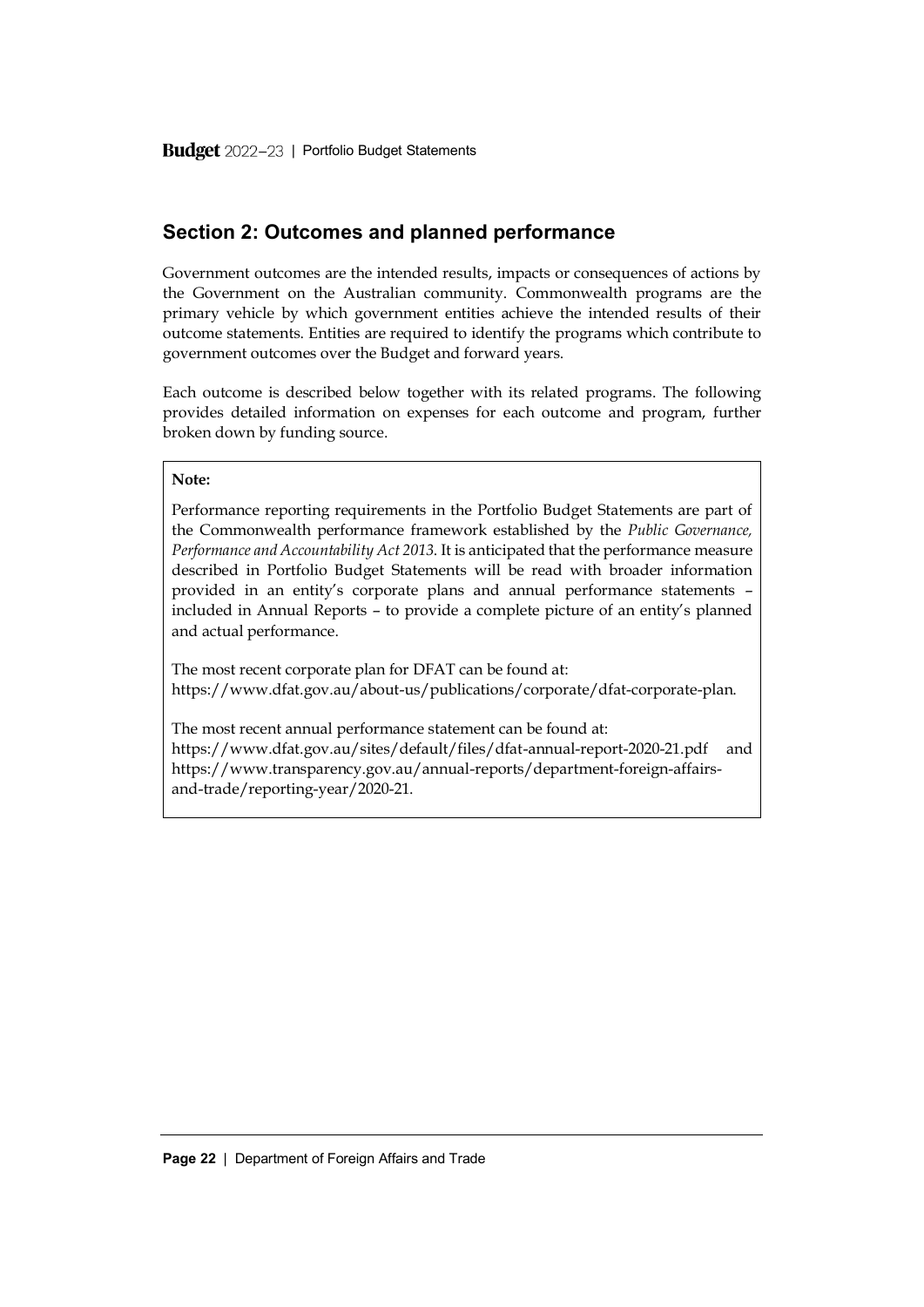# <span id="page-14-0"></span>**2.1 Budgeted expenses and performance for Outcome 1**

**Outcome 1: The advancement of Australia's international strategic, security and economic interests including through bilateral, regional and multilateral engagement on Australian Government foreign, trade and international development policy priorities**

### **Linked programs**

|           | <b>Attorney-General's Department</b>                                                            |
|-----------|-------------------------------------------------------------------------------------------------|
| Programs  |                                                                                                 |
|           | Program 1.1 - Attorney-General's Department Operating Expenses - Legal<br>Services and Families |
| $\bullet$ | Program 1.2 - Attorney-General's Department Operating Expenses -                                |
|           | National Security, Integrity and International                                                  |
|           | Australian Centre for International Agricultural Research                                       |
| Programs  |                                                                                                 |
|           | Program 1.1 - International Agricultural Research for Development                               |
|           | <b>Australian Federal Police</b>                                                                |
| Programs  |                                                                                                 |
|           | Program 1.1 - Federal Policing - Investigations                                                 |
|           | Program 3.2 - International Police Assistance and External Territories                          |
|           | Australian Trade and Investment Commission                                                      |
| Programs  |                                                                                                 |
|           | Program 1.1 – Promotion of Australia's Export and Other International<br>Economic Interests     |

• Program 1.2 – Programs to Promote Australia's Exports and Other International Economic Interests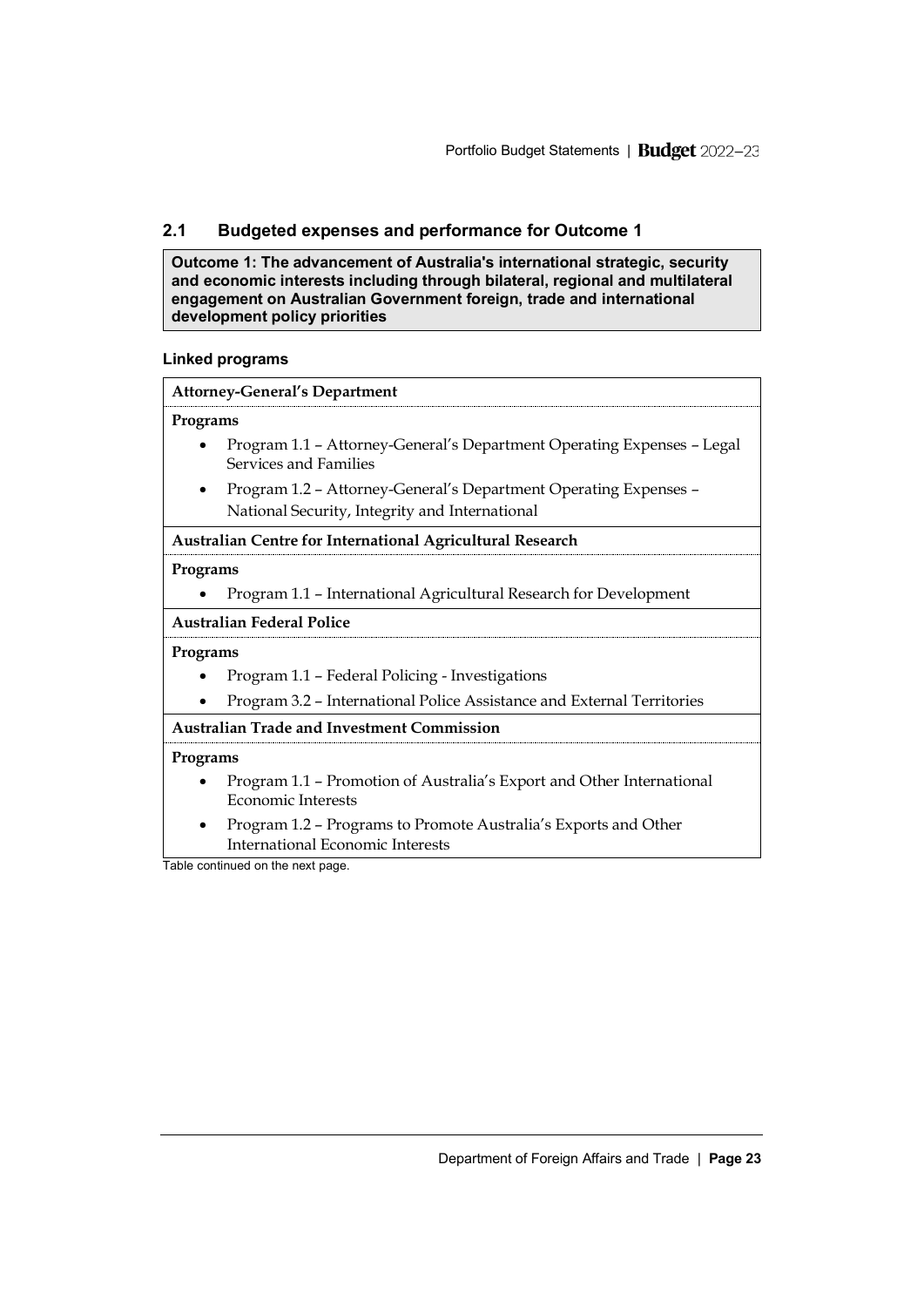Budget 2022-23 | Portfolio Budget Statements

| <b>Department of Defence</b>                                                                                                                                                                                                                                                                            |
|---------------------------------------------------------------------------------------------------------------------------------------------------------------------------------------------------------------------------------------------------------------------------------------------------------|
| Programs                                                                                                                                                                                                                                                                                                |
| Program 2.8 - Australian Defence Force Headquarters                                                                                                                                                                                                                                                     |
| Department of Education, Skills and Employment                                                                                                                                                                                                                                                          |
| Programs                                                                                                                                                                                                                                                                                                |
| Program 2.7 - International Education Support                                                                                                                                                                                                                                                           |
| <b>Department of Home Affairs</b>                                                                                                                                                                                                                                                                       |
| Programs                                                                                                                                                                                                                                                                                                |
| Program 1.2 - National Security and Criminal Justice                                                                                                                                                                                                                                                    |
| Program 1.4 - Counter Terrorism                                                                                                                                                                                                                                                                         |
| Program 1.5 - Regional Cooperation                                                                                                                                                                                                                                                                      |
| Program 2.2 - Visas                                                                                                                                                                                                                                                                                     |
| Program 3.1 - Trade Facilitation and Industry Engagement                                                                                                                                                                                                                                                |
| Program 3.4 - Border Enforcement                                                                                                                                                                                                                                                                        |
| Services Australia                                                                                                                                                                                                                                                                                      |
| Programs                                                                                                                                                                                                                                                                                                |
| Program 1.2 - Customer Service Delivery                                                                                                                                                                                                                                                                 |
| Program 1.3 - Technology and Transformation                                                                                                                                                                                                                                                             |
| <b>Tourism Australia</b>                                                                                                                                                                                                                                                                                |
| Programs                                                                                                                                                                                                                                                                                                |
| Program 1.1 - Supporting Outcome 1                                                                                                                                                                                                                                                                      |
| Contribution to Outcome 1 made by linked programs                                                                                                                                                                                                                                                       |
| Australia maintains a whole-of-government approach in the pursuit of foreign trade<br>and investment, tourism, development and international security interests abroad.<br>DFAT is supported by partner agencies in its associated leadership, advocacy and<br>coordination roles at overseas missions. |

# **Linked programs (continued)**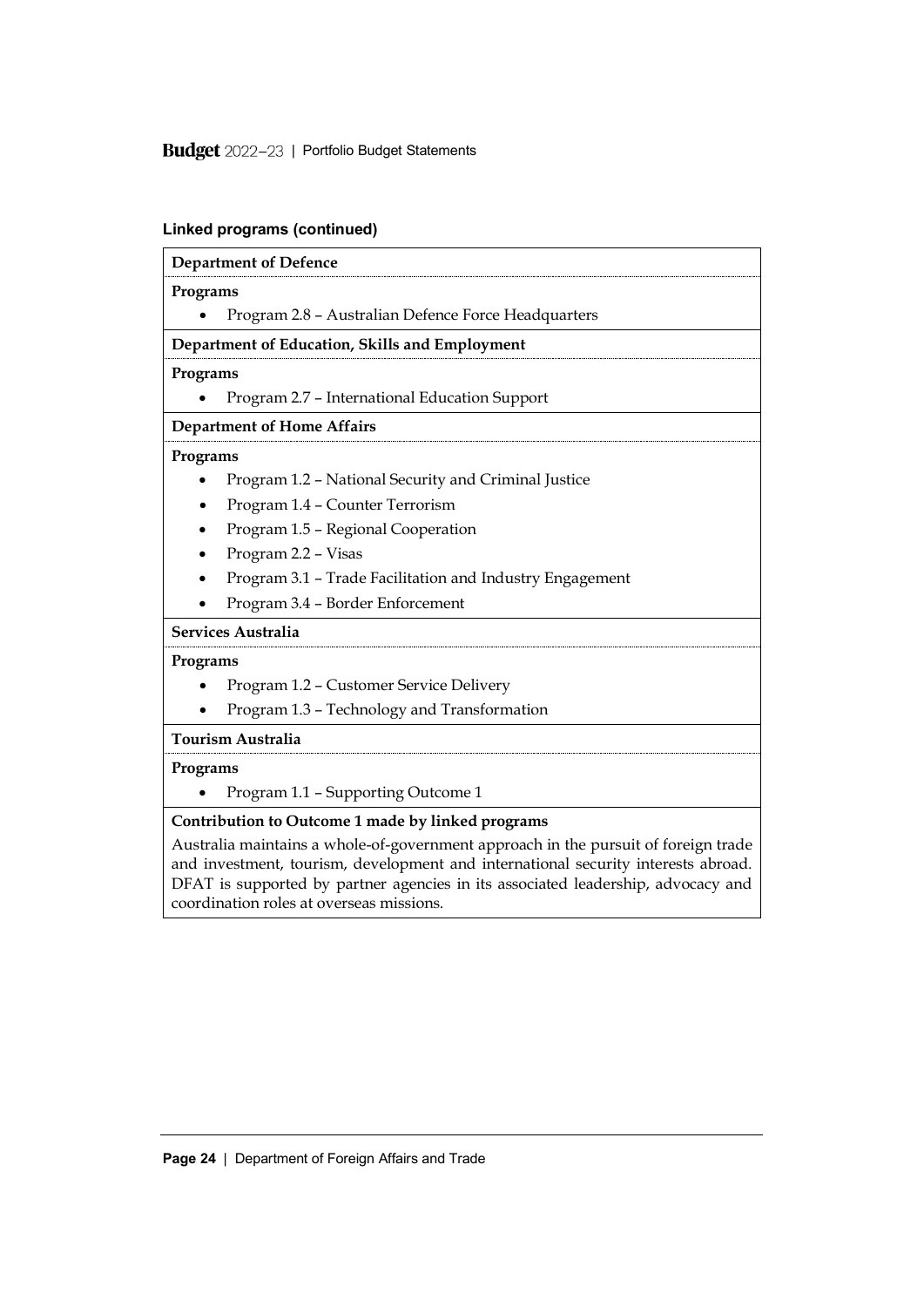### **Budgeted expenses for Outcome 1**

This table shows how much the entity intends to spend (on an accrual basis) on achieving the outcome, broken down by program, as well as by Administered and Departmental funding sources.

| Table 2.1.1: Budgeted expenses for Outcome 1      |           |               |           |           |           |
|---------------------------------------------------|-----------|---------------|-----------|-----------|-----------|
| Outcome 1: The advancement of                     | 2021-22   | 2022-23       | 2023-24   | 2024-25   | 2025-26   |
| Australia's international strategic,              | Estimated | <b>Budget</b> | Forw ard  | Forw ard  | Forw ard  |
| security and economic interests                   | actual    |               | estimate  | estimate  | estimate  |
| including through bilateral, regional             | \$'000    | \$'000        | \$'000    | \$'000    | \$'000    |
| and multilateral engagement on                    |           |               |           |           |           |
| Australian Government foreign, trade              |           |               |           |           |           |
| and international development policy              |           |               |           |           |           |
| priorities                                        |           |               |           |           |           |
| Program 1.1: Foreign Affairs and Trade Operations |           |               |           |           |           |
| Administered expenses                             |           |               |           |           |           |
| Ordinary annual services (Appropriation           |           |               |           |           |           |
| Bill No. 1)                                       | 77,337    | 73,403        | 68,486    | 51,918    | 48,973    |
| Special appropriations PGPA Act 2013              |           |               |           |           |           |
| s77                                               | 100       | 100           | 100       | 100       | 100       |
| Expenses not requiring appropriation in           |           |               |           |           |           |
| the Budget year (a)                               | 9,000     | 6,500         | 6,500     | 6,500     | 6,500     |
| Administered total                                | 86,437    | 80,003        | 75,086    | 58,518    | 55,573    |
| Departmental expenses                             |           |               |           |           |           |
| Departmental appropriation (b)                    | 985,389   | 1,044,407     | 927,380   | 905,156   | 941,115   |
| Expenses not requiring appropriation in           |           |               |           |           |           |
| the Budget year (c)                               | 143,580   | 147,400       | 150,476   | 151,712   | 152,972   |
| Departmental total                                | 1,128,969 | 1,191,807     | 1,077,856 | 1,056,868 | 1,094,087 |
| Total expenses for program 1.1                    | 1,215,406 | 1,271,810     | 1,152,942 | 1,115,386 | 1,149,660 |
| Program 1.2: Official Development Assistance      |           |               |           |           |           |
| Administered expenses                             |           |               |           |           |           |
| Ordinary annual services (Appropriation           |           |               |           |           |           |
| Bill No. 1)                                       | 3,502,749 | 3,663,937     | 3,420,843 | 3,466,191 | 3,524,426 |
| Expenses not requiring appropriation in           |           |               |           |           |           |
| the Budget year (c)                               | 500       | 500           | 500       | 500       | 500       |
| Administered total 3,503,249                      |           | 3,664,437     | 3,421,343 | 3,466,691 | 3,524,926 |
| Departmental expenses                             |           |               |           |           |           |
| Departmental appropriation                        | 266,806   | 270,808       | 274,870   | 278,993   | 283,178   |
| Departmental total                                | 266,806   | 270,808       | 274,870   | 278,993   | 283,178   |
| Total expenses for program 1.2                    | 3,770,055 | 3,935,245     | 3,696,213 | 3,745,684 | 3,808,104 |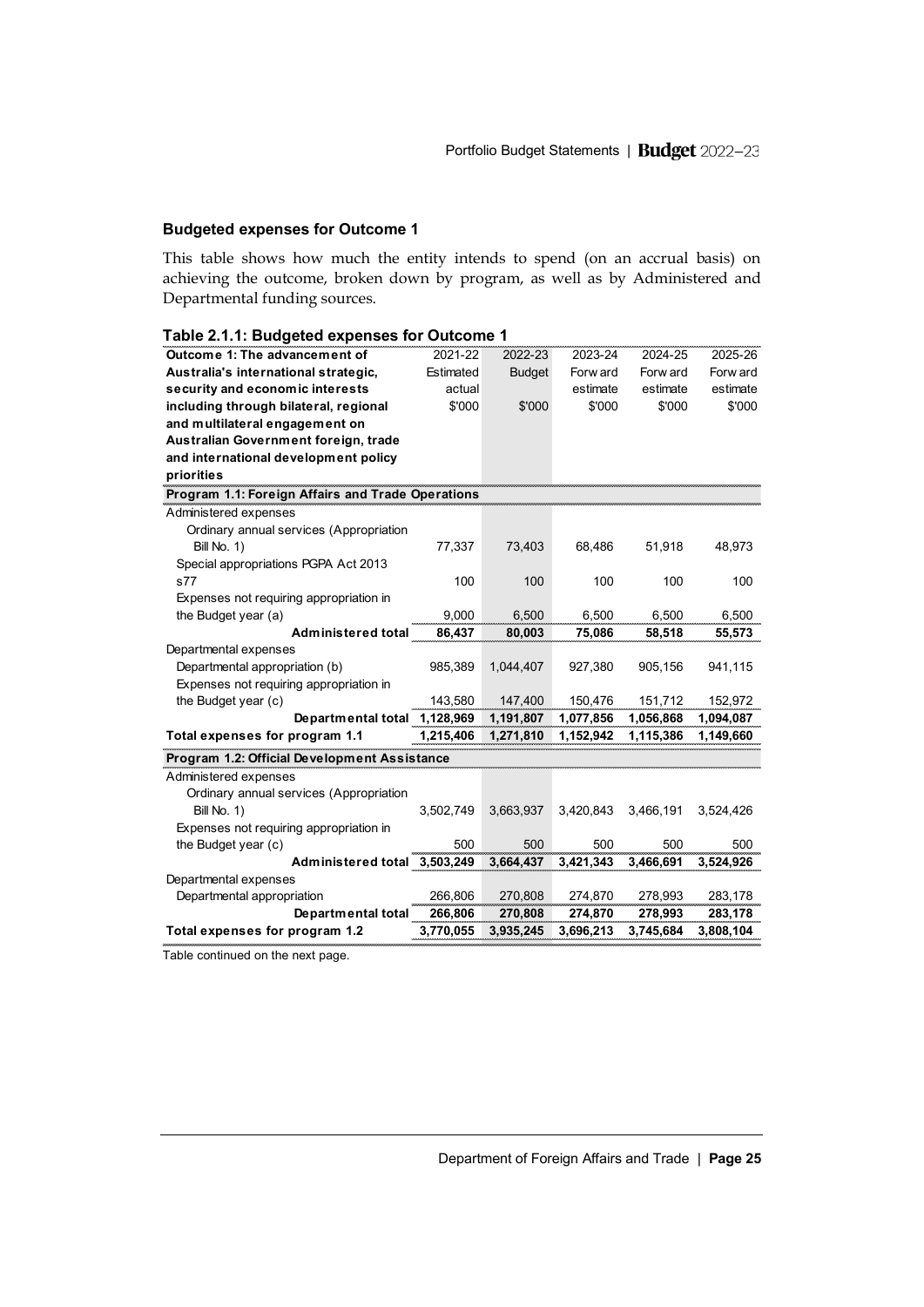# Budget 2022-23 | Portfolio Budget Statements

|                                                                              | Table 2.1.1: Budgeted expenses for Outcome 1 (continued) |               |          |          |          |  |  |
|------------------------------------------------------------------------------|----------------------------------------------------------|---------------|----------|----------|----------|--|--|
|                                                                              | 2021-22                                                  | 2022-23       | 2023-24  | 2024-25  | 2025-26  |  |  |
|                                                                              | Estimated                                                | <b>Budget</b> | Forw ard | Forw ard | Forw ard |  |  |
|                                                                              | actual                                                   |               | estimate | estimate | estimate |  |  |
|                                                                              | \$'000                                                   | \$'000        | \$'000   | \$'000   | \$'000   |  |  |
| Program 1.3: Official Development Assistance - Multilateral Replenishments   |                                                          |               |          |          |          |  |  |
| Administered expenses                                                        |                                                          |               |          |          |          |  |  |
| Expenses not requiring appropriation in                                      |                                                          |               |          |          |          |  |  |
| the Budget year (d)                                                          | 7,834                                                    | 559,351       | 23,502   | 997,620  |          |  |  |
| Administered total                                                           | 7,834                                                    | 559,351       | 23,502   | 997,620  |          |  |  |
| Total expenses for program 1.3                                               | 7,834                                                    | 559,351       | 23,502   | 997,620  |          |  |  |
| Program 1.4: Payments to International Organisations                         |                                                          |               |          |          |          |  |  |
| Administered expenses                                                        |                                                          |               |          |          |          |  |  |
| Ordinary annual services (Appropriation                                      |                                                          |               |          |          |          |  |  |
| Bill No. 1)                                                                  | 364,666                                                  | 426,339       | 421,239  | 416,847  | 410,017  |  |  |
| Administered total                                                           | 364,666                                                  | 426,339       | 421,239  | 416,847  | 410,017  |  |  |
| Total expenses for program 1.4                                               | 364,666                                                  | 426,339       | 421,239  | 416,847  | 410,017  |  |  |
| Program 1.5: New Colombo Plan - Transforming Regional Relationships          |                                                          |               |          |          |          |  |  |
| Administered expenses                                                        |                                                          |               |          |          |          |  |  |
| Ordinary annual services (Appropriation                                      |                                                          |               |          |          |          |  |  |
| Bill No. 1)                                                                  | 43,871                                                   | 45,087        | 48,962   | 50,933   | 50,933   |  |  |
| <b>Administered total</b>                                                    | 43,871                                                   | 45,087        | 48,962   | 50,933   | 50,933   |  |  |
| Total expenses for program 1.5                                               | 43.871                                                   | 45.087        | 48.962   | 50.933   | 50,933   |  |  |
| Program 1.6: Public Information Services and Public Diplomacy                |                                                          |               |          |          |          |  |  |
| Administered expenses                                                        |                                                          |               |          |          |          |  |  |
| Ordinary annual services (Appropriation                                      |                                                          |               |          |          |          |  |  |
| Bill No. 1)                                                                  | 26,687                                                   | 34,572        | 34,119   | 34,322   | 34,375   |  |  |
| Administered total                                                           | 26,687                                                   | 34,572        | 34,119   | 34,322   | 34,375   |  |  |
| Total expenses for program 1.6                                               | 26,687                                                   | 34,572        | 34,119   | 34,322   | 34,375   |  |  |
| Program 1.7: Programs to Promote Australia's International Tourism Interests |                                                          |               |          |          |          |  |  |
| Administered expenses                                                        |                                                          |               |          |          |          |  |  |
| Corporate Commonw ealth Entity - Tourism                                     |                                                          |               |          |          |          |  |  |
| Australia                                                                    | 135,347                                                  | 139,643       | 139,740  | 140,457  | 140,229  |  |  |
| Ordinary annual services (Appropriation                                      |                                                          |               |          |          |          |  |  |
| Bill No. 1)                                                                  | 19,981                                                   | 47,040        | 38,100   | 20,161   | 20,223   |  |  |
| Administered total                                                           | 155,328                                                  | 186,683       | 177,840  | 160,618  | 160,452  |  |  |
| Total expenses for program 1.7                                               | 155,328                                                  | 186,683       | 177,840  | 160,618  | 160,452  |  |  |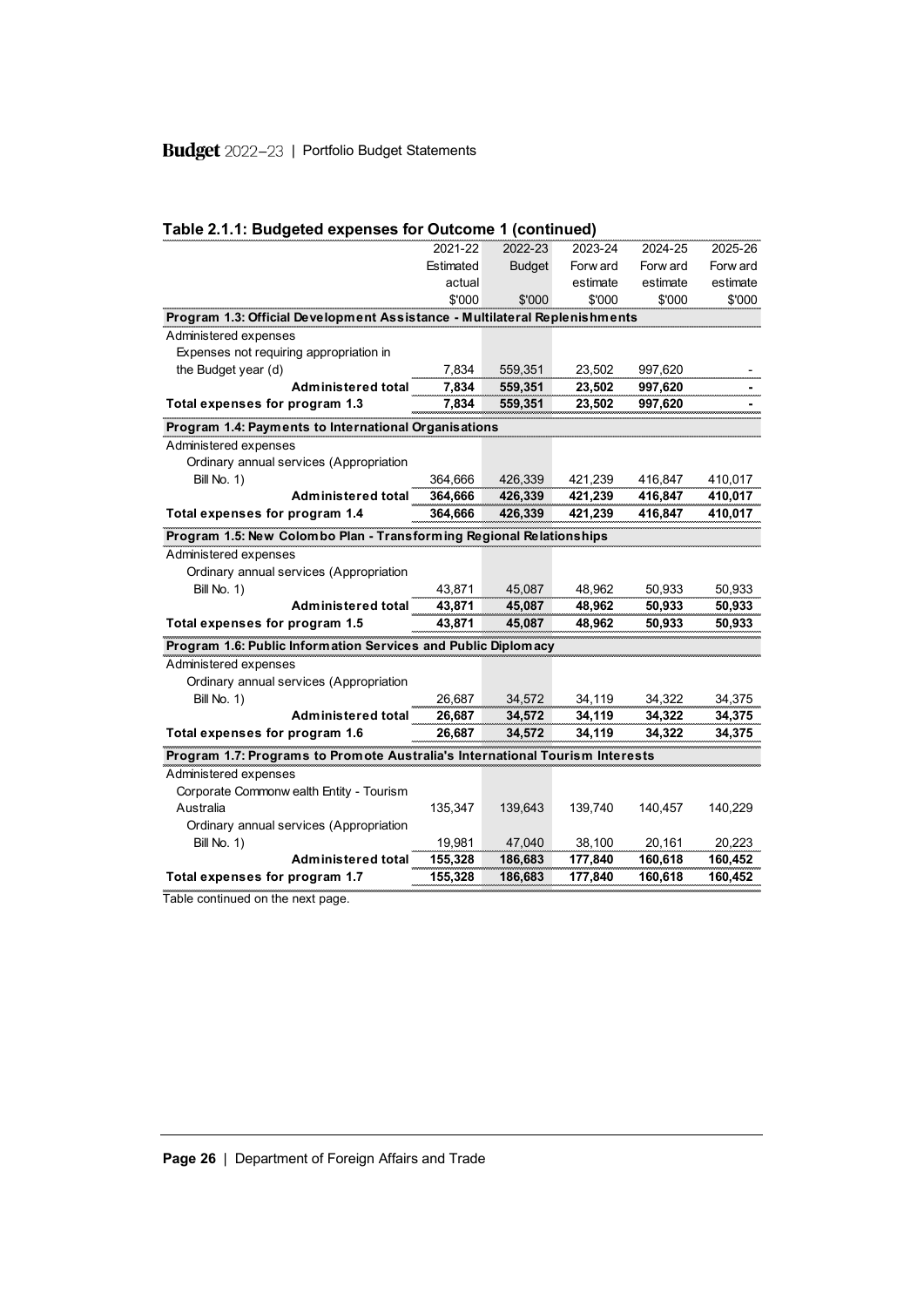| Table 2.1.1: Budgeted expenses for Outcome 1 (continued) |           |           |           |           |           |  |  |
|----------------------------------------------------------|-----------|-----------|-----------|-----------|-----------|--|--|
|                                                          | 2021-22   | 2022-23   | 2023-24   | 2024-25   | 2025-26   |  |  |
|                                                          | Estimated | Budget    | Forw ard  | Forw ard  | Forw ard  |  |  |
|                                                          | actual    |           | estimate  | estimate  | estimate  |  |  |
|                                                          | \$'000    | \$'000    | \$'000    | \$'000    | \$'000    |  |  |
| Outcome 1 Totals by appropriation type                   |           |           |           |           |           |  |  |
| Administered Expenses                                    |           |           |           |           |           |  |  |
| Ordinary annual services (Appropriation                  |           |           |           |           |           |  |  |
| <b>Bill No. 1)</b>                                       | 4,035,291 | 4,290,378 | 4,031,749 | 4.040.372 | 4,088,947 |  |  |
| Special appropriations PGPA Act 2013                     |           |           |           |           |           |  |  |
| s77                                                      | 100       | 100       | 100       | 100       | 100       |  |  |
| Corporate Commonw ealth Entity                           | 135,347   | 139,643   | 139,740   | 140,457   | 140,229   |  |  |
| Expenses not requiring appropriation in                  |           |           |           |           |           |  |  |
| the Budget year                                          | 17,334    | 566,351   | 30,502    | 1,004,620 | 7.000     |  |  |
| Administered total 4,188,072                             |           | 4,996,472 | 4,202,091 | 5,185,549 | 4,236,276 |  |  |
| Departmental expenses                                    |           |           |           |           |           |  |  |
| Departmental appropriation                               | 1,252,195 | 1,315,215 | 1,202,250 | 1,184,149 | 1,224,293 |  |  |
| Expenses not requiring appropriation in                  |           |           |           |           |           |  |  |
| the Budget year                                          | 143,580   | 147,400   | 150,476   | 151,712   | 152,972   |  |  |
| Departmental total                                       | 1,395,775 | 1,462,615 | 1,352,726 | 1,335,861 | 1,377,265 |  |  |
| <b>Total expenses for Outcome 1</b>                      | 5,583,847 | 6,459,087 | 5,554,817 | 6,521,410 | 5,613,541 |  |  |

|                                 |       | 2021-22 2022-23 |
|---------------------------------|-------|-----------------|
| Average staffing level (number) | 3.953 | 4.028           |

(a) Estimated expenses not requiring appropriation in the Budget year relate to the Export Finance Australia administrative fee.

(b) Departmental appropriation combines ordinary annual services (Appropriation Bill No. 1) and estimated receipts retained under section 74 of the *PGPA Act 2013*.

(c) Expenses not requiring appropriation in the Budget year are made up of depreciation expenses, amortisation expenses, make good expenses, audit fees, concessional costs for loans, finance costs and impairment of financial instruments.

(d) Expenses not requiring appropriation in the Budget year relates to the concessional investment discount for the discounting of the investment component for the International Development Association and for new commitments to the International Development Association, the Asian Development Fund, the Global Environment Facility and the Montreal Protocol Multilateral Fund.

Note: Departmental appropriation splits and totals are indicative estimates and may change in the course of the budget year as government priorities change.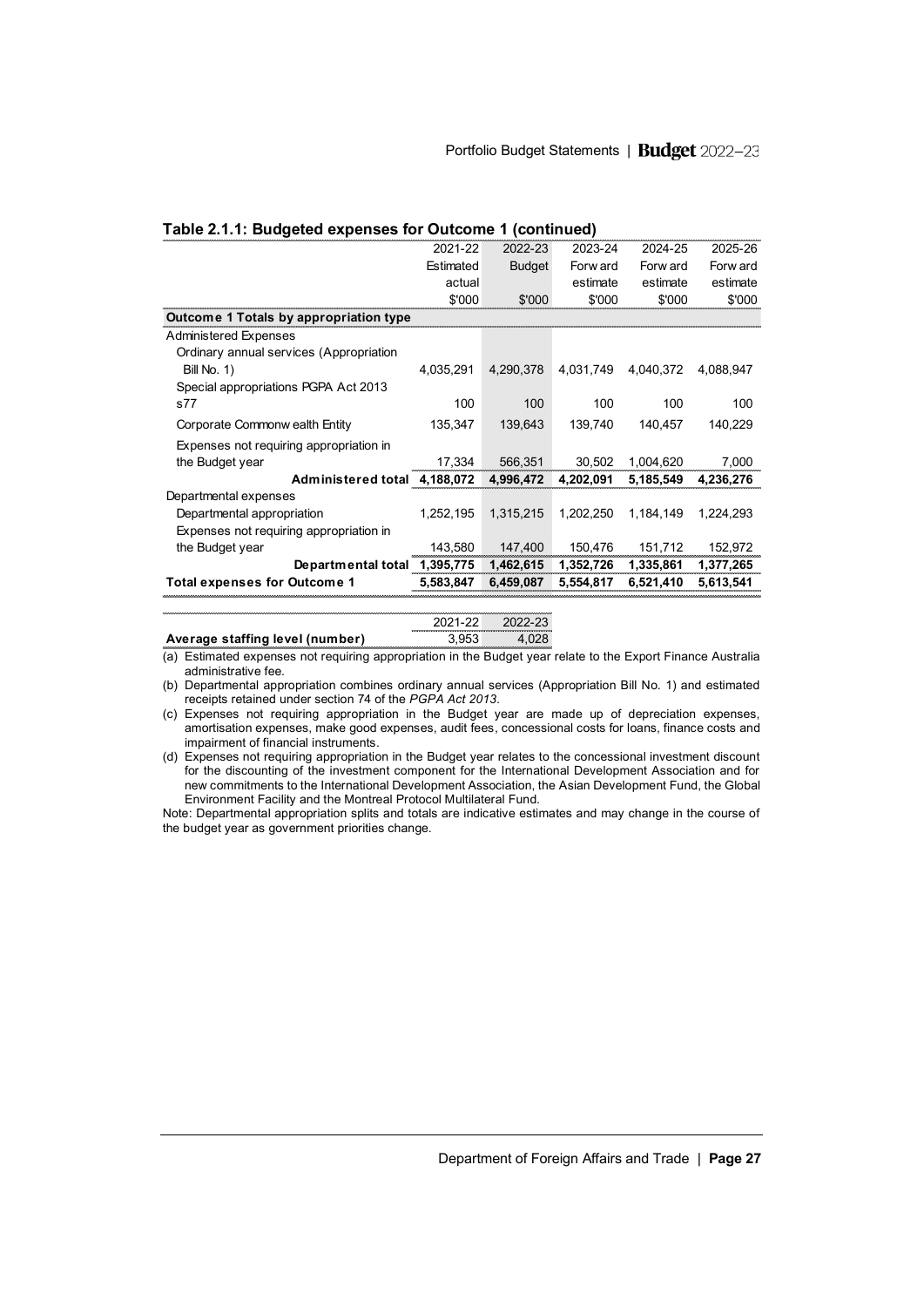# Budget 2022-23 | Portfolio Budget Statements

| Table 2.1.2: Program components of Outcome 1                      |           |               |          |          |          |
|-------------------------------------------------------------------|-----------|---------------|----------|----------|----------|
|                                                                   | 2021-22   | 2022-23       | 2023-24  | 2024-25  | 2025-26  |
|                                                                   | Estimated | <b>Budget</b> | Forw ard | Forw ard | Forw ard |
|                                                                   | actual    |               | estimate | estimate | estimate |
|                                                                   | \$'000    | \$'000        | \$'000   | \$'000   | \$'000   |
| 1.1.1 - Component 1: Foreign Affairs and Trade Operations         |           |               |          |          |          |
| Annual administered expenses:                                     |           |               |          |          |          |
| COVID19- Response Package -                                       |           |               |          |          |          |
| extension                                                         | 42,300    |               |          |          |          |
| International Climate Change                                      |           |               |          |          |          |
| Engagement                                                        | 3,000     | 3,000         | 3,000    | 3,000    | 3,000    |
| Personal Benefits - Locally Engaged                               |           |               |          |          |          |
| Staff pension schemes                                             | 7,648     | 7,839         | 8,035    | 8,236    | 8,441    |
| Agriculture Visa                                                  | 2,569     | 14,731        | 17,200   | 13,456   | 13,352   |
| Comprehensive Strategic Partnership                               |           |               |          |          |          |
| with India - Centre of Excellence for                             |           |               |          |          |          |
| Critical and Emerging Technology Policy                           | 98        | 1,985         | 1,460    | 1,286    | 1,300    |
| Comprehensive Strategic Partnership                               |           |               |          |          |          |
| with India - Economic Policy and                                  |           |               |          |          |          |
| <b>Regulation Partnership</b>                                     |           | 2,462         | 2,666    | 3,292    | 2,087    |
| Comprehensive Strategic Partnership                               |           |               |          |          |          |
| with India - Enhanced Business                                    |           |               |          |          |          |
| Engagement                                                        |           | 335           | 336      | 338      | 340      |
| Comprehensive Strategic Partnership                               |           |               |          |          |          |
| w ith India - Matri Scholars Program                              |           | 52            | 2,231    | 4,426    | 4,462    |
| Comprehensive Strategic Partnership                               |           |               |          |          |          |
| with India - Matri Grants and                                     |           |               |          |          |          |
| Fellow ships Program                                              |           | 609           | 612      | 1,123    | 1,128    |
| Comprehensive Strategic Partnership                               |           |               |          |          |          |
| w ith India - Matri Cultural Partnerships                         |           | 1,507         | 1,515    | 1,522    | 1,529    |
| Comprehensive Strategic Partnership                               |           |               |          |          |          |
| w ith India - Bay of Bengal Maritime                              |           |               |          |          |          |
| Partnership                                                       |           | 2,860         | 2,873    | 2,887    | 2,646    |
| Comprehensive Strategic Partnership                               |           |               |          |          |          |
| with India - Bay of Bengal Trade and<br><b>Energy Partnership</b> |           | 1,883         | 1,726    | 1,735    | 1,743    |
| Comprehensive Strategic Partnership                               |           |               |          |          |          |
| w ith India - Bay of Bengal Connectivity                          |           |               |          |          |          |
| Partnership                                                       |           | 1,047         | 1,057    | 1,885    | 1,780    |
| Non-ODA Support for the Cook Islands                              |           |               |          |          |          |
|                                                                   | 2,000     | 2,000         | 2,000    | 2,000    | 2,000    |
| Non-ODA Support for Palau                                         |           | 4,000         | 4,000    | 4,000    | 4,000    |
| Non-ODA AIFFP Support for Palau                                   |           | 7,000         |          |          |          |
| OECD - Sustainable Agriculture                                    |           |               |          |          |          |
| Research                                                          | 1,000     | 1,000         | 1,000    |          |          |
| Women's Leadership Package                                        |           | 450           | 450      | 450      |          |
| Other Administered Items                                          | 2,768     | 3,098         | 1,423    | 1,452    | 1,165    |

### **Table 2.1.2: Program components of Outcome 1**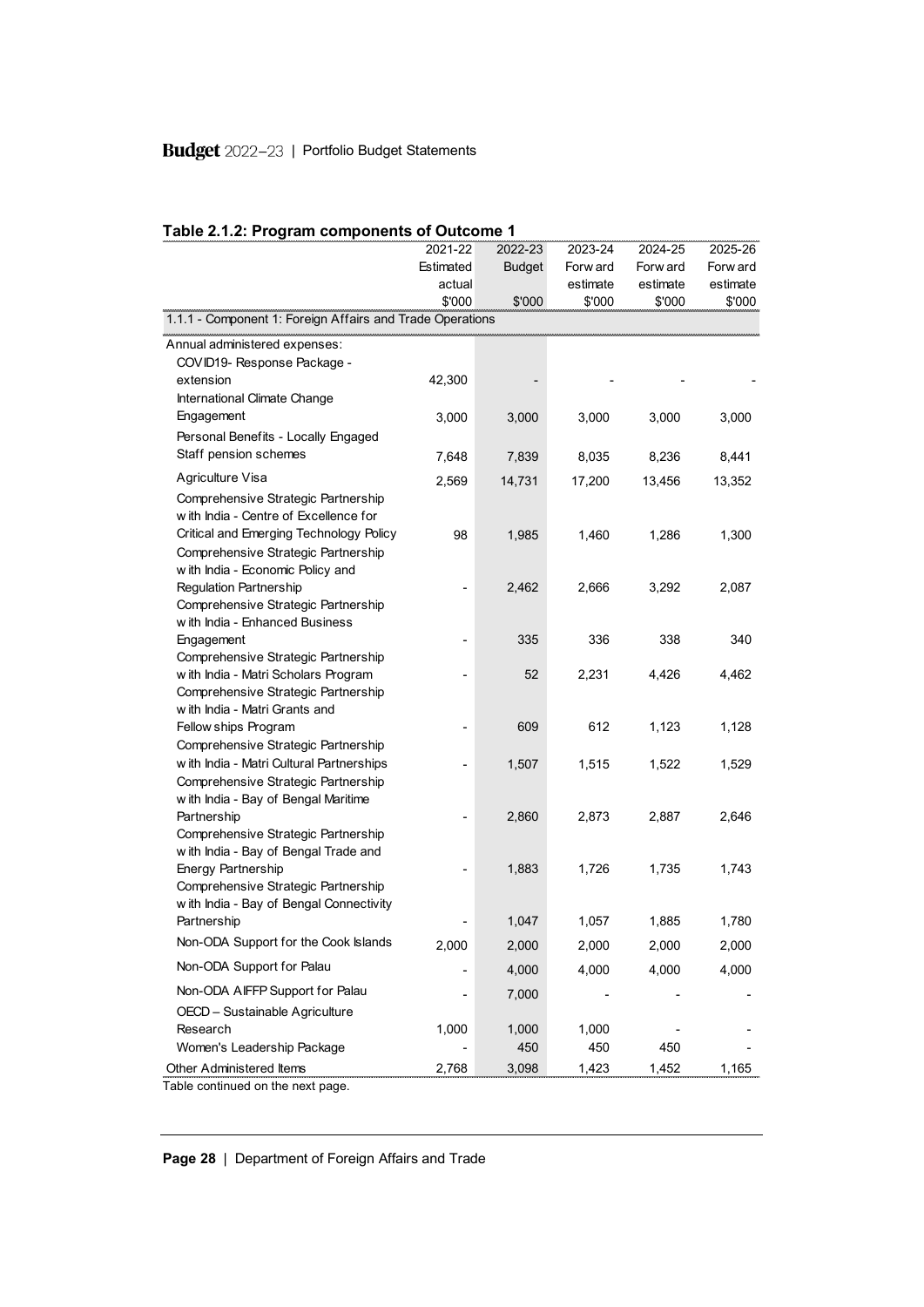| Table 2.1.2: Program components of Outcome 1 (continued)              |           |               |           |           |           |
|-----------------------------------------------------------------------|-----------|---------------|-----------|-----------|-----------|
|                                                                       | 2021-22   | 2022-23       | 2023-24   | 2024-25   | 2025-26   |
|                                                                       | Estimated | <b>Budget</b> | Forw ard  | Forw ard  | Forw ard  |
|                                                                       | actual    |               | estimate  | estimate  | estimate  |
|                                                                       | \$'000    | \$'000        | \$'000    | \$'000    | \$'000    |
| 1.1.1 - Component 1: Foreign Affairs and Trade Operations (continued) |           |               |           |           |           |
| Annual administered expenses:                                         |           |               |           |           |           |
| Temporary, Targeted and Supplementary                                 |           |               |           |           |           |
| <i><b>Initiatives</b></i>                                             | 15.954    | 17,545        | 16,902    | 830       |           |
| COVID-19 Response Package -                                           |           |               |           |           |           |
| Australia's Indo-Pacific Engagement                                   |           |               |           |           |           |
| — enhanced partnerships in                                            |           |               |           |           |           |
| Southeast Asia                                                        | 15,454    | 15,297        | 15,287    |           |           |
| ASEAN-Australia Comprehensive                                         |           |               |           |           |           |
| Strategic Partnership                                                 |           | 998           | 1,615     | 830       |           |
| Seasonal Worker Programme -                                           |           |               |           |           |           |
| Machinery of Government from                                          |           |               |           |           |           |
| Department of Employment                                              |           | 250           |           |           |           |
| Pacific Labour Mobility - Machinery                                   |           |               |           |           |           |
| of Government from Department of                                      |           |               |           |           |           |
| Employment                                                            | 500       | 1,000         |           |           |           |
| Special appropriations: PGPA Act s77                                  | 100       | 100           | 100       | 100       | 100       |
| Expenses not requiring appropriation in                               |           |               |           |           |           |
| the Budget year                                                       |           |               |           |           |           |
| Export Finance Australia - National                                   |           |               |           |           |           |
| <b>Interest Account</b>                                               | 9,000     | 6,500         | 6,500     | 6,500     | 6,500     |
| Departmental expenses                                                 |           |               |           |           |           |
| Departmental appropriation                                            | 985,389   | 1,044,407     | 927,380   | 905,156   | 941,115   |
| Expenses not requiring appropriation in                               |           |               |           |           |           |
| the Budget year                                                       | 143,580   | 147,400       | 150,476   | 151,712   | 152,972   |
| <b>Total Component 1.1.1 expenses</b>                                 | 1,215,406 | 1,271,810     | 1,152,942 | 1,115,386 | 1,149,660 |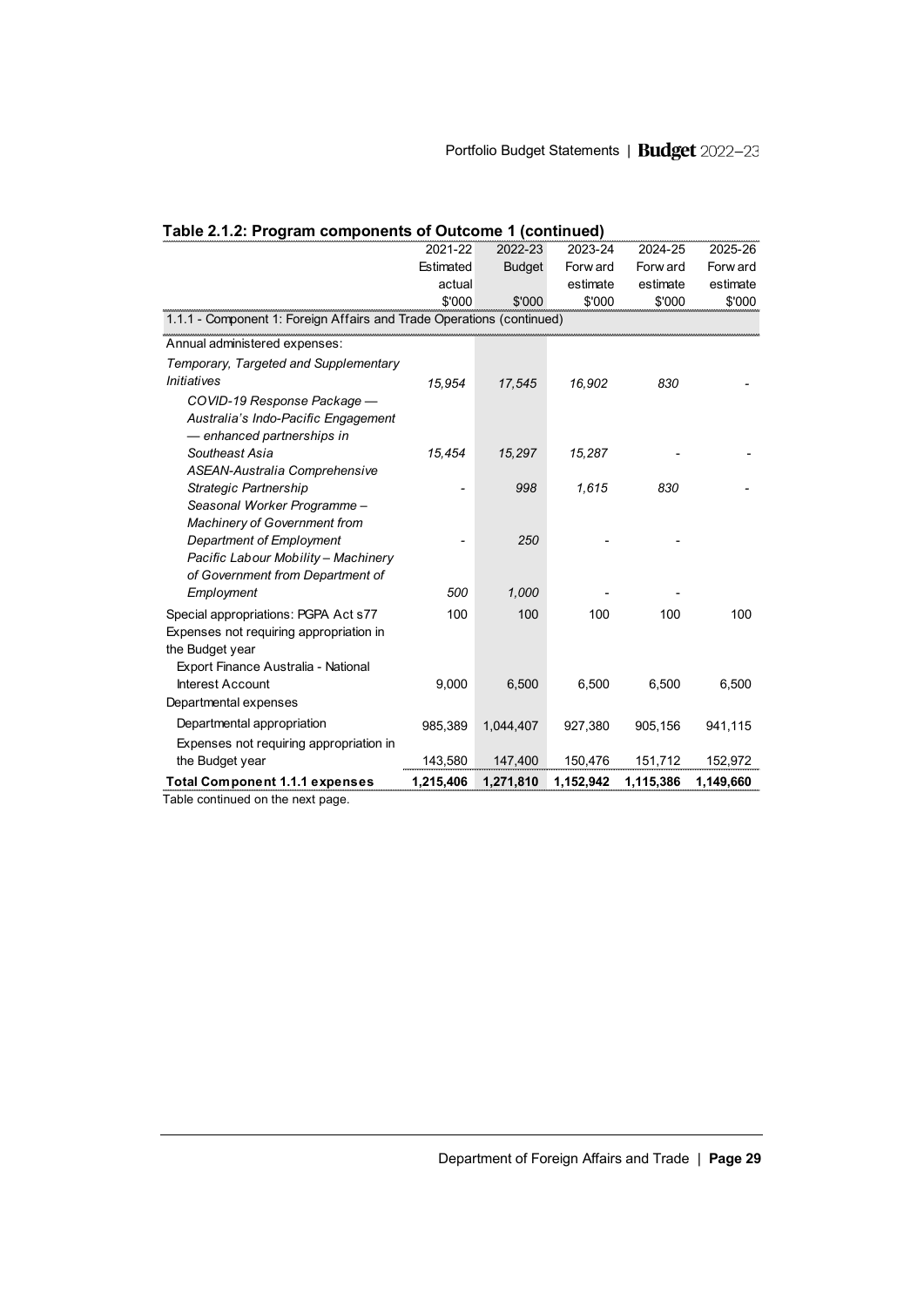# Budget 2022-23 | Portfolio Budget Statements

| Table 2.1.2: Program components of Outcome 1 (continued) |           |               |           |           |           |
|----------------------------------------------------------|-----------|---------------|-----------|-----------|-----------|
|                                                          | 2021-22   | 2022-23       | 2023-24   | 2024-25   | 2025-26   |
|                                                          | Estimated | <b>Budget</b> | Forw ard  | Forw ard  | Forw ard  |
|                                                          | actual    |               | estimate  | estimate  | estimate  |
|                                                          | \$'000    | \$'000        | \$'000    | \$'000    | \$'000    |
| 1.2.1 - Component 2: Official Development Assistance     |           |               |           |           |           |
| Annual administered expenses:                            |           |               |           |           |           |
| Country programs and regional                            |           |               |           |           |           |
| programs                                                 | 2,270,646 | 2,280,322     | 2,317,583 | 2,505,277 | 2,531,606 |
| Global programs                                          | 367,745   | 453,270       | 488,270   | 462,270   | 501,170   |
| Humanitarian and emergency response                      |           |               |           |           |           |
| programs                                                 | 485,250   | 470,400       | 475,730   | 475,730   | 475,730   |
| Temporary, Targeted and Supplementary                    |           |               |           |           |           |
| Initiatives                                              | 379,108   | 459,945       | 139,260   | 22,914    | 15,920    |
| COVID-19 Response Package -                              |           |               |           |           |           |
| support to the Pacific and Timor-Leste                   | 100,000   |               |           |           |           |
| COVID-19 Response Package -                              |           |               |           |           |           |
| Australia's Indo-Pacific Engagement                      |           |               |           |           |           |
| - enhanced partnerships in Southeast                     |           |               |           |           |           |
| Asia                                                     | 55,998    | 61,476        | 79,796    |           |           |
| COVID-19 Response Package -                              |           |               |           |           |           |
| Australian Support for COVID-19                          |           |               |           |           |           |
| Vaccine Access in the Pacific and                        |           |               |           |           |           |
| Southeast Asia                                           | 162,591   | 98,309        |           |           |           |
| COVID-19 Response Package -                              |           |               |           |           |           |
| Australian support for India (a)                         | 652       |               |           |           |           |
| ASEAN-Australia Comprehensive                            |           |               |           |           |           |
| Strategic Partnership                                    |           | 5,648         | 15,614    | 12,475    | 6,555     |
| Pacific Labour Mobility - reforms                        | 9,867     | 13,565        | 11,056    | 10,439    | 9.365     |
| Assistance to Ukraine                                    | 50,000    |               |           |           |           |
| Support to the Pacific and Timor-Leste                   |           |               |           |           |           |
| additional support                                       |           | 280,947       | 32,794    |           |           |
| Expenses not requiring appropriation in                  |           |               |           |           |           |
| the Budget year                                          | 500       | 500           | 500       | 500       | 500       |
| Departmental expenses                                    |           |               |           |           |           |
| Departmental appropriation                               | 266,806   | 270,808       | 274,870   | 278,993   | 283,178   |
| <b>Total Component 1.2.1 expenses</b>                    | 3,770,055 | 3,935,245     | 3,696,213 | 3,745,684 | 3,808,104 |

(a) In addition to the *Australian support for India*, emergency medical supplies were provided in assistance to India through the Department of Health.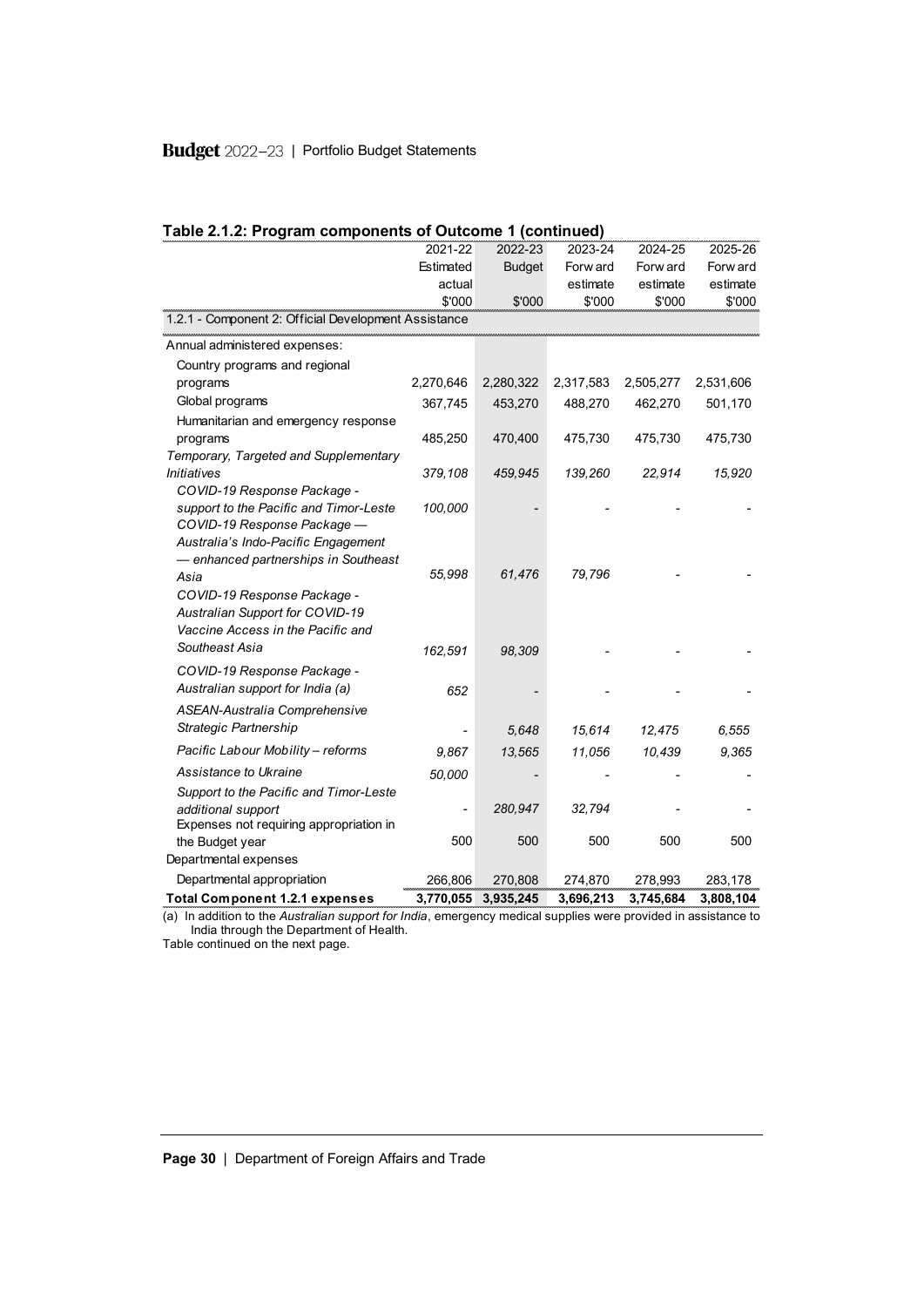| Table 2.1.2: Program components of Outcome 1 (continued)                             |           |               |          |          |          |
|--------------------------------------------------------------------------------------|-----------|---------------|----------|----------|----------|
|                                                                                      | 2021-22   | 2022-23       | 2023-24  | 2024-25  | 2025-26  |
|                                                                                      | Estimated | <b>Budget</b> | Forw ard | Forw ard | Forw ard |
|                                                                                      | actual    |               | estimate | estimate | estimate |
|                                                                                      | \$'000    | \$'000        | \$'000   | \$'000   | \$'000   |
| 1.6.1 - Component 6: Public Information Services and Public Diplomacy                |           |               |          |          |          |
| Annual administered expenses:                                                        |           |               |          |          |          |
| Non-ODA Pacific Sports Program                                                       | 11,100    | 15,600        | 15.600   | 15,600   | 15,600   |
| National Foundation for Australia-China                                              |           |               |          |          |          |
| Relations                                                                            | 7,785     | 7,480         | 7,480    | 7,480    | 7,480    |
| Centre for Australia-India Relations                                                 | 536       | 3,251         | 3.279    | 3,311    | 3,364    |
| Public Diplomacy and Other International                                             |           |               |          |          |          |
| Grants Programs                                                                      | 7.266     | 8,241         | 7,760    | 7,931    | 7,931    |
| <b>Total Component 1.7.1 expenses</b>                                                | 26,687    | 34,572        | 34,119   | 34,322   | 34,375   |
|                                                                                      |           |               |          |          |          |
|                                                                                      | 2021-22   | 2022-23       | 2023-24  | 2024-25  | 2025-26  |
|                                                                                      | Estimated | <b>Budget</b> | Forw ard | Forw ard | Forw ard |
|                                                                                      | actual    |               | estimate | estimate | estimate |
|                                                                                      | \$'000    | \$'000        | \$'000   | \$'000   | \$'000   |
| 1.7.1 - Component 7: Programs to Promote Australia's International Tourism Interests |           |               |          |          |          |
| Annual administered expenses:                                                        |           |               |          |          |          |
| Corporate Commonw ealth Entity -                                                     |           |               |          |          |          |
| <b>Tourism Australia</b>                                                             | 135,347   | 139,643       | 139,740  | 140,457  | 140,229  |
| Asia Marketing Fund                                                                  | 19,981    | 20,040        | 20,100   | 20,161   | 20,223   |
| <b>Tourim Marketing</b><br>27,000<br>18,000                                          |           |               |          |          |          |
| <b>Total Component 1.7.1 expenses</b>                                                | 186,683   | 177,840       | 160,618  | 160,452  |          |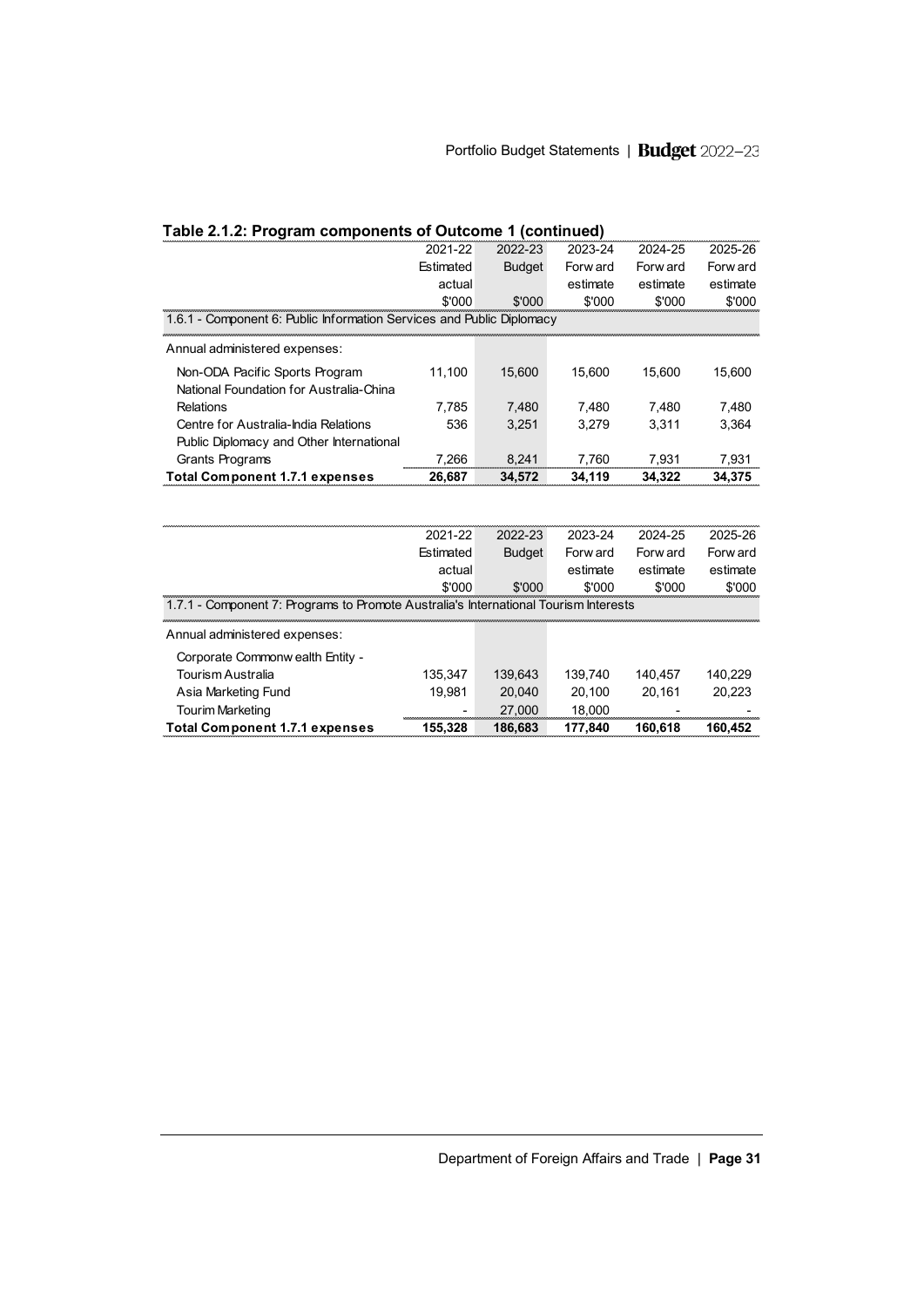#### **Table 2.1.3: Performance measure for Outcome 1**

Table 2.1.3 details the performance measures for each program associated with Outcome 1. It also provides the related key activities as expressed in the current corporate plan where further detail is provided about the delivery of the activities related to the program, the context in which these activities are delivered and how the performance of these activities will be measured. Where relevant, details of 2022–23 Budget measures that have created new programs or materially changed existing programs are provided.

**Outcome 1 – The advancement of Australia's international strategic, security and economic interests including through bilateral, regional and multilateral engagement on Australian Government foreign, trade and international development policy priorities**

**Program 1.1 – Foreign Affairs and Trade Operations.** The department will assist the government to meet its foreign, trade and investment, development and international security policy priorities.

| <b>Key Activities</b> | Key activities reported in the current corporate plan that relate to this program.                                                                                                                                                                                                                                                                                             |
|-----------------------|--------------------------------------------------------------------------------------------------------------------------------------------------------------------------------------------------------------------------------------------------------------------------------------------------------------------------------------------------------------------------------|
|                       | Pursue relationships, programs and other initiatives that support<br>Australia's interests and influence in the Indo-Pacific, including by<br>advancing the region's recovery from the COVID-19 crisis.<br>Promote a shared agenda for security and prosperity with Pacific island<br>٠<br>countries and Timor-Leste through economic, security and development<br>engagement. |
|                       | Advocate and negotiate to open markets, resist protectionism and<br>٠<br>support the rules-based trading system.                                                                                                                                                                                                                                                               |
|                       | Support Australian businesses to secure opportunities globally, including<br>٠<br>through free trade agreements and advancing trade and investment<br>collaboration in the region and more widely.                                                                                                                                                                             |
|                       | Contribute to domestic economic policy that improves Australia's<br>$\bullet$<br>international competitiveness.                                                                                                                                                                                                                                                                |
|                       | Work with international and domestic partners to promote Australia's<br>$\bullet$<br>security interests through effective international advocacy, cooperation<br>and capacity building.                                                                                                                                                                                        |
|                       | Strengthen intelligence capabilities.<br>٠                                                                                                                                                                                                                                                                                                                                     |
|                       | Promote international cooperation on people smuggling, human<br>٠<br>trafficking and other forms of modern slavery, particularly through the<br>Bali Process.                                                                                                                                                                                                                  |
|                       | Further Australia's interests, including promoting and protecting the<br>٠<br>rules, norms, standards and institutions that underpin sovereignty,<br>stability and prosperity, and enable cooperation to tackle global<br>challenges.                                                                                                                                          |
|                       | Undertake effective protocol engagement with foreign services<br>٠<br>represented in Australia and ensure their security and dignity.                                                                                                                                                                                                                                          |
|                       | Closely liaise with federal, state and territory governments regarding<br>DFAT's management of the diplomatic and consular community.                                                                                                                                                                                                                                          |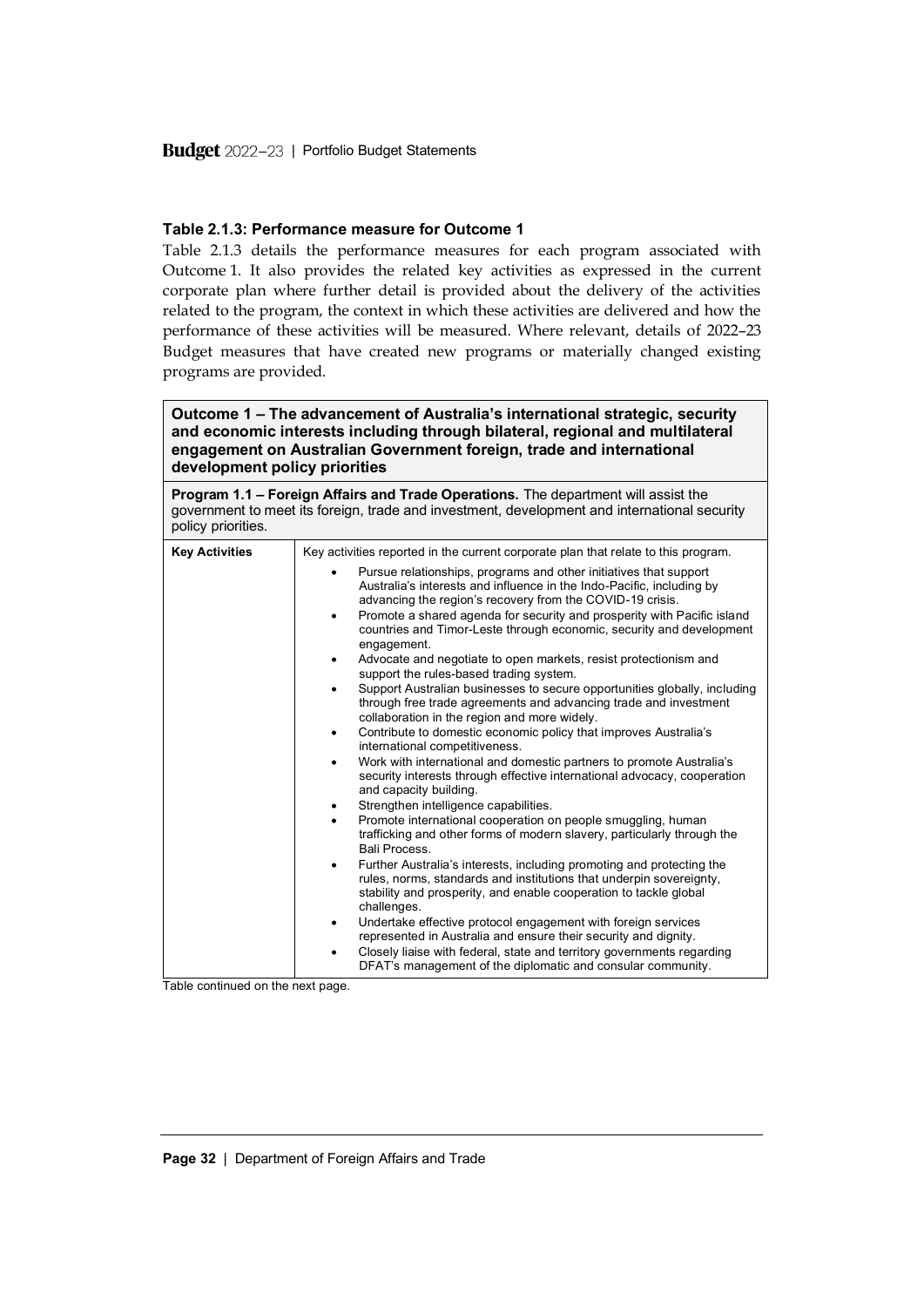| Program 1.1 (continued) - Foreign Affairs and Trade Operations. The department will<br>assist the government to meet its foreign, trade and investment, development and international<br>security policy priorities. |                                                                                                                                                                                                                                                         |                                     |  |
|----------------------------------------------------------------------------------------------------------------------------------------------------------------------------------------------------------------------|---------------------------------------------------------------------------------------------------------------------------------------------------------------------------------------------------------------------------------------------------------|-------------------------------------|--|
| Year                                                                                                                                                                                                                 | <b>Performance measures</b>                                                                                                                                                                                                                             | <b>Expected Performance Results</b> |  |
| Current year<br>2021-22                                                                                                                                                                                              | Our diplomatic efforts in the Indo-Pacific<br>bolster partnerships and rules and norms<br>that contribute to regional resilience,<br>stability and prosperity and a regional<br>balance favourable to our interests.                                    | On track                            |  |
|                                                                                                                                                                                                                      | High level of satisfaction of ministers and<br>key stakeholders with the quality and<br>timeliness of advice, briefing and support<br>provided by the department.                                                                                       | On track                            |  |
|                                                                                                                                                                                                                      | Australia's Step-up in Pacific and Timor-<br>Leste engagement supports stronger and<br>more resilient economies, development<br>outcomes and regional security.                                                                                         | On track                            |  |
|                                                                                                                                                                                                                      | Global rules-based trading system reflects<br>Australian interests.                                                                                                                                                                                     | Partially on track                  |  |
|                                                                                                                                                                                                                      | Increased market opening and<br>opportunities for Australian businesses.                                                                                                                                                                                | Partially on track                  |  |
|                                                                                                                                                                                                                      | Trade and investment is factored into<br>Australia's economic policy settings.                                                                                                                                                                          | On track                            |  |
|                                                                                                                                                                                                                      | Positive trade and investment outcomes<br>supported by the department's economic<br>and commercial diplomacy, and domestic<br>advocacy efforts.                                                                                                         | On track                            |  |
|                                                                                                                                                                                                                      | Security outcomes that reflect Australia's<br>interests.                                                                                                                                                                                                | On track                            |  |
|                                                                                                                                                                                                                      | Full and active engagement with the<br>National Intelligence Community - (NIC)<br>including through Office of National<br>Intelligence-led prioritisation, coordination<br>and evaluation process - to support<br>Australia's foreign policy interests. | On track                            |  |
|                                                                                                                                                                                                                      | Our relationships with Europe, the Middle<br>East. Latin America and Africa advance<br>Australia's interests.                                                                                                                                           | On track                            |  |
|                                                                                                                                                                                                                      | The diplomatic and consular corps posted<br>or accredited to Australia are satisfied with<br>the delivery of protocol services.                                                                                                                         | Achieved                            |  |
|                                                                                                                                                                                                                      | Federal and state/territory governments<br>support the department's approach and<br>processes, and foreign diplomats'<br>cooperation with Australia's health and<br>other requirements is strengthened.                                                 | Achieved                            |  |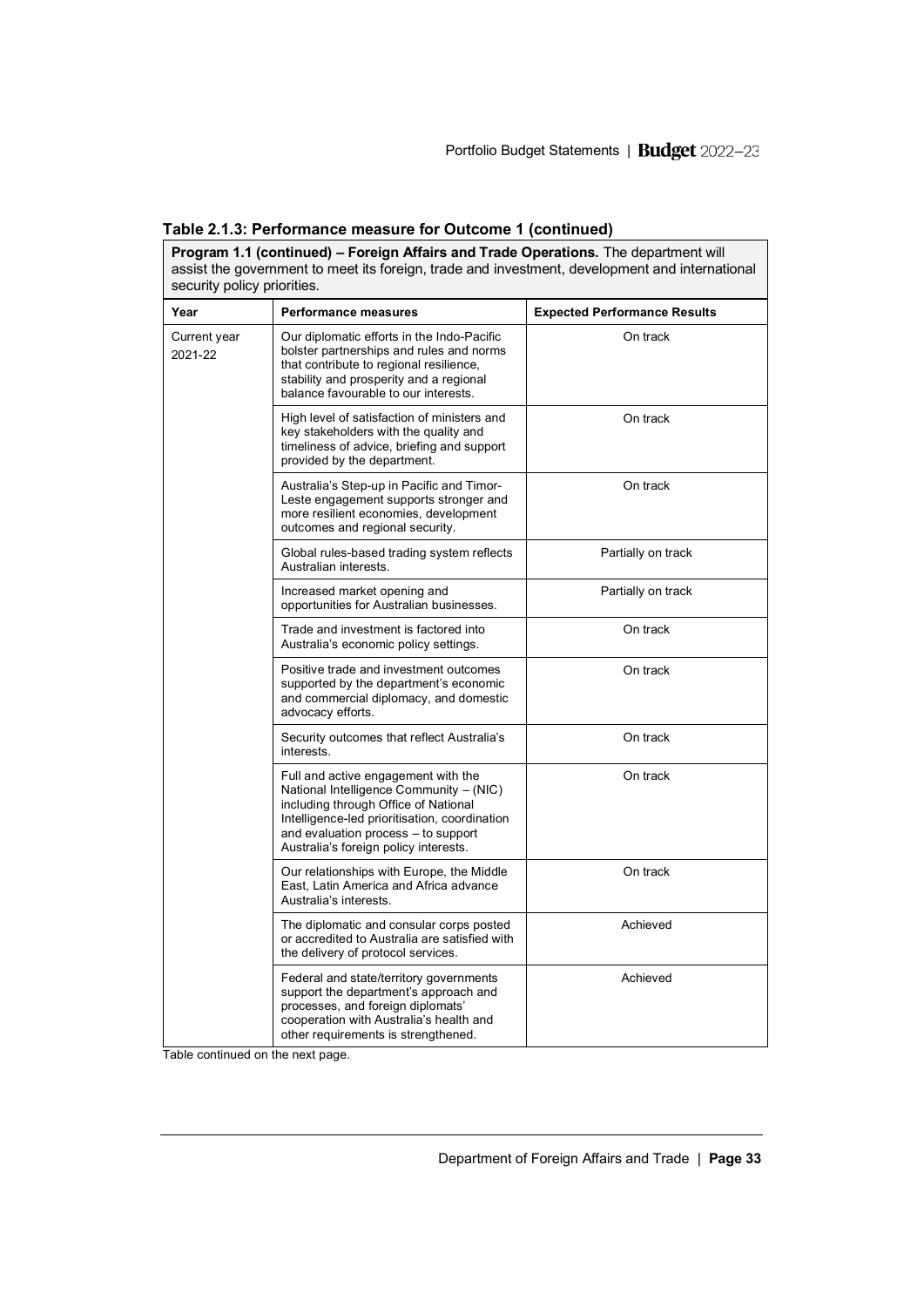| assist the government to meet its foreign, trade and investment, development and international<br>security policy priorities. |                                                                                                                                                                                                                         |                                                                                                                                                                                                                                                                                                                                                                                                                                                                              |  |
|-------------------------------------------------------------------------------------------------------------------------------|-------------------------------------------------------------------------------------------------------------------------------------------------------------------------------------------------------------------------|------------------------------------------------------------------------------------------------------------------------------------------------------------------------------------------------------------------------------------------------------------------------------------------------------------------------------------------------------------------------------------------------------------------------------------------------------------------------------|--|
| Year                                                                                                                          | <b>Performance measures</b>                                                                                                                                                                                             | <b>Planned Performance Results</b>                                                                                                                                                                                                                                                                                                                                                                                                                                           |  |
| <b>Budget Year</b><br>2022-23                                                                                                 | Our diplomatic efforts in the Indo-Pacific<br>bolster partnerships and rules and<br>norms that contribute to regional<br>resilience, stability and prosperity and a<br>regional balance favourable to our<br>interests. | Agreements, decisions, meeting<br>outcomes and public statements by<br>other governments align with our<br>interests.                                                                                                                                                                                                                                                                                                                                                        |  |
|                                                                                                                               | High level of satisfaction of ministers and<br>key stakeholders with the quality and<br>timeliness of advice, briefing and support<br>provided by the department.                                                       | Baseline to be established.<br>$\bullet$                                                                                                                                                                                                                                                                                                                                                                                                                                     |  |
|                                                                                                                               | Australia's Step-up in Pacific and Timor-<br>Leste engagement supports stronger<br>and more resilient economies,<br>development outcomes and regional<br>security.                                                      | $\bullet$<br>Our strong and close partnerships<br>with Pacific island countries and<br>Timor-Leste are maintained and<br>strengthened, created through our<br>bilateral and regional engagement<br>and delivery against the three pillars<br>of the Pacific Step-up: economic<br>prosperity, shared security and<br>people-to-people connections.<br>We respond to the evolving priorities<br>of the Pacific and Timor-Leste in<br>support of regional COVID-19<br>recovery. |  |
|                                                                                                                               | Global rules-based trading system<br>reflects Australian interests.                                                                                                                                                     | Outcomes in WTO, APEC, G20 and<br>$\bullet$<br>OECD promote economic recovery<br>through trade and investment.                                                                                                                                                                                                                                                                                                                                                               |  |
|                                                                                                                               | Increased market opening and<br>opportunities for Australian businesses.                                                                                                                                                | Increased compared to previous<br>year.                                                                                                                                                                                                                                                                                                                                                                                                                                      |  |
|                                                                                                                               | Trade and investment is factored into<br>Australia's economic policy settings.                                                                                                                                          | Economic policy takes into account<br>Australia's trade and investment<br>interests and is consistent with our<br>international trade law obligations.                                                                                                                                                                                                                                                                                                                       |  |
|                                                                                                                               | Positive trade and investment outcomes<br>supported by the department's economic<br>and commercial diplomacy, and<br>domestic advocacy efforts.                                                                         | Effective support to Australian<br>business in overseas markets.<br>Increased public stakeholder<br>understanding of the benefits of<br>trade and investment.                                                                                                                                                                                                                                                                                                                |  |

**Program 1.1 (continued) - Foreign Affairs and Trade Operations.** The department will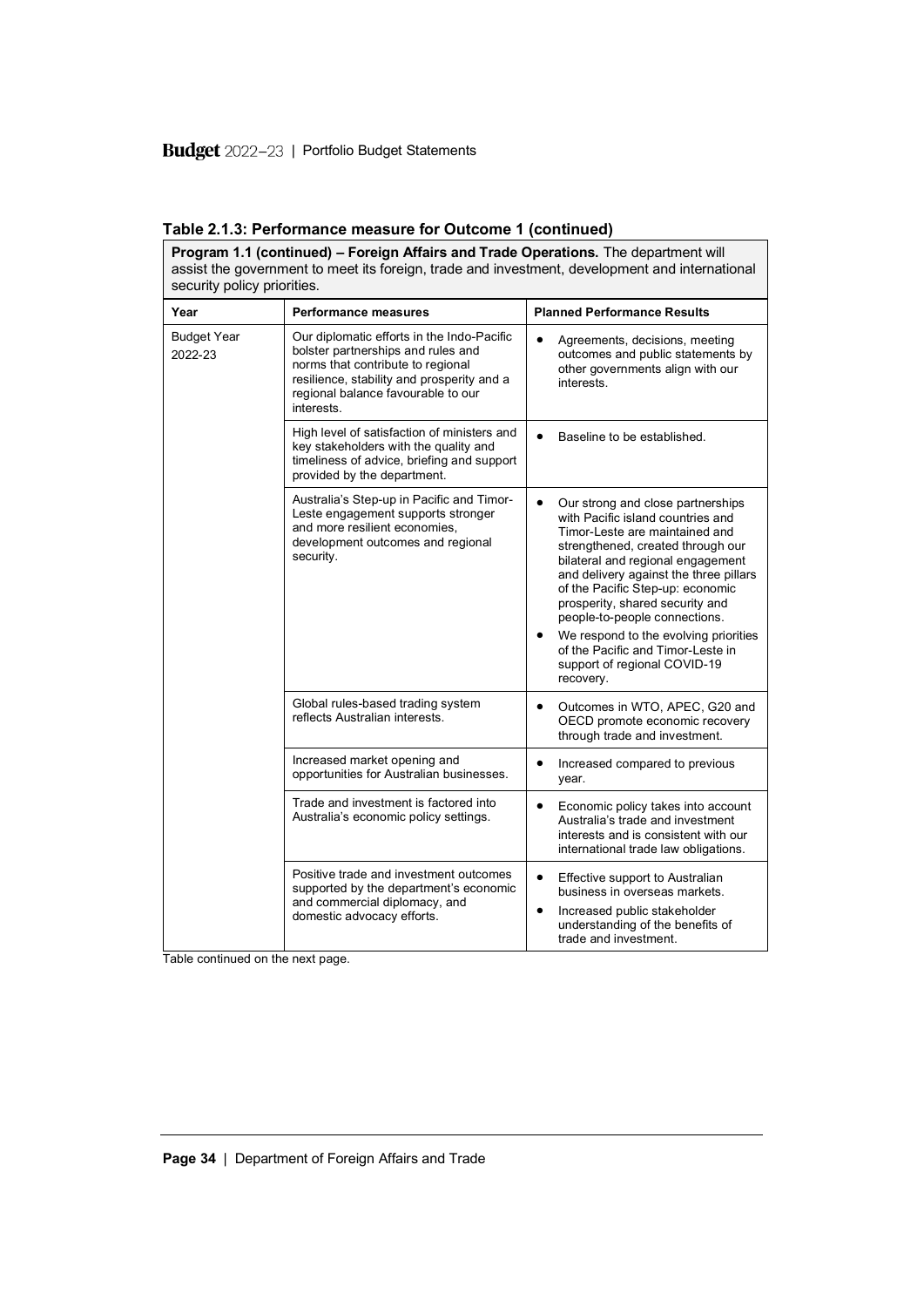| <b>Program 1.1 (continued) – Foreign Affairs and Trade Operations.</b> The department will<br>assist the government to meet its foreign, trade and investment, development and international<br>security policy priorities. |                                                                                                                                                                                                                                                           |                                                                                                                                                                                                                                                                  |  |
|-----------------------------------------------------------------------------------------------------------------------------------------------------------------------------------------------------------------------------|-----------------------------------------------------------------------------------------------------------------------------------------------------------------------------------------------------------------------------------------------------------|------------------------------------------------------------------------------------------------------------------------------------------------------------------------------------------------------------------------------------------------------------------|--|
| Year                                                                                                                                                                                                                        | <b>Performance measures</b>                                                                                                                                                                                                                               | <b>Planned Performance Results</b>                                                                                                                                                                                                                               |  |
| <b>Budget Year</b><br>2022-23<br>(continued)                                                                                                                                                                                | Security outcomes that reflect Australia's<br>interests                                                                                                                                                                                                   | Effective implementation of key<br>strategies, particularly those<br>targeting people smuggling and<br>human trafficking, terrorism and<br>cyber.                                                                                                                |  |
|                                                                                                                                                                                                                             | Full and active engagement with the<br>National Intelligence Community (NIC) -<br>including through Office of National<br>Intelligence-led prioritisation,<br>coordination and evaluation process - to<br>support Australia's foreign policy<br>interests | $\bullet$<br>DFAT contributes to NIC<br>understanding of developments<br>affecting Australia's foreign policy<br>interests.<br>DFAT's prosecution of Australia's<br>foreign policy interests is better<br>targeted through this engagement<br>with NIC agencies. |  |
|                                                                                                                                                                                                                             | Our relationships with Europe, the<br>Middle East. Latin America and Africa<br>advance Australia's interests.                                                                                                                                             | Positive regard for Australian<br>interests increasingly identified in<br>countries of Europe, the Middle<br>East. Latin America and Africa.                                                                                                                     |  |
|                                                                                                                                                                                                                             | The diplomatic and consular corps<br>posted or accredited to Australia are<br>satisfied with the delivery of protocol<br>services.                                                                                                                        | Maintain satisfaction levels above<br>85 per cent.                                                                                                                                                                                                               |  |
|                                                                                                                                                                                                                             | Federal and state/territory governments<br>support the department's approach and<br>processes, and foreign diplomats'<br>cooperation with Australia's health and<br>other requirements is strengthened.                                                   | No target.<br>Rationale: Our engagement pertains<br>to supporting coordination of<br>quarantine arrangements for<br>diplomats with relevant agencies.<br>We are unable to set applicable<br>annual targets during the COVID-19<br>response.                      |  |
| <b>Forward Estimates</b><br>2023-26                                                                                                                                                                                         | As per 2022-23                                                                                                                                                                                                                                            | As per 2022-23                                                                                                                                                                                                                                                   |  |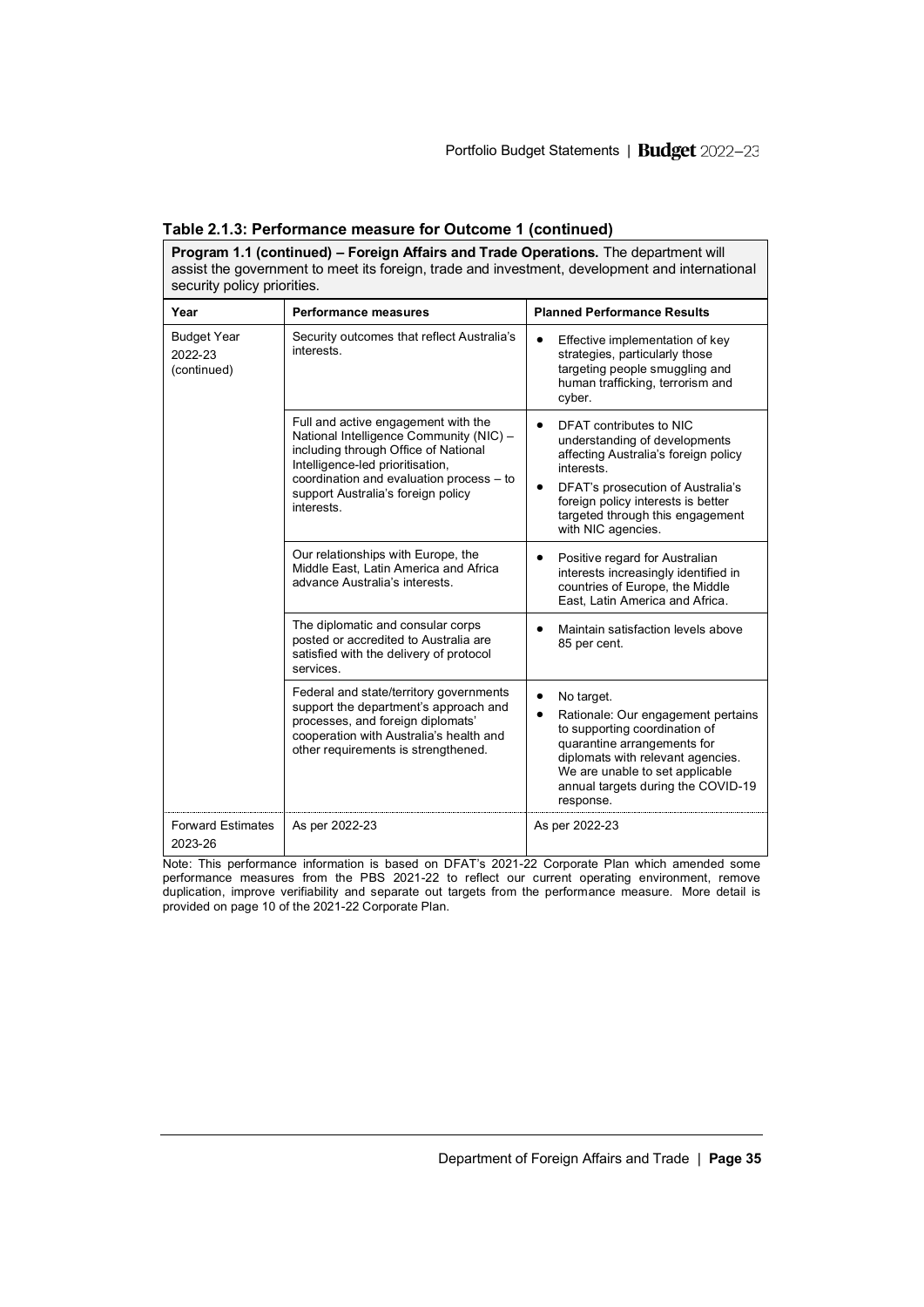**Outcome 1 – The advancement of Australia's international strategic, security and economic interests including through bilateral, regional and multilateral engagement on Australian Government foreign, trade and international development policy priorities**

**Program 1.2 – Official Development Assistance** promotes Australia's national interests by contributing to sustainable and inclusive economic growth and poverty reduction.

| <b>Key Activities</b>   | Key activities reported in the current corporate plan that relate to this program.                                                                                                                                                                                                                                                                                                                                                                                                                                                                                                                                                              |                                     |  |  |
|-------------------------|-------------------------------------------------------------------------------------------------------------------------------------------------------------------------------------------------------------------------------------------------------------------------------------------------------------------------------------------------------------------------------------------------------------------------------------------------------------------------------------------------------------------------------------------------------------------------------------------------------------------------------------------------|-------------------------------------|--|--|
|                         | Strengthen economic and commercial diplomacy to support Australian<br>businesses, and build domestic support for trade and investment.<br>Focus Australia's development program predominantly on the Indo-Pacific<br>٠<br>to promote Australia's national interest in a stable, prosperous and resilient<br>region in the context of COVID-19, including by:<br>delivering assistance to neighbours through the Partnerships for<br>Recovery strategy, prioritising health security, stability and<br>economic recovery, and<br>supporting Pacific and Southeast Asian partners to access and<br>roll out safe and effective COVID-19 vaccines. |                                     |  |  |
|                         |                                                                                                                                                                                                                                                                                                                                                                                                                                                                                                                                                                                                                                                 |                                     |  |  |
|                         |                                                                                                                                                                                                                                                                                                                                                                                                                                                                                                                                                                                                                                                 |                                     |  |  |
| Year                    | <b>Performance measures</b>                                                                                                                                                                                                                                                                                                                                                                                                                                                                                                                                                                                                                     | <b>Expected Performance Results</b> |  |  |
| Current year<br>2021-22 | Australia's development program<br>investments promote health security,<br>stability and economic recovery.                                                                                                                                                                                                                                                                                                                                                                                                                                                                                                                                     | On track                            |  |  |
|                         | Timely and effective responses to<br>humanitarian emergencies, including an<br>enhanced Indo-Pacific ability to prepare<br>for, respond to and recover from crises.                                                                                                                                                                                                                                                                                                                                                                                                                                                                             | On track                            |  |  |
|                         | Effective operational and organisational<br>management of the development<br>program, including in its planning,<br>implementation and responsiveness.                                                                                                                                                                                                                                                                                                                                                                                                                                                                                          | On track                            |  |  |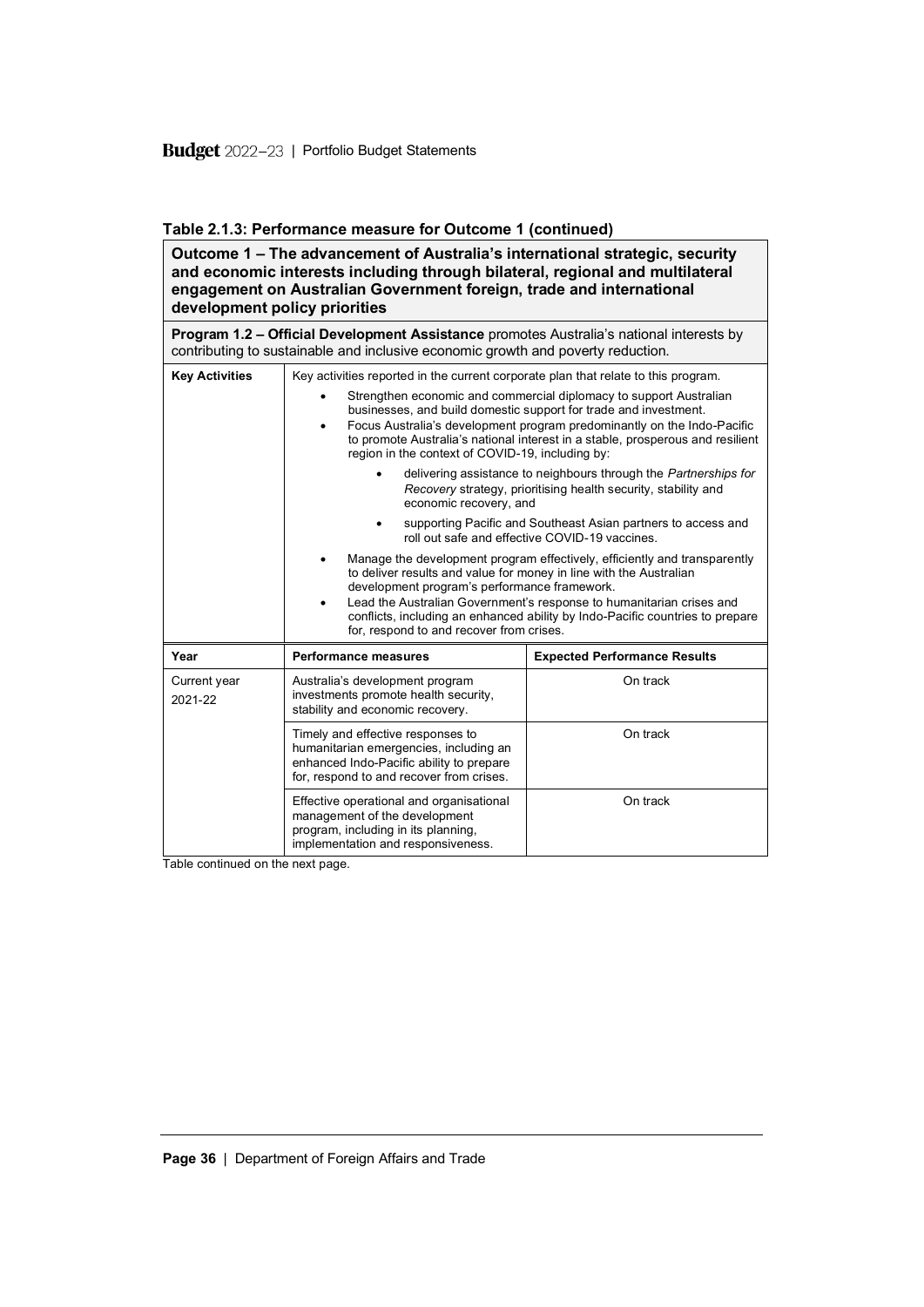| <b>Program 1.2 – Official Development Assistance</b> promotes Australia's national interests by<br>contributing to sustainable and inclusive economic growth and poverty reduction. |                                                                                                                                                                     |                                                                                                                                                                                                                                                                                                                                                                                                                                                                                                                                                                                                          |  |
|-------------------------------------------------------------------------------------------------------------------------------------------------------------------------------------|---------------------------------------------------------------------------------------------------------------------------------------------------------------------|----------------------------------------------------------------------------------------------------------------------------------------------------------------------------------------------------------------------------------------------------------------------------------------------------------------------------------------------------------------------------------------------------------------------------------------------------------------------------------------------------------------------------------------------------------------------------------------------------------|--|
| Year                                                                                                                                                                                | <b>Performance measures</b>                                                                                                                                         | <b>Planned Performance Results</b>                                                                                                                                                                                                                                                                                                                                                                                                                                                                                                                                                                       |  |
| <b>Budget Year</b><br>2022-23                                                                                                                                                       | Australia's development program<br>investments promote health security,<br>stability and economic recovery.                                                         | Ongoing development program is<br>responsive to evolving needs and<br>risks in the Indo-Pacific region and<br>Australian Government priorities.<br>Effective implementation of<br>$\bullet$<br>temporary, targeted and<br>supplementary COVID-19<br>measures.                                                                                                                                                                                                                                                                                                                                            |  |
|                                                                                                                                                                                     | Timely and effective responses to<br>humanitarian emergencies, including an<br>enhanced Indo-Pacific ability to prepare<br>for, respond to and recover from crises. | Australia responds within 48 hours<br>of a request from a country in the<br>Indo-Pacific.<br><b>Effective Australian Government</b><br>responses to humanitarian crises,<br>displacement and conflict measured<br>through end-of-program reviews of<br>protracted crises response<br>packages and strategic partnership<br>frameworks<br>Australian support builds the<br>capacity of Pacific governments and<br>communities to better prepare for<br>respond to and recover from climate<br>change and disasters.<br>Progress against strategic<br>partnership framework<br>implementation and renewals |  |
|                                                                                                                                                                                     | Effective operational and organisational<br>management of the development<br>program, including in its planning,<br>implementation and responsiveness.              | Ongoing effective and efficient<br>implementation of investments.                                                                                                                                                                                                                                                                                                                                                                                                                                                                                                                                        |  |
| <b>Forward Estimates</b><br>2023-26                                                                                                                                                 | As per 2022-23                                                                                                                                                      | As per 2022-23                                                                                                                                                                                                                                                                                                                                                                                                                                                                                                                                                                                           |  |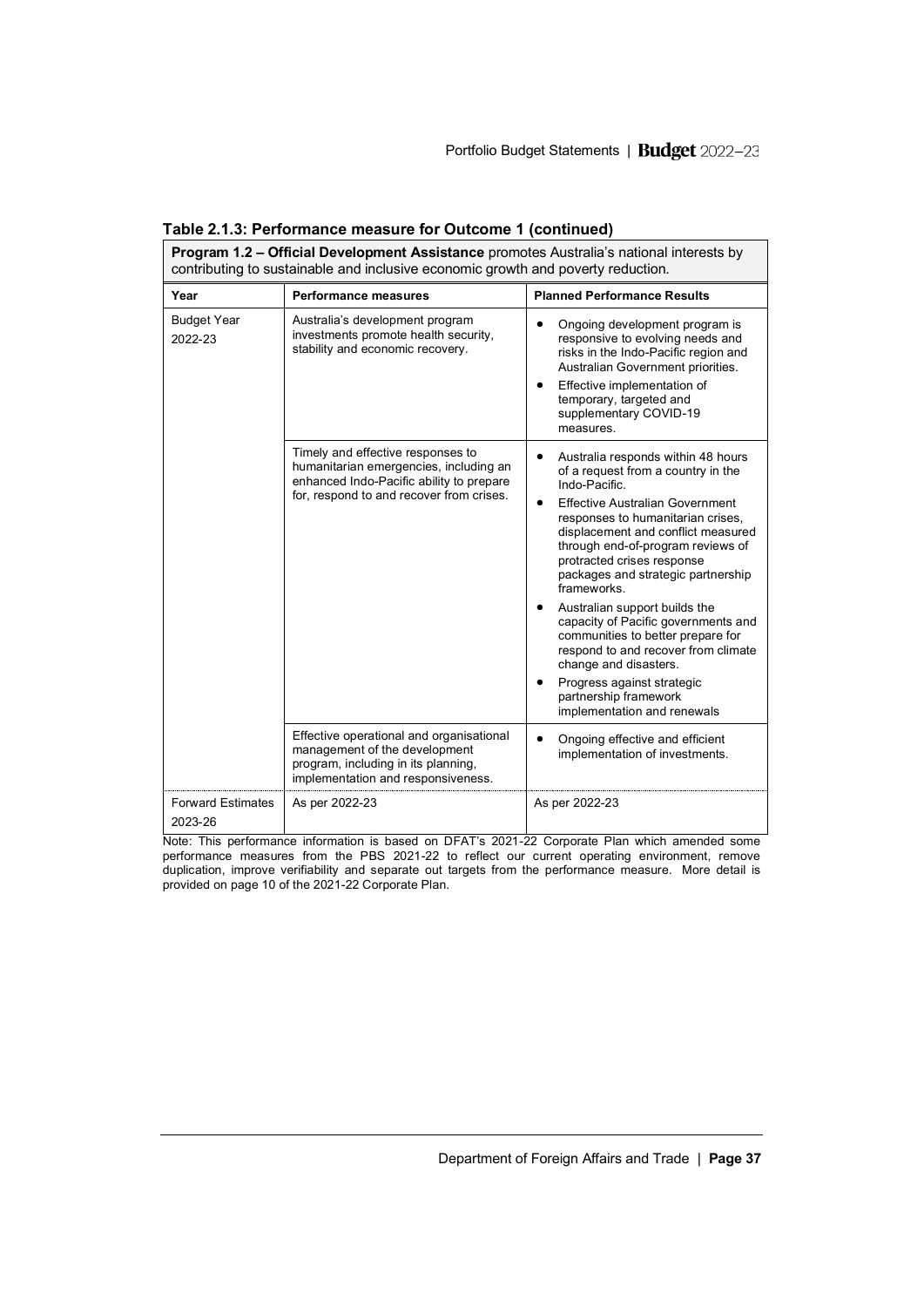**Outcome 1 – The advancement of Australia's international strategic, security and economic interests including through bilateral, regional and multilateral engagement on Australian Government foreign, trade and international development policy priorities**

**Program 1.3 – Official Development Assistance – Multilateral Replenishments** assists developing countries by contributing to sustainable and inclusive economic growth and poverty reduction through contributions to multilateral organisations.

| <b>Key Activities</b>               | Key activities reported in the current corporate plan that relate to this program.<br>Further Australia's interests, including promoting and protecting the rules,<br>norms, standards and institutions that underpin sovereignty, stability and<br>prosperity, and enable cooperation to tackle global challenges. |                                                                                                                                    |  |
|-------------------------------------|---------------------------------------------------------------------------------------------------------------------------------------------------------------------------------------------------------------------------------------------------------------------------------------------------------------------|------------------------------------------------------------------------------------------------------------------------------------|--|
| Year                                | <b>Expected Performance Results</b><br><b>Performance measures</b>                                                                                                                                                                                                                                                  |                                                                                                                                    |  |
| Current year<br>2021-22             | Australia's diplomatic and geostrategic<br>efforts and financial contributions help<br>shape institutions, rules, norms and<br>standards in line with our national<br>interests and values.                                                                                                                         | On track                                                                                                                           |  |
| Year                                | <b>Performance measures</b>                                                                                                                                                                                                                                                                                         | <b>Planned Performance Results</b>                                                                                                 |  |
| <b>Budget Year</b><br>2022-23       | Australia's diplomatic and geostrategic<br>efforts and financial contributions help<br>shape institutions, rules, norms and<br>standards in line with our national<br>interests and values.                                                                                                                         | Alignment between statements from<br>governments and multilateral<br>institutions, and existing global<br>rules, norms and values. |  |
| <b>Forward Estimates</b><br>2023-26 | As per 2022-23                                                                                                                                                                                                                                                                                                      | As per 2022-23                                                                                                                     |  |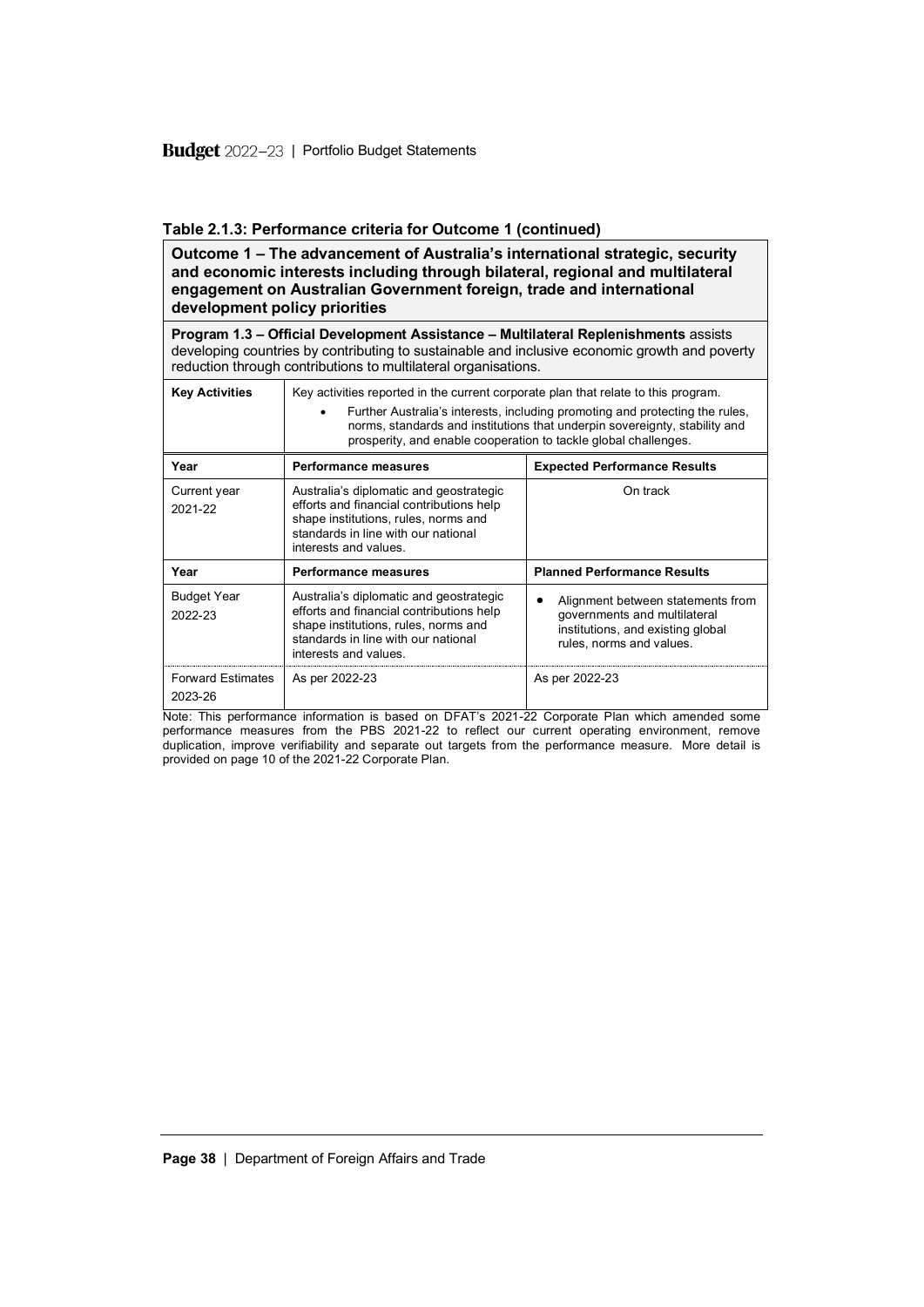**Outcome 1 – The advancement of Australia's international strategic, security and economic interests including through bilateral, regional and multilateral engagement on Australian Government foreign, trade and international development policy priorities**

**Program 1.4 – Payments to International Organisations** advances Australia's foreign, trade and investment, development and international security interests.

| <b>Key Activities</b>               | Key activities reported in the current corporate plan that relate to this program.<br>Further Australia's interests, including promoting and protecting the rules,<br>norms, standards and institutions that underpin sovereignty, stability and<br>prosperity, and enable cooperation to tackle global challenges. |                                                                                                                                    |  |
|-------------------------------------|---------------------------------------------------------------------------------------------------------------------------------------------------------------------------------------------------------------------------------------------------------------------------------------------------------------------|------------------------------------------------------------------------------------------------------------------------------------|--|
| Year                                | Performance measures                                                                                                                                                                                                                                                                                                | <b>Expected Performance Results</b>                                                                                                |  |
| Current year<br>2021-22             | Australia's diplomatic and geostrategic<br>efforts and financial contributions help<br>shape institutions, rules, norms and<br>standards in line with our national<br>interests and values.                                                                                                                         | On track                                                                                                                           |  |
| Year                                | <b>Performance measures</b>                                                                                                                                                                                                                                                                                         | <b>Planned Performance Results</b>                                                                                                 |  |
| <b>Budget Year</b><br>2022-23       | Australia's diplomatic and geostrategic<br>efforts and financial contributions help<br>shape institutions, rules, norms and<br>standards in line with our national<br>interests and values.                                                                                                                         | Alignment between statements from<br>governments and multilateral<br>institutions, and existing global<br>rules, norms and values. |  |
| <b>Forward Estimates</b><br>2023-26 | As per 2022-23                                                                                                                                                                                                                                                                                                      | As per 2022-23                                                                                                                     |  |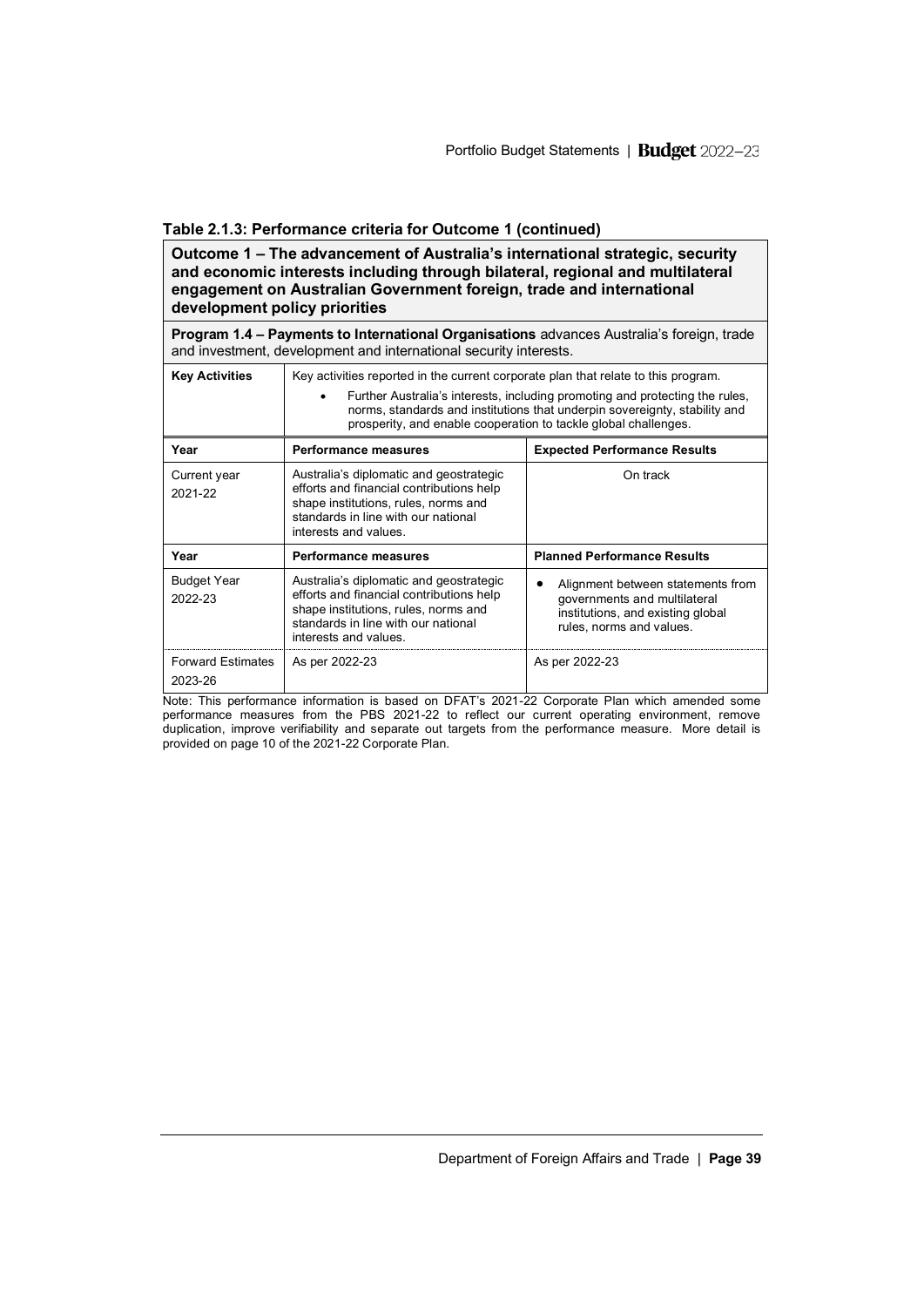**Outcome 1 – The advancement of Australia's international strategic, security and economic interests including through bilateral, regional and multilateral engagement on Australian Government foreign, trade and international development policy priorities**

**Program 1.5 – New Colombo Plan – Transforming Regional Relationships** advances Australia's interests and bilateral relationships through enduring people-to-people, institutional and business links with the Indo-Pacific region.

| <b>Key Activities</b>               | Key activities reported in the current corporate plan that relate to this program.<br>Increase Australia's engagement with the Indo-Pacific through the New<br>Colombo Plan (NCP). |                                                                                                                                   |  |
|-------------------------------------|------------------------------------------------------------------------------------------------------------------------------------------------------------------------------------|-----------------------------------------------------------------------------------------------------------------------------------|--|
| Year                                | <b>Performance measures</b>                                                                                                                                                        | <b>Expected Performance Results</b>                                                                                               |  |
| Current year<br>2021-22             | The New Colombo Plan delivers<br>improved people-to-people, institutional<br>and business links                                                                                    | On track                                                                                                                          |  |
| Year                                | <b>Performance measures</b>                                                                                                                                                        | <b>Planned Performance Results</b>                                                                                                |  |
| <b>Budget Year</b><br>2022-23       | The New Colombo Plan delivers<br>improved people-to-people, institutional<br>and business links                                                                                    | High-quality engagement with<br>Australian universities, businesses,<br>alumni and other stakeholders in the<br>New Colombo Plan. |  |
| <b>Forward Estimates</b><br>2023-26 | As per 2022-23                                                                                                                                                                     | As per 2022-23                                                                                                                    |  |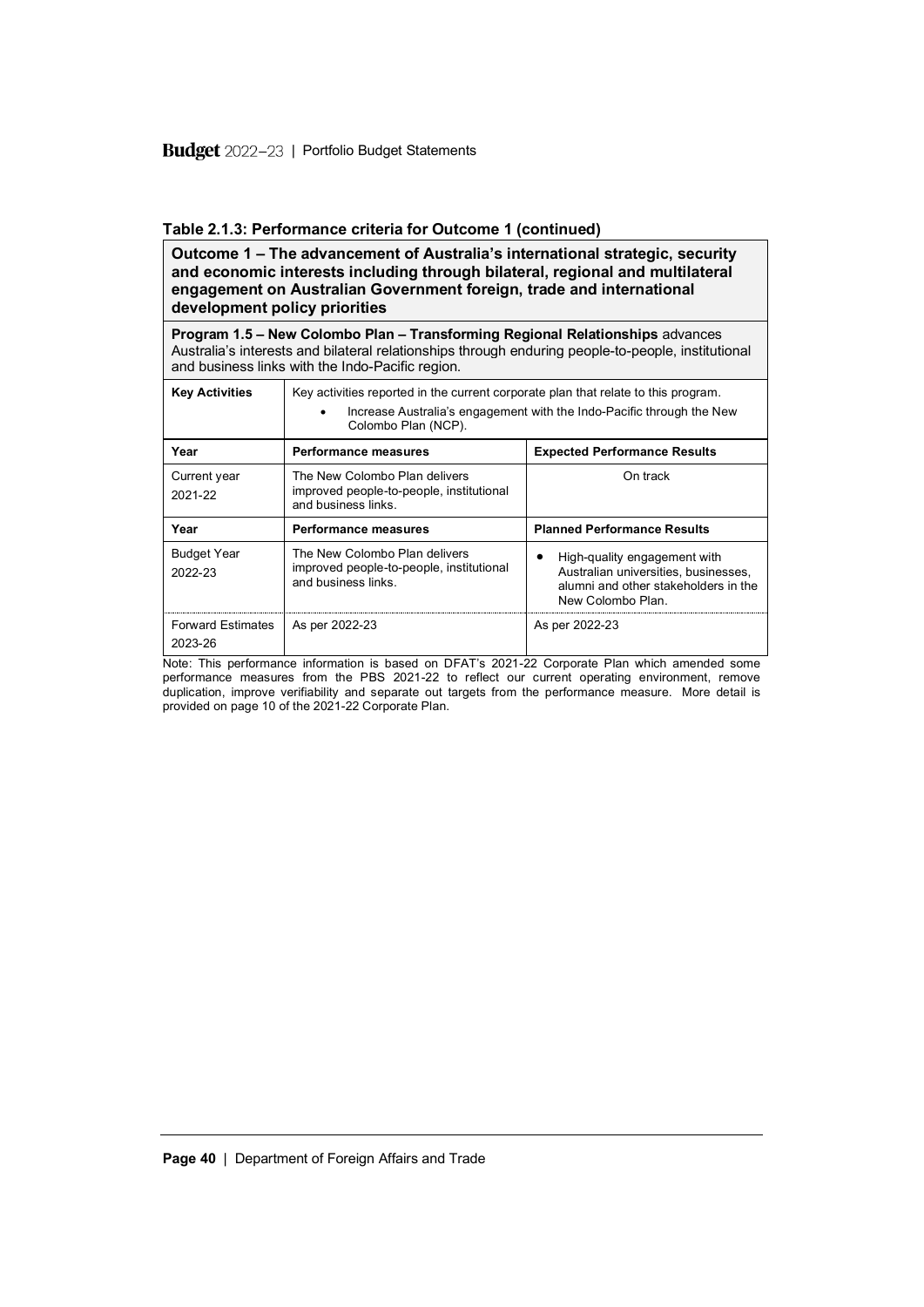**Outcome 1 – The advancement of Australia's international strategic, security and economic interests including through bilateral, regional and multilateral engagement on Australian Government foreign, trade and international development policy priorities**

**Program 1.6 – Public Information Services and Public Diplomacy** projects a positive and contemporary image of Australia and promotes a clear understanding of government policies and objectives and engagement with the Indo-Pacific region through the department's soft power activities.

| <b>Key Activities</b>               | Key activities reported in the current corporate plan that relate to this program.<br>Project a positive and contemporary image of Australia, and promote a<br>clear understanding of Australian policies, objectives and engagement with<br>the Indo-Pacific region through the department's communications<br>delivered throughout our diplomatic network. |                                                       |  |  |
|-------------------------------------|--------------------------------------------------------------------------------------------------------------------------------------------------------------------------------------------------------------------------------------------------------------------------------------------------------------------------------------------------------------|-------------------------------------------------------|--|--|
| Year                                | <b>Performance measures</b>                                                                                                                                                                                                                                                                                                                                  | <b>Expected Performance Results</b>                   |  |  |
| Current year<br>2021-22             | Strategic communications and global<br>initiatives reflect Australian interests                                                                                                                                                                                                                                                                              | On track                                              |  |  |
| Year                                | Performance measures                                                                                                                                                                                                                                                                                                                                         | <b>Planned Performance Results</b>                    |  |  |
| <b>Budget Year</b><br>2022-23       | Strategic communications and global<br>initiatives reflect Australian interests                                                                                                                                                                                                                                                                              | Maintained or increased compared<br>to previous year. |  |  |
| <b>Forward Estimates</b><br>2023-26 | As per 2022-23                                                                                                                                                                                                                                                                                                                                               | As per 2022-23                                        |  |  |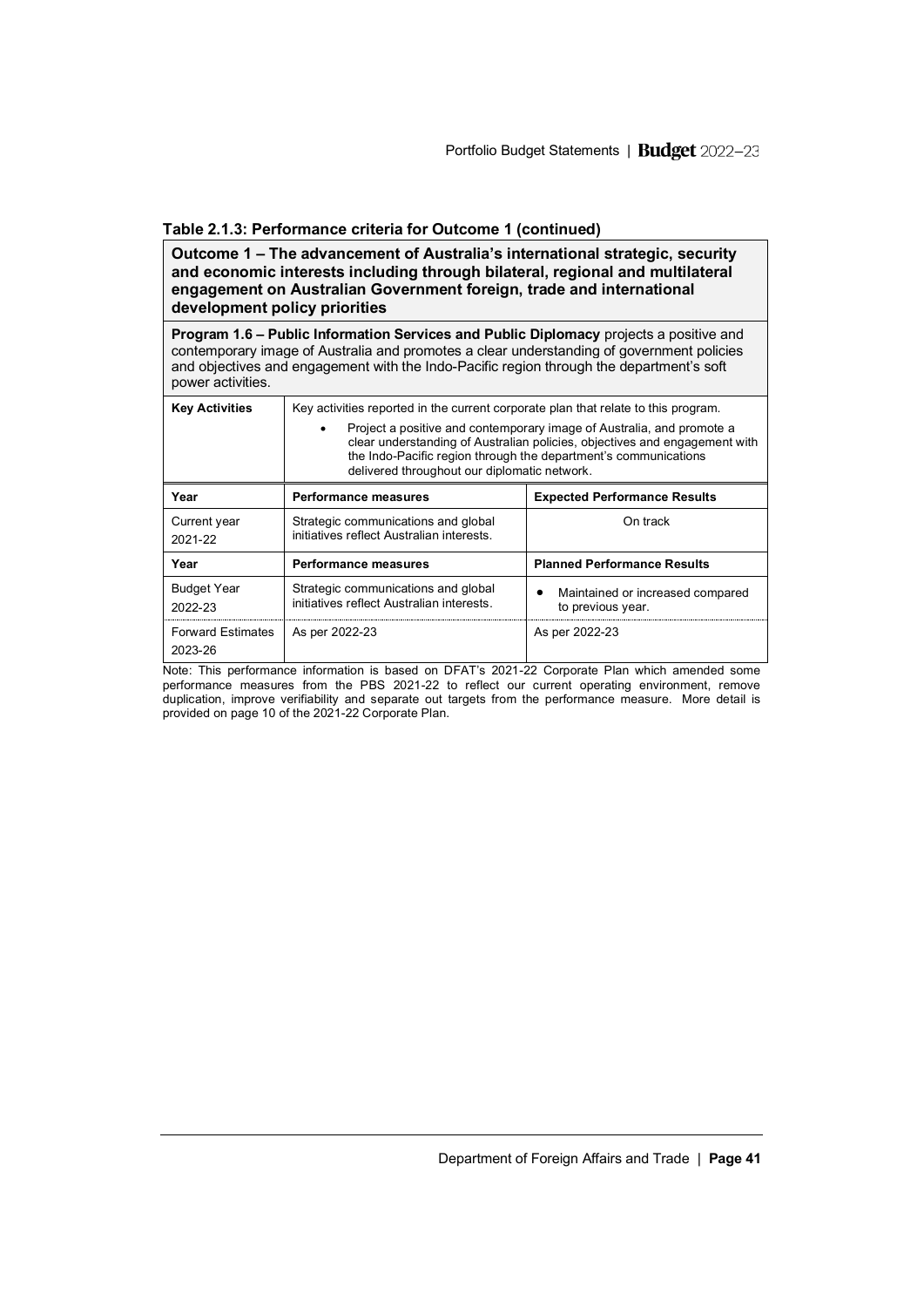| Outcome 1 – The advancement of Australia's international strategic, security<br>and economic interests including through bilateral, regional and multilateral<br>engagement on Australian Government foreign, trade and international<br>development policy priorities |                                                                                                                                         |                                     |  |
|------------------------------------------------------------------------------------------------------------------------------------------------------------------------------------------------------------------------------------------------------------------------|-----------------------------------------------------------------------------------------------------------------------------------------|-------------------------------------|--|
| Program 1.7 – Program to Promote Australia's International Tourism Interests                                                                                                                                                                                           |                                                                                                                                         |                                     |  |
| <b>Key Activities</b>                                                                                                                                                                                                                                                  | The delivery of this program is the responsibility of Austrade and Tourism Australia.                                                   |                                     |  |
|                                                                                                                                                                                                                                                                        |                                                                                                                                         |                                     |  |
| Year                                                                                                                                                                                                                                                                   | <b>Performance measures</b>                                                                                                             | <b>Expected Performance Results</b> |  |
| Current year<br>2021-22                                                                                                                                                                                                                                                | Refer to Austrade's Outcomes and planned performance section.<br>Refer to Tourism Australia's Outcomes and planned performance section. |                                     |  |
| Year                                                                                                                                                                                                                                                                   | <b>Performance measures</b>                                                                                                             | <b>Planned Performance Results</b>  |  |
| <b>Budget Year</b><br>2022-23                                                                                                                                                                                                                                          | Refer to Austrade's Outcomes and planned performance section.<br>Refer to Tourism Australia's Outcomes and planned performance section. |                                     |  |

**Page 42** | Department of Foreign Affairs and Trade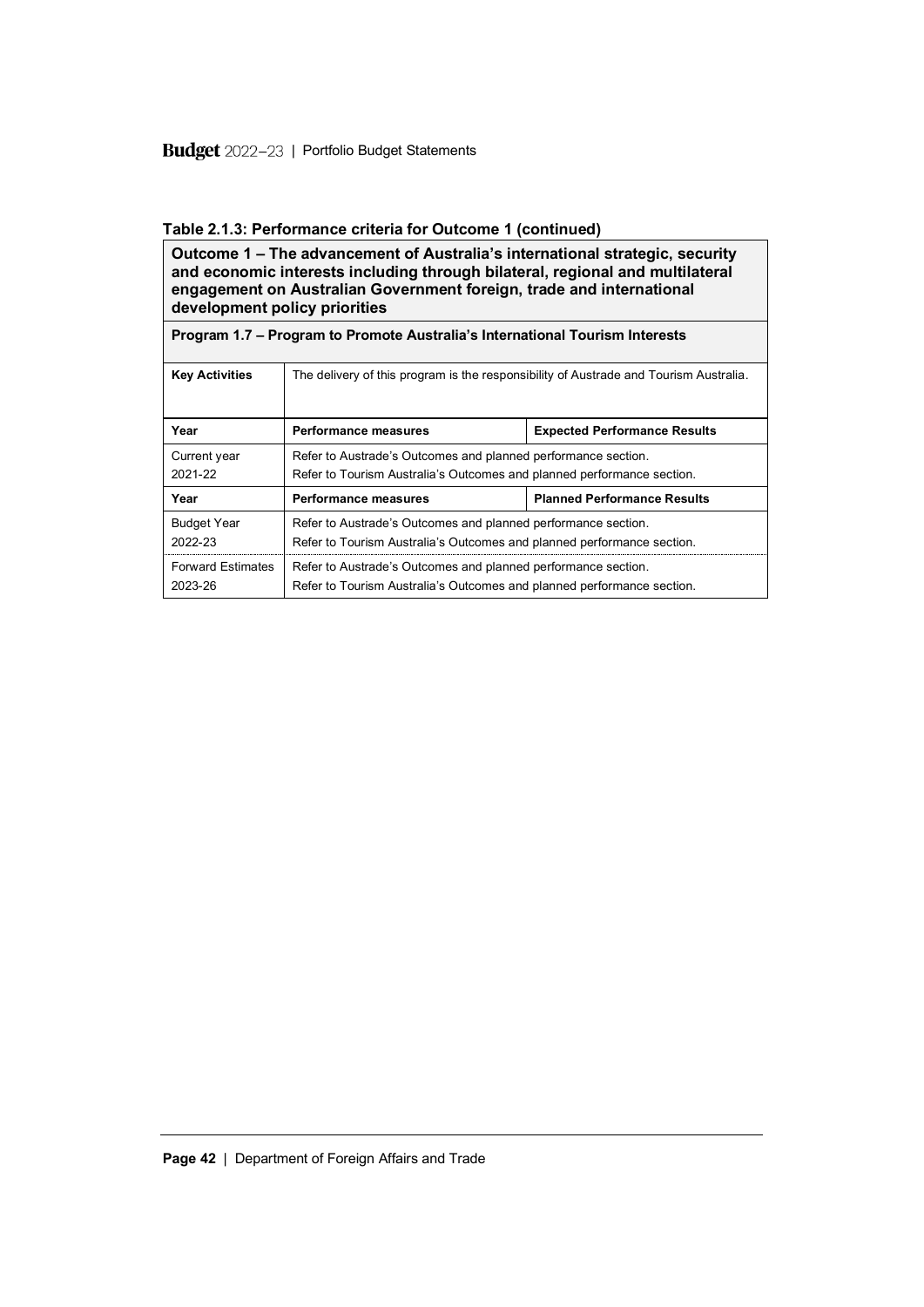### <span id="page-34-0"></span>**2.2 Budgeted expenses and performance for Outcome 2**

**Outcome 2: The protection and welfare of Australians abroad and access to secure international travel documentation through timely and responsive travel advice and consular and passport services in Australia and overseas**

#### **Linked programs**

|  | <b>Australian Trade and Investment Commission</b> |
|--|---------------------------------------------------|
|--|---------------------------------------------------|

#### **Programs**

• Program 2.1 – Consular and Passport Services

#### **Australian Federal Police**

#### **Programs**

- Program 1.1 Federal Policing Investigations
- Program 3.2 International Police Assistance and External Territories

#### **Services Australia**

#### **Programs**

- Program 1.2 Customer Service Delivery
- Program 1.3 Technology and Transformation

#### **Contribution to Outcome 2 made by linked programs**

Services Australia, the Australian Federal Police and the Australian Trade and Investment Commission support DFAT in the delivery of high-quality consular services, including the provision of Australian passport information services and the repatriation of vulnerable Australians.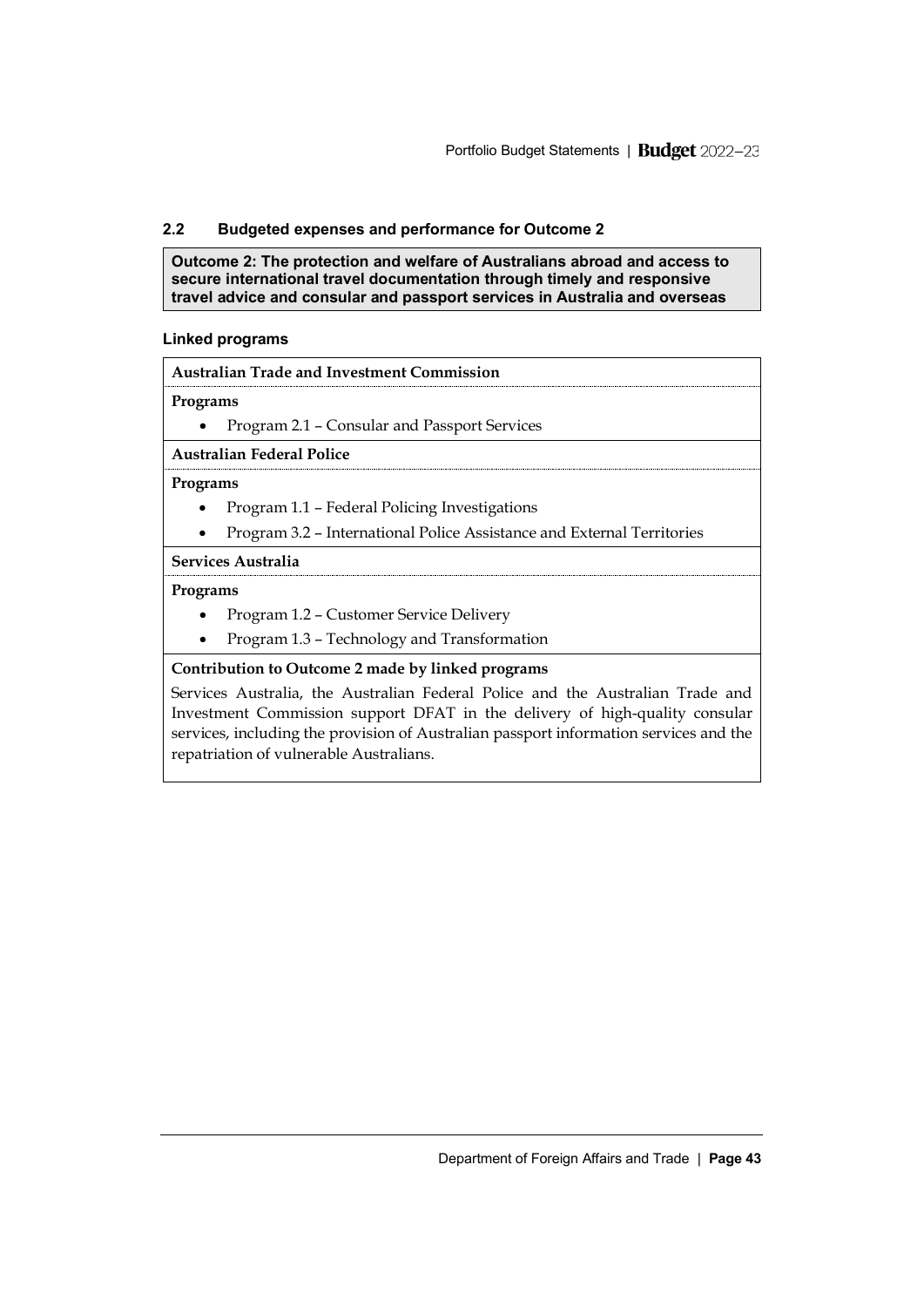### **Budgeted expenses for Outcome 2**

This table shows how much the entity intends to spend (on an accrual basis) on achieving the outcome, broken down by program, as well as by Administered and Departmental funding sources.

| Table 2.2.1: Budgeted expenses for Outcome 2 |           |               |          |          |          |
|----------------------------------------------|-----------|---------------|----------|----------|----------|
| Outcome 2: The protection and                | 2021-22   | 2022-23       | 2023-24  | 2024-25  | 2025-26  |
| welfare of Australians abroad and            | Estimated | <b>Budget</b> | Forw ard | Forw ard | Forw ard |
| access to secure international travel        | actual    |               | estimate | estimate | estimate |
| documentation through timely and             | \$'000    | \$'000        | \$'000   | \$'000   | \$'000   |
| responsive travel advice and consular        |           |               |          |          |          |
| and passport services in Australia           |           |               |          |          |          |
| and overseas                                 |           |               |          |          |          |
| <b>Program 2.1: Consular Services</b>        |           |               |          |          |          |
| Administered expenses                        |           |               |          |          |          |
| Ordinary annual services                     |           |               |          |          |          |
| (Appropriation Bill No. 1)                   | 43,071    | 200           | 200      | 200      | 200      |
| Special appropriations PGPA Act 2013         |           |               |          |          |          |
| s77                                          | 100       | 100           | 100      | 100      | 100      |
| Administered total                           | 43.171    | 300           | 300      | 300      | 300      |
| Departmental expenses                        |           |               |          |          |          |
| Departmental appropriation                   | 139.558   | 138.239       | 135.424  | 136.952  | 122.449  |
|                                              |           |               |          |          |          |
| Departmental total                           | 139,558   | 138.239       | 135.424  | 136.952  | 122.449  |
| Total expenses for program 2.1               | 182,729   | 138,539       | 135,724  | 137,252  | 122,749  |
| Program 2.2: Passport Services               |           |               |          |          |          |
| Administered expenses                        |           |               |          |          |          |
| Special appropriations PGPA Act 2013         |           |               |          |          |          |
| s77                                          | 2.000     | 2.000         | 2.000    | 2.000    | 2.000    |
| <b>Administered total</b>                    | 2,000     | 2,000         | 2,000    | 2,000    | 2,000    |
| Departmental expenses                        |           |               |          |          |          |
| Departmental appropriation                   | 267,462   | 277,183       | 282,282  | 284,570  | 285,689  |
| Departmental total                           | 267,462   | 277,183       | 282,282  | 284,570  | 285,689  |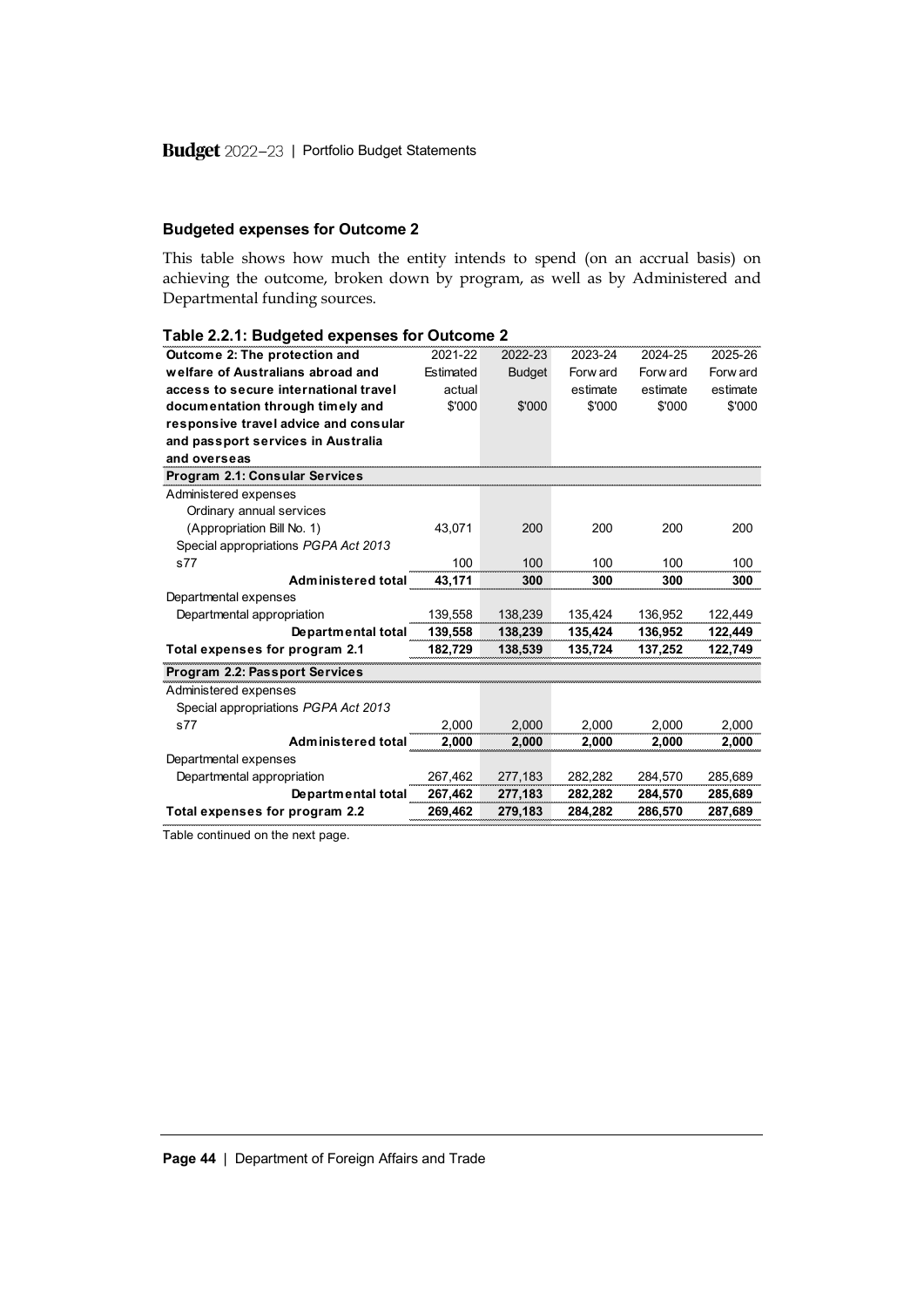| Table 2.2.1: Budgeted expenses for Outcome 2 (continued) |           |               |          |          |          |
|----------------------------------------------------------|-----------|---------------|----------|----------|----------|
|                                                          | 2021-22   | 2022-23       | 2023-24  | 2024-25  | 2025-26  |
|                                                          | Estimated | <b>Budget</b> | Forw ard | Forw ard | Forw ard |
|                                                          | actual    |               | estimate | estimate | estimate |
|                                                          | \$'000    | \$'000        | \$'000   | \$'000   | \$'000   |
| Outcome 2 Totals by appropriation type                   |           |               |          |          |          |
| Administered expenses                                    |           |               |          |          |          |
| Ordinary annual services                                 |           |               |          |          |          |
| (Appropriation Bill No. 1)                               | 43.071    | 200           | 200      | 200      | 200      |
| Special appropriations PGPA Act 2013                     |           |               |          |          |          |
| s77                                                      | 2.100     | 2.100         | 2.100    | 2.100    | 2.100    |
| Administered total                                       | 45,171    | 2.300         | 2,300    | 2,300    | 2.300    |
| Departmental expenses                                    |           |               |          |          |          |
| Departmental appropriation                               | 407,020   | 415,422       | 417,706  | 421,522  | 408.138  |
| Departmental total                                       | 407,020   | 415,422       | 417,706  | 421,522  | 408,138  |
| <b>Total expenses for Outcome 2</b>                      | 452,191   | 417.722       | 420,006  | 423,822  | 410,438  |
|                                                          |           |               |          |          |          |

Note: Departmental appropriation splits and totals are indicative estimates and may change in the course of 2021-22 2022-23<br>1,138 1,160 **Average staffing level (number)** 

the budget year as government priorities change.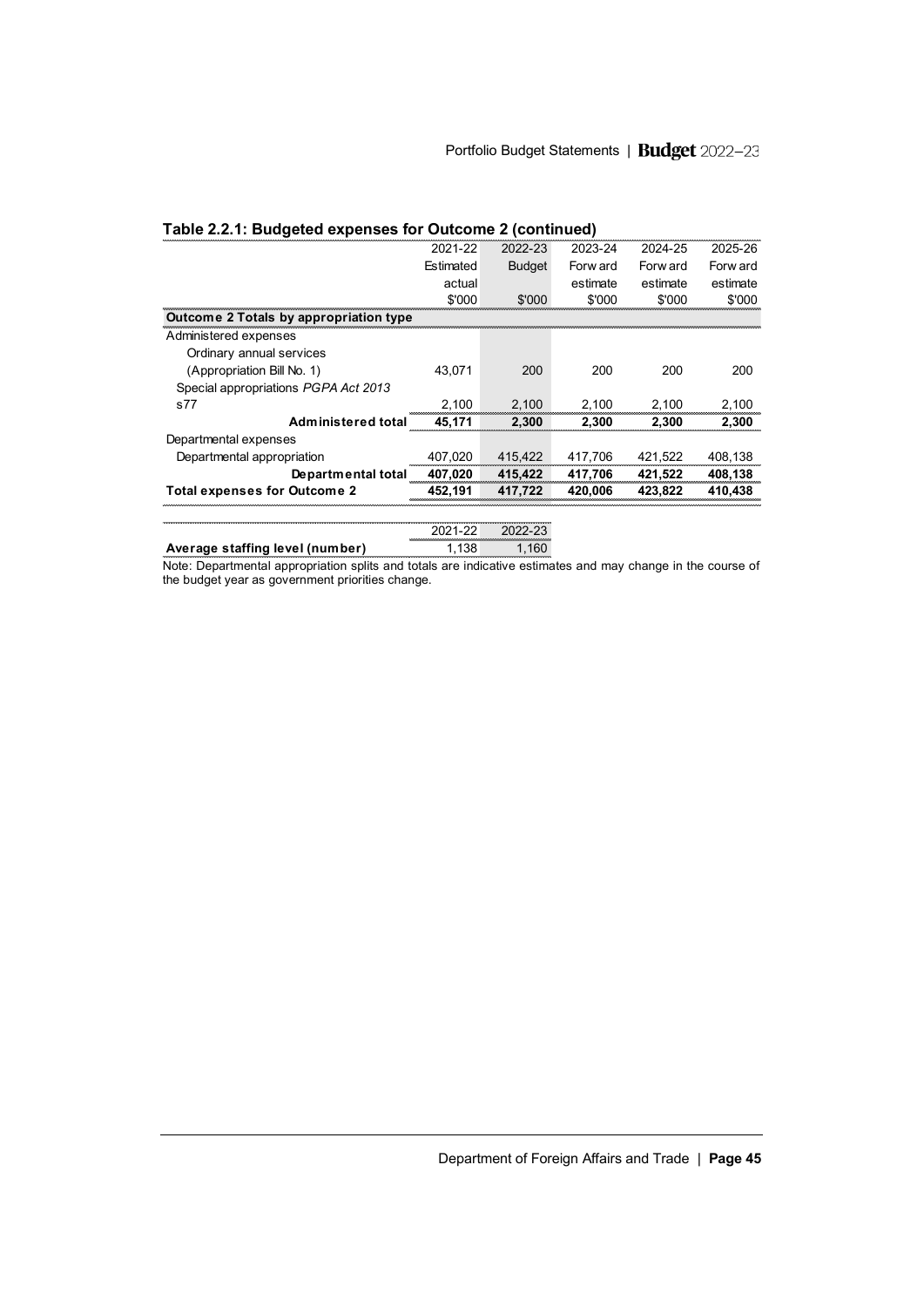#### **Table 2.2.3: Performance measure for Outcome 2**

Table 2.2.3 details the performance measures for each program associated with Outcome 2. It also provides the related key activities as expressed in the current corporate plan where further detail is provided about the delivery of the activities related to the program, the context in which these activities are delivered and how the performance of these activities will be measured. Where relevant, details of 2022–23 Budget measures that have created new programs or materially changed existing programs are provided.

**Outcome 2 – The protection and welfare of Australians abroad and access to secure international travel documentation through timely and responsive travel advice and consular and passport services in Australia and overseas**

| <b>Program 2.1 – Consular Services</b> assist Australian travellers and Australians overseas<br>through the provision of consular support services, including timely travel advice and<br>contingency planning for crisis response. |                                                                                                                                                                                                                                                                                                                                                                        |                                                                                                                                                                                                                        |  |
|-------------------------------------------------------------------------------------------------------------------------------------------------------------------------------------------------------------------------------------|------------------------------------------------------------------------------------------------------------------------------------------------------------------------------------------------------------------------------------------------------------------------------------------------------------------------------------------------------------------------|------------------------------------------------------------------------------------------------------------------------------------------------------------------------------------------------------------------------|--|
| <b>Key Activities</b>                                                                                                                                                                                                               | Key activities reported in the current corporate plan that relate to this program.<br>A responsive consular service focused on those most in need.<br>Australians empowered to help themselves overseas.<br>Preparedness for and management of overseas crises, including in the<br>$\bullet$<br>pandemic context assisting Australians abroad wishing to return home. |                                                                                                                                                                                                                        |  |
| Year                                                                                                                                                                                                                                | <b>Performance measures</b>                                                                                                                                                                                                                                                                                                                                            | <b>Expected Performance Results</b>                                                                                                                                                                                    |  |
| Current year<br>2021-22                                                                                                                                                                                                             | A responsive consular service through<br>our 24/7 global network, focusing on<br>Australians most in need.                                                                                                                                                                                                                                                             | On track                                                                                                                                                                                                               |  |
|                                                                                                                                                                                                                                     | The department is prepared to respond<br>to overseas crises.                                                                                                                                                                                                                                                                                                           | On track                                                                                                                                                                                                               |  |
| Year                                                                                                                                                                                                                                | <b>Performance measures</b>                                                                                                                                                                                                                                                                                                                                            | <b>Planned Performance Results</b>                                                                                                                                                                                     |  |
| <b>Budget Year</b><br>2022-23                                                                                                                                                                                                       | A responsive consular service through<br>our 24/7 global network, focusing on<br>Australians most in need.                                                                                                                                                                                                                                                             | Australians can access consular<br>services as outlined in the Consular<br>Services Charter at all times,<br>including in a crisis situation.                                                                          |  |
|                                                                                                                                                                                                                                     | The department is prepared to respond<br>to overseas crises.                                                                                                                                                                                                                                                                                                           | 100 per cent of posts certify<br>$\bullet$<br>annually that crisis action plans are<br>current, and have been exercised<br>for countries of resident<br>accreditation.<br>Contingency planning and crisis<br>$\bullet$ |  |
|                                                                                                                                                                                                                                     |                                                                                                                                                                                                                                                                                                                                                                        | management training is mandatory<br>for all DFAT officers proceeding on<br>long-term posting.                                                                                                                          |  |
| <b>Forward Estimates</b><br>2023-26                                                                                                                                                                                                 | As per 2022-23                                                                                                                                                                                                                                                                                                                                                         | As per 2022-23                                                                                                                                                                                                         |  |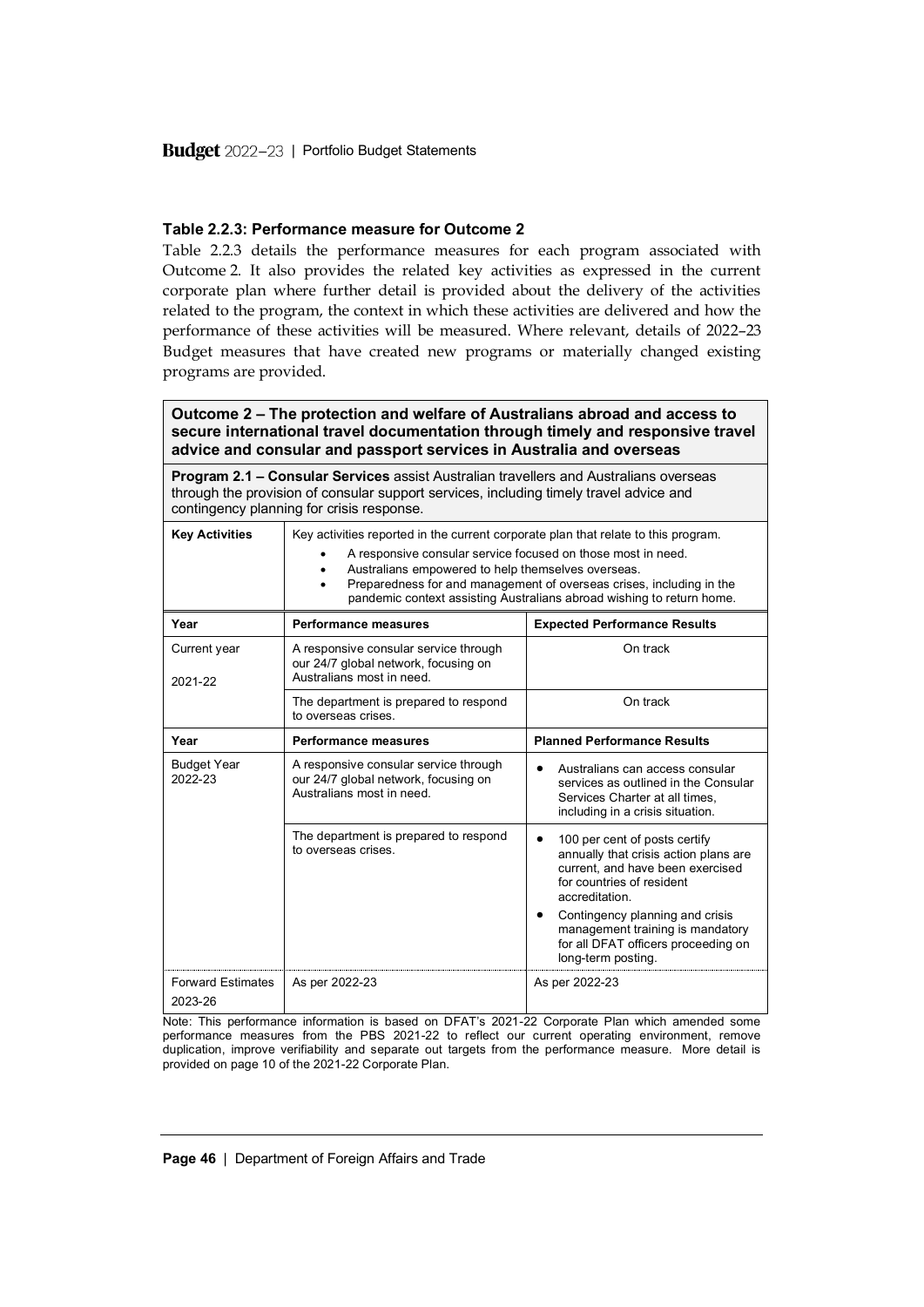| Outcome 2 - The protection and welfare of Australians abroad and access to<br>secure international travel documentation through timely and responsive travel<br>advice and consular and passport services in Australia and overseas |                                                                                                                                                |                                                                                                                                                                                                                                                                                                                                                                                                                                                                          |  |
|-------------------------------------------------------------------------------------------------------------------------------------------------------------------------------------------------------------------------------------|------------------------------------------------------------------------------------------------------------------------------------------------|--------------------------------------------------------------------------------------------------------------------------------------------------------------------------------------------------------------------------------------------------------------------------------------------------------------------------------------------------------------------------------------------------------------------------------------------------------------------------|--|
| Program 2.2 - Passport Services provide Australians access to secure international travel<br>documentation through the delivery of high-quality passport services.                                                                  |                                                                                                                                                |                                                                                                                                                                                                                                                                                                                                                                                                                                                                          |  |
| <b>Key Activities</b>                                                                                                                                                                                                               | Key activities reported in the current corporate plan that relate to this program.<br>Provide Australians with high-quality passport services. |                                                                                                                                                                                                                                                                                                                                                                                                                                                                          |  |
| Year                                                                                                                                                                                                                                | Performance measures                                                                                                                           | <b>Expected Performance Results</b>                                                                                                                                                                                                                                                                                                                                                                                                                                      |  |
| Current year<br>2021-22                                                                                                                                                                                                             | The department maintains a high<br>standard in processing passport<br>applications, investigating and<br>prosecuting fraud.                    | Partially on track                                                                                                                                                                                                                                                                                                                                                                                                                                                       |  |
|                                                                                                                                                                                                                                     | Australians have information to prepare<br>for safe travel overseas.                                                                           | Achieved                                                                                                                                                                                                                                                                                                                                                                                                                                                                 |  |
|                                                                                                                                                                                                                                     | Clients are satisfied with passport<br>services, including online services.                                                                    | Partially on track                                                                                                                                                                                                                                                                                                                                                                                                                                                       |  |
| Year                                                                                                                                                                                                                                | <b>Performance measures</b>                                                                                                                    | <b>Planned Performance Results</b>                                                                                                                                                                                                                                                                                                                                                                                                                                       |  |
| <b>Budget Year</b><br>2022-23                                                                                                                                                                                                       | The department maintains a high<br>standard in processing passport<br>applications, investigating and<br>prosecuting fraud.                    | 95 per cent of passports processed<br>$\bullet$<br>within 10 business days.<br>98 per cent of priority passports<br>$\bullet$<br>processed within two business days.<br>100 per cent of identified high risk<br>$\bullet$<br>passport applications scrutinised by<br>specialist staff.<br>95 per cent of referrals to<br>prosecuting authorities accepted for<br>prosecution.<br>90 per cent of administrative<br>investigations finalised within five<br>business days. |  |
|                                                                                                                                                                                                                                     | Australians have information to prepare<br>for safe travel overseas.<br>Clients are satisfied with passport                                    | $\bullet$<br>100 per cent of travel advisories<br>reviewed bi-annually for posts in a<br>volatile risk environment and/or<br>where there are high Australian<br>interests.<br>100 per cent of travel advisories<br>reviewed annually for all other posts.                                                                                                                                                                                                                |  |
|                                                                                                                                                                                                                                     | services, including online services.                                                                                                           | $\bullet$<br>60 per cent of applications<br>commenced online.<br>85 per cent satisfaction rate of overall<br>passport service from client survey.                                                                                                                                                                                                                                                                                                                        |  |
| <b>Forward Estimates</b><br>2023-26                                                                                                                                                                                                 | As per 2022-23                                                                                                                                 | As per 2022-23                                                                                                                                                                                                                                                                                                                                                                                                                                                           |  |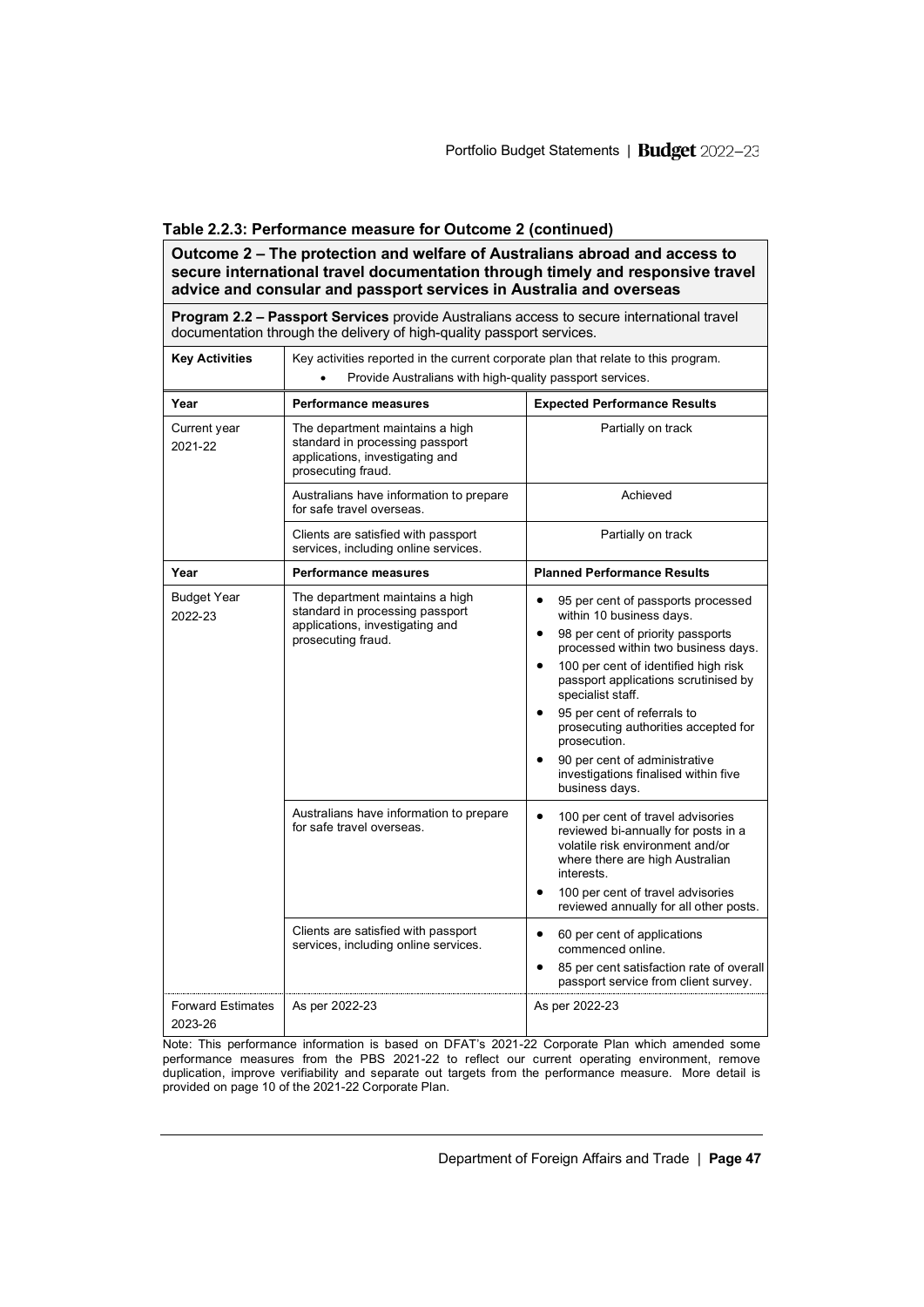### <span id="page-39-0"></span>**2.3 Budgeted expenses and performance for Outcome 3**

**Outcome 3: A secure Australian Government presence overseas through the provision of security services and information and communications technology infrastructure, and the management of the Commonwealth's overseas property estate**

#### **Budgeted expenses for Outcome 3**

This table shows how much the entity intends to spend (on an accrual basis) on achieving the outcome, broken down by program, as well as by Administered and Departmental funding sources.

| Table 2.3.1: Budgeted expenses for Outcome 3           |           |               |          |          |          |
|--------------------------------------------------------|-----------|---------------|----------|----------|----------|
| <b>Outcome 3: A secure Australian</b>                  | 2021-22   | 2022-23       | 2023-24  | 2024-25  | 2025-26  |
| Government presence overseas                           | Estimated | <b>Budget</b> | Forw ard | Forw ard | Forw ard |
| through the provision of security                      | actual    |               | estimate | estimate | estimate |
| services and information and                           | \$'000    | \$'000        | \$'000   | \$'000   | \$'000   |
| communication technology                               |           |               |          |          |          |
| infrastructure, and the                                |           |               |          |          |          |
| management of the                                      |           |               |          |          |          |
| Commonwealth's overseas                                |           |               |          |          |          |
| property estate                                        |           |               |          |          |          |
| Program 3.1: Foreign Affairs and Trade Security and IT |           |               |          |          |          |
| Departmental expenses                                  |           |               |          |          |          |
| Departmental appropriation                             | 208.892   | 228.505       | 156.226  | 157.255  | 157.273  |
| Departmental total                                     | 208,892   | 228,505       | 156,226  | 157,255  | 157,273  |
| Total expenses for program 3.1                         | 208,892   | 228,505       | 156,226  | 157,255  | 157,273  |
| Program 3.2: Overseas Property                         |           |               |          |          |          |
| Expenses not requiring appropriation                   |           |               |          |          |          |
|                                                        |           |               |          |          |          |
| in the Budget year (a)                                 | 38.534    | 38.919        | 39.309   | 39.698   | 40.098   |
| Departmental total                                     | 38,534    | 38,919        | 39,309   | 39,698   | 40,098   |
| Total expenses for program 3.2                         | 38.534    | 38,919        | 39,309   | 39,698   | 40.098   |
| Outcome 3 Totals by appropriation type                 |           |               |          |          |          |
| Departmental expenses                                  |           |               |          |          |          |
| Departmental appropriation                             | 208.892   | 228,505       | 156,226  | 157,255  | 157.273  |
| Expenses not requiring appropriation                   |           |               |          |          |          |
| in the Budget year (a)                                 | 38,534    | 38,919        | 39,309   | 39,698   | 40,098   |
| Departmental total                                     | 247,426   | 267,424       | 195,535  | 196,953  | 197,371  |
| <b>Total expenses for Outcome 3</b>                    | 247,426   | 267.424       | 195,535  | 196,953  | 197,371  |
|                                                        |           |               |          |          |          |
|                                                        | 2021-22   | 2022-23       |          |          |          |

(a) Expenses not requiring appropriation in the Budget year are made up of depreciation expenses, amortisation expenses and make good expenses. Average staffing level (number) 899 895

Note: Departmental appropriation splits and totals are indicative estimates and may change in the course of the budget year as government priorities change.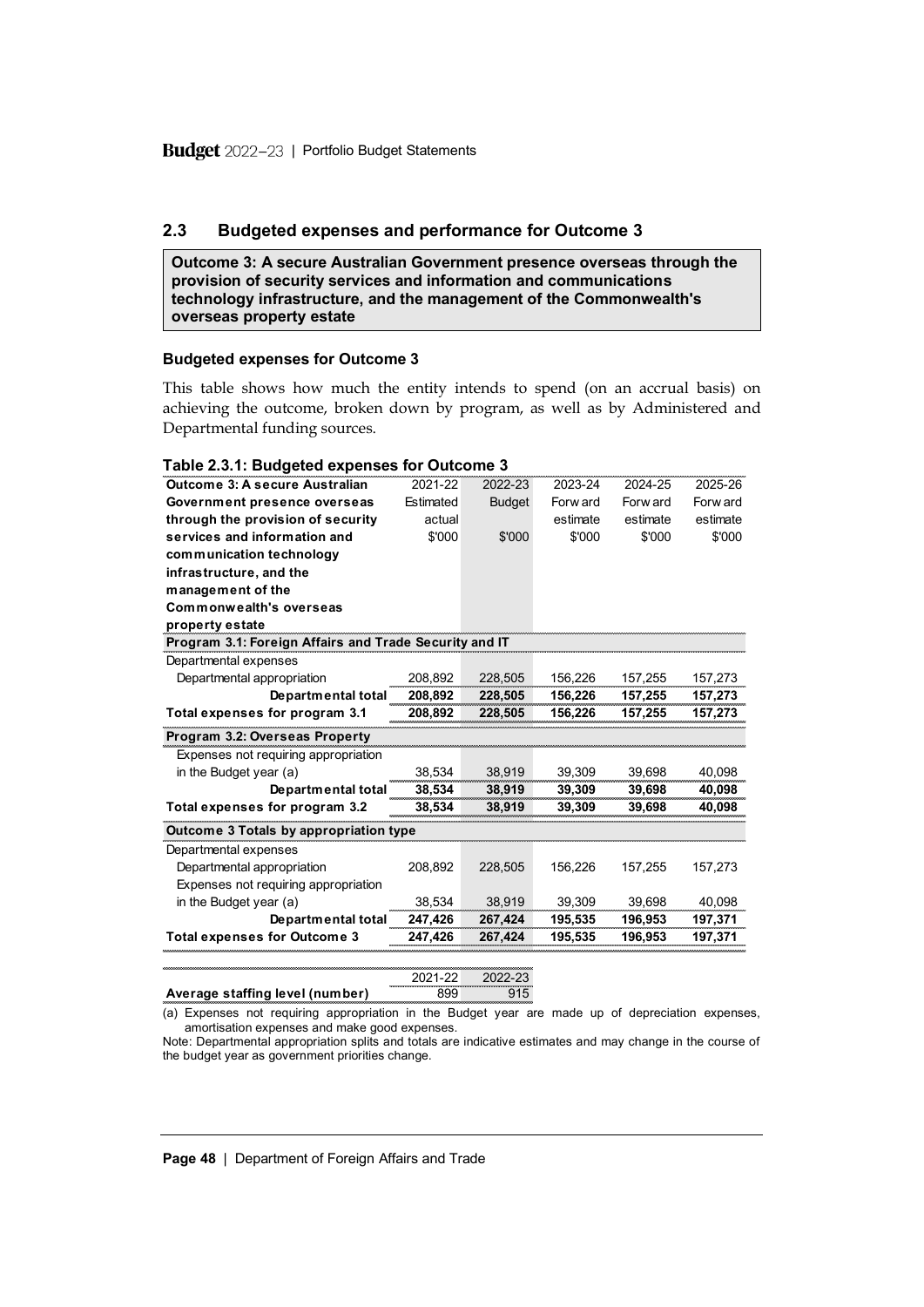#### **Table 2.3.3: Performance measure for Outcome 3**

Table 2.3.3 details the performance measures for each program associated with Outcome 3. It also provides the related key activities as expressed in the current corporate plan where further detail is provided about the delivery of the activities related to the program, the context in which these activities are delivered and how the performance of these activities will be measured. Where relevant, details of 2022–23 Budget measures that have created new programs or materially changed existing programs are provided.

**Outcome 3 – A secure Australian Government presence overseas through the provision of security services and information and communications technology infrastructure, and the management of the Commonwealth's overseas property estate**

|                         | Program 3.1 – Foreign Affairs and Trade Security and IT                                                                                                                                                                                                                                                                                                                                                           |                                     |  |
|-------------------------|-------------------------------------------------------------------------------------------------------------------------------------------------------------------------------------------------------------------------------------------------------------------------------------------------------------------------------------------------------------------------------------------------------------------|-------------------------------------|--|
| <b>Key Activities</b>   | Key activities reported in the current corporate plan that relate to this program.<br>Strengthen protective security measures commensurate with the evolving<br>global security environment.<br>Enhance the security culture of the department across the global network.<br>Deliver and maintain accessible, reliable and secure ICT systems and<br>infrastructure that meet Australian Government requirements. |                                     |  |
| Year                    | <b>Performance measures</b>                                                                                                                                                                                                                                                                                                                                                                                       | <b>Expected Performance Results</b> |  |
| Current year<br>2021-22 | Effective security management with<br>evidence of risk-based decision-making<br>in line with the DFAT Security<br>Framework                                                                                                                                                                                                                                                                                       | On track                            |  |
|                         | Enhanced oversight of the functionality<br>and effectiveness of the security controls<br>and mitigations in place across the<br>network                                                                                                                                                                                                                                                                           | On track                            |  |
|                         | Robust security culture, evidenced by<br>staff engagement with security policy<br>and responsiveness to contemporary<br>and innovative security materials and<br>training programs.                                                                                                                                                                                                                               | On track                            |  |
|                         | Fit-for-purpose and secure ICT systems.                                                                                                                                                                                                                                                                                                                                                                           | On track                            |  |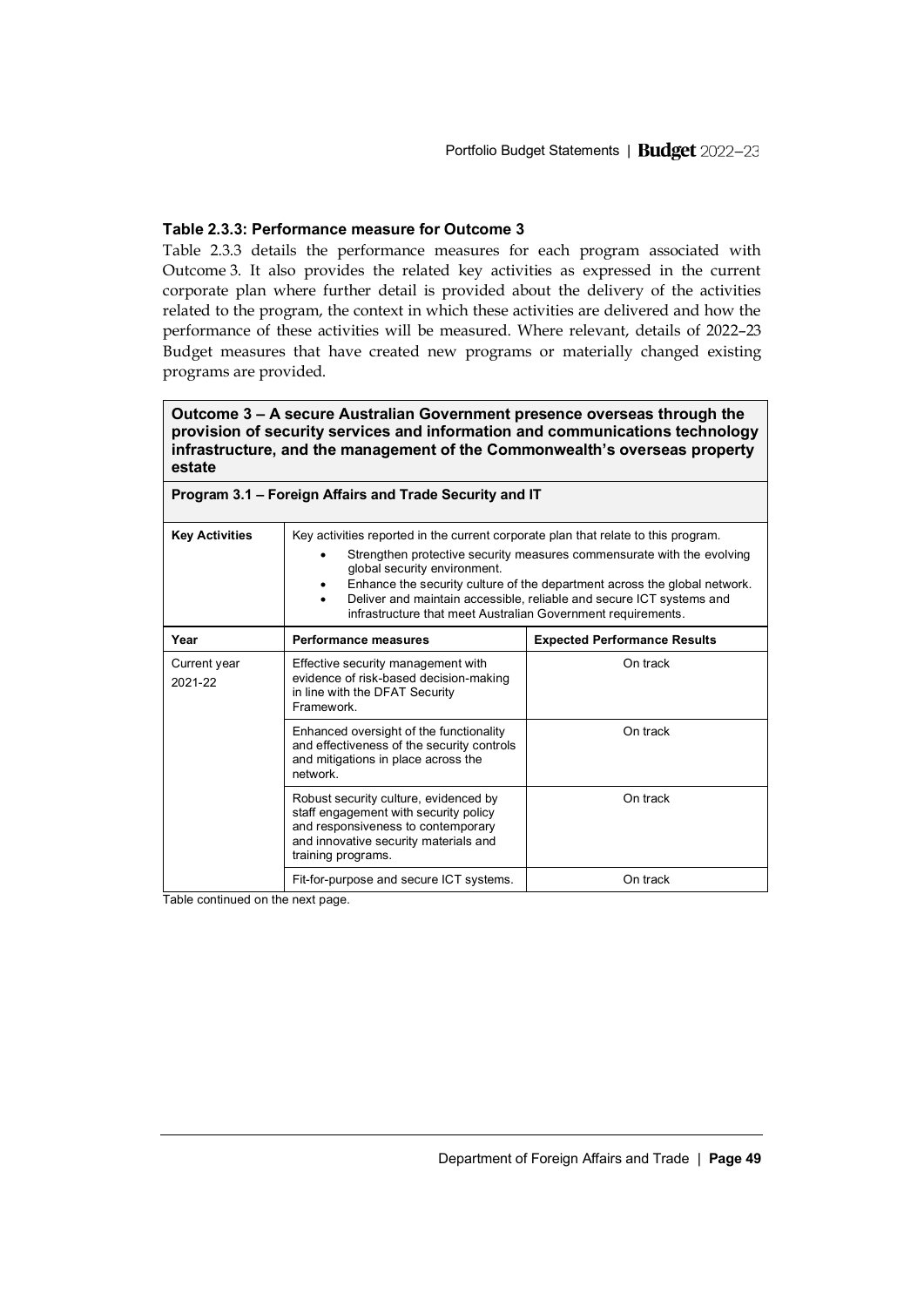| Program 3.1 – Foreign Affairs and Trade Security and IT (continued) |                                                                                                                                                                                     |                                                                                                                                                                                                               |  |  |
|---------------------------------------------------------------------|-------------------------------------------------------------------------------------------------------------------------------------------------------------------------------------|---------------------------------------------------------------------------------------------------------------------------------------------------------------------------------------------------------------|--|--|
| Year                                                                | <b>Performance measures</b>                                                                                                                                                         | <b>Planned Performance Results</b>                                                                                                                                                                            |  |  |
| <b>Budget Year</b><br>2022-23                                       | Effective security management with<br>evidence of risk-based decision-making<br>in line with the DFAT Security<br>Framework                                                         | The department's protective security<br>maturity rating improves from<br>'developing' to 'managing' by 2024.                                                                                                  |  |  |
|                                                                     | Enhanced oversight of the functionality<br>and effectiveness of the security controls<br>and mitigations in place across the<br>network                                             | Progress against key Security<br>Enhancement Program milestones.                                                                                                                                              |  |  |
|                                                                     | Robust security culture, evidenced by<br>staff engagement with security policy<br>and responsiveness to contemporary<br>and innovative security materials and<br>training programs. | Progress against the Security Culture<br>Implementation plan.                                                                                                                                                 |  |  |
|                                                                     | Fit-for-purpose and secure ICT systems.                                                                                                                                             | Number of security log events<br>$\bullet$<br>collected and complex use cases<br>analysed will increase by 15 per cent.<br>No reduction in overseas partner<br>agencies continued use of DFAT<br>ICT systems. |  |  |
| <b>Forward Estimates</b><br>2023-26                                 | As per 2022-23                                                                                                                                                                      | As per 2022-23                                                                                                                                                                                                |  |  |

**Table 2.3.3: Performance measure for Outcome 3 (continued)**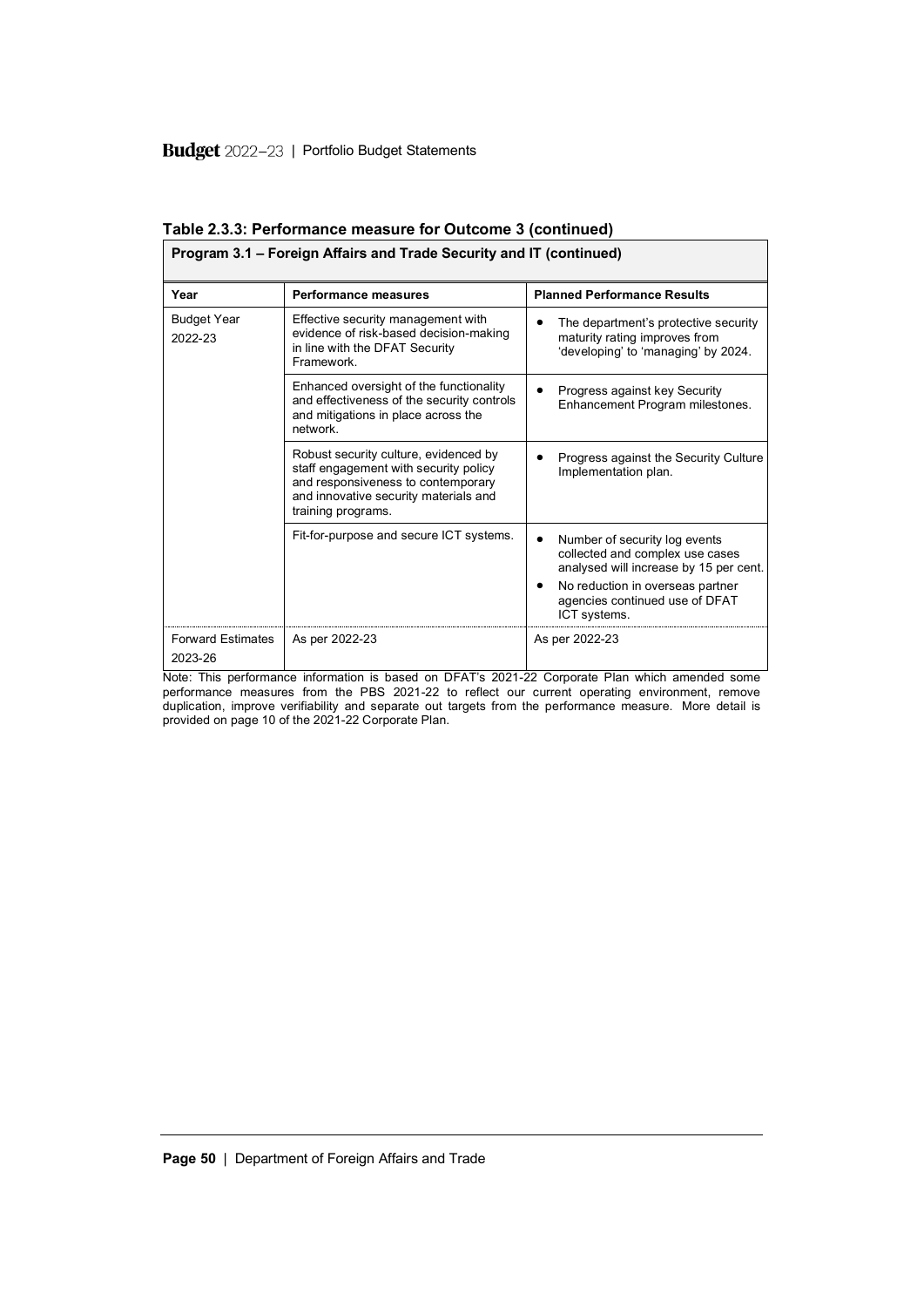**Outcome 3 – A secure Australian Government presence overseas through the provision of security services and information and communications technology infrastructure, and the management of the Commonwealth's overseas property estate**

|                         | Program 3.2 - Overseas Property                                                                                                                                                                                                                                                                                             |                                     |  |  |  |
|-------------------------|-----------------------------------------------------------------------------------------------------------------------------------------------------------------------------------------------------------------------------------------------------------------------------------------------------------------------------|-------------------------------------|--|--|--|
| <b>Key Activities</b>   | Key activities reported in the current corporate plan that relate to this program.<br>Deliver a secure Australian Government presence overseas through<br>efficient and effective management of the overseas estate that meets the<br>Government's requirements and maintains property conditions and<br>building services. |                                     |  |  |  |
| Year                    | <b>Performance measures</b>                                                                                                                                                                                                                                                                                                 | <b>Expected Performance Results</b> |  |  |  |
| Current year<br>2021-22 | Construction and refurbishment of<br>departmental overseas property estate<br>completed to agreed quality standards to<br>meet government requirements and<br>deliver operational efficiencies.                                                                                                                             | Partially on track                  |  |  |  |
|                         | Asset management plans are in place<br>for all owned properties in the overseas<br>estate.                                                                                                                                                                                                                                  | On track                            |  |  |  |
|                         | Satisfaction ratings with the performance<br>of the service provider and the Overseas<br>Property Office and Services.                                                                                                                                                                                                      | On track                            |  |  |  |
|                         | Management and refurbishment of the<br>domestic property portfolio, including the<br>state and territory offices, to meet<br>government requirements and deliver<br>operational efficiencies.                                                                                                                               | On track                            |  |  |  |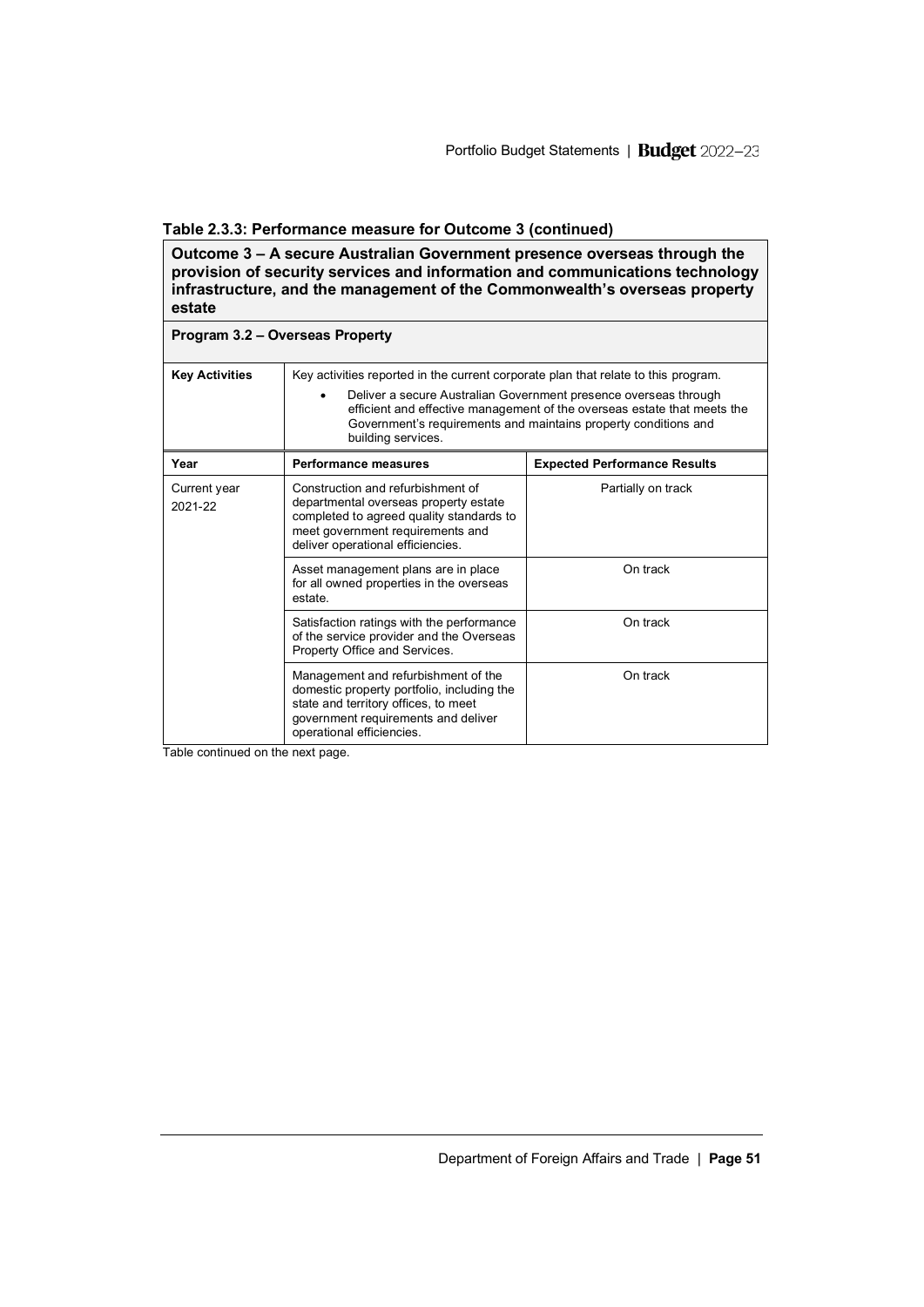|                                     | Program 3.2 – Overseas Property (continued)                                                                                                                                                     |                                                                                                                                                                                                                                                          |
|-------------------------------------|-------------------------------------------------------------------------------------------------------------------------------------------------------------------------------------------------|----------------------------------------------------------------------------------------------------------------------------------------------------------------------------------------------------------------------------------------------------------|
| Year                                | <b>Performance measures</b>                                                                                                                                                                     | <b>Planned Performance Results</b>                                                                                                                                                                                                                       |
| <b>Budget Year</b><br>2022-23       | Construction and refurbishment of<br>departmental overseas property estate<br>completed to agreed quality standards to<br>meet government requirements and<br>deliver operational efficiencies. | Benefits identified in the approved<br>٠<br>business case are realised<br>Off-site construction delivered to<br>$\bullet$<br>Australian Codes and Standards.<br>80 per cent of construction projects<br>delivered on time and within<br>approved budget. |
|                                     | Asset management plans are in place<br>for all owned properties in the overseas<br>estate                                                                                                       | 100 per cent of asset management<br>plans updated for all owned<br>properties.                                                                                                                                                                           |
|                                     | Satisfaction ratings with the performance<br>of the service provider and the Overseas<br>Property Office.                                                                                       | Maintained or increased compared<br>to previous year.                                                                                                                                                                                                    |
|                                     | Management and refurbishment of the<br>domestic property portfolio, including the<br>state and territory offices, to meet<br>government requirements and deliver<br>operational efficiencies.   | The department has an<br>$\bullet$<br>occupational density of 14m <sup>2</sup> per<br>occupied work point by 2025.                                                                                                                                       |
| <b>Forward Estimates</b><br>2023-26 | As per 2022-23                                                                                                                                                                                  | As per 2022-23                                                                                                                                                                                                                                           |

**Table 2.3.3: Performance measure for Outcome 3 (continued)**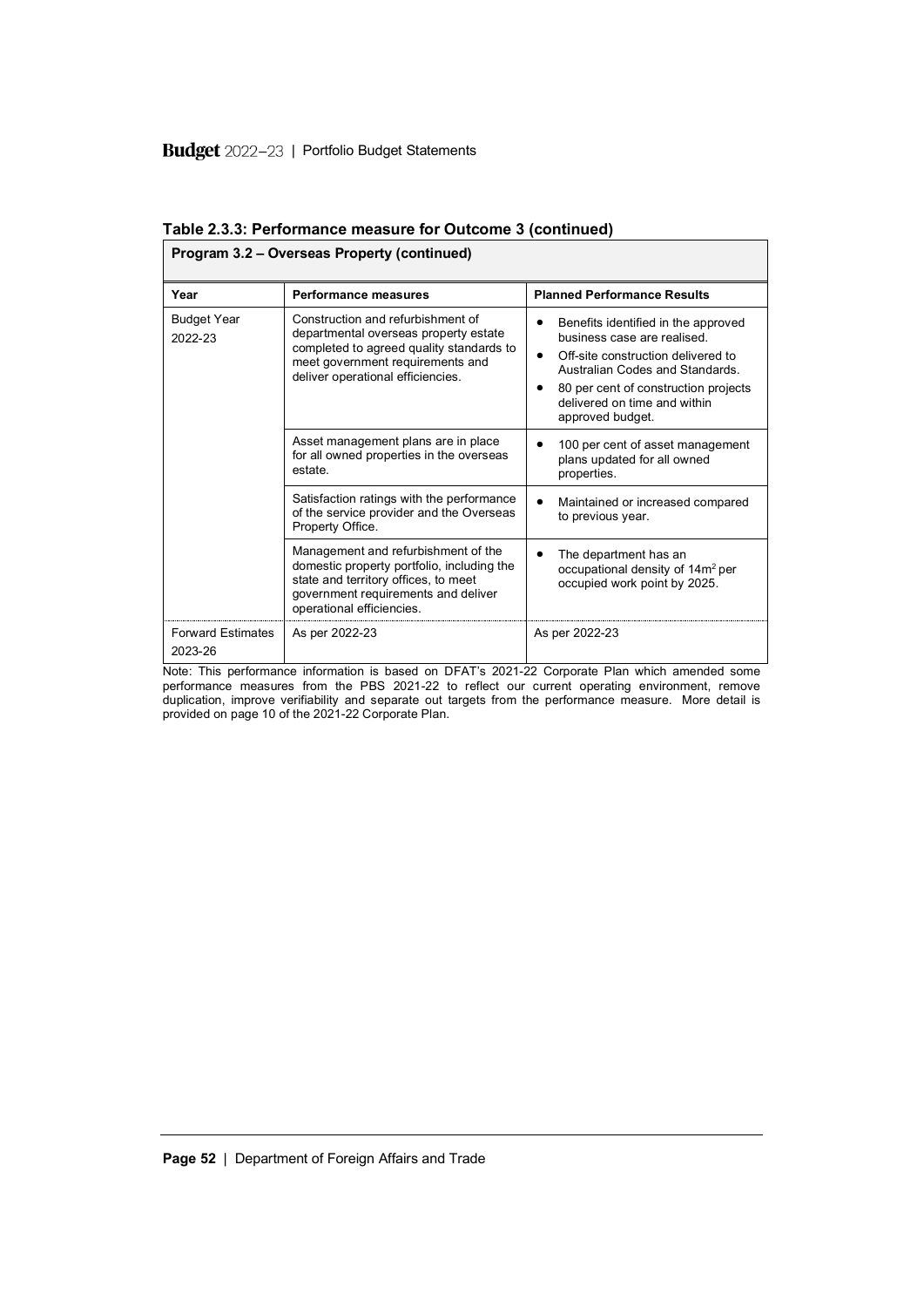# <span id="page-44-0"></span>**Section 3: Budgeted financial statements**

Section 3 presents budgeted financial statements which provide a comprehensive snapshot of entity finances for the 2022–23 Budget year, including the impact of Budget measures and resourcing on financial statements.

# <span id="page-44-1"></span>**3.1 Budgeted financial statements**

### **3.1.1 Differences between entity resourcing and financial statements**

There are no differences between the resource information presented in the Budget Papers and in DFAT's Portfolio Budget Statements.

### **3.1.2 Explanatory notes and analysis of budgeted financial statements**

The total budgeted revenue from government in 2022–23 is \$1,826.6 million as shown in Table 3.1. The increase is primarily attributable to:

- funding for new measures;
- parameter adjustments for overseas and domestic inflation; and
- foreign exchange movements.

The Income Statement shows a budgeted deficit in 2022–23 of \$146.8 million before allowing for net cash funding arrangements.

In addition, all departmental financial statements have been updated to include the estimated impact of the accounting standards for leases (AASB 16).

### **Budgeted Departmental Balance Sheet**

The department will receive an equity injection of \$62.0 million in 2022–23 for the purchase or construction of new assets. The department will also receive \$70.7 million through its Departmental Capital Budget to fund the replacement of existing assets.

For 2022–23, the department's non-financial asset position is budgeted to be \$5,263.8 million at year-end. The major asset component is \$4,578.2 million for land and buildings.

### **Schedule of Budgeted Income and Expenses Administered on behalf of the Government**

Administered expenses for multilateral replenishments are budgeted at \$559.4 million, an increase of \$551.4 million from the 2021–22 estimated actual due to a new multilateral replenishment being finalised.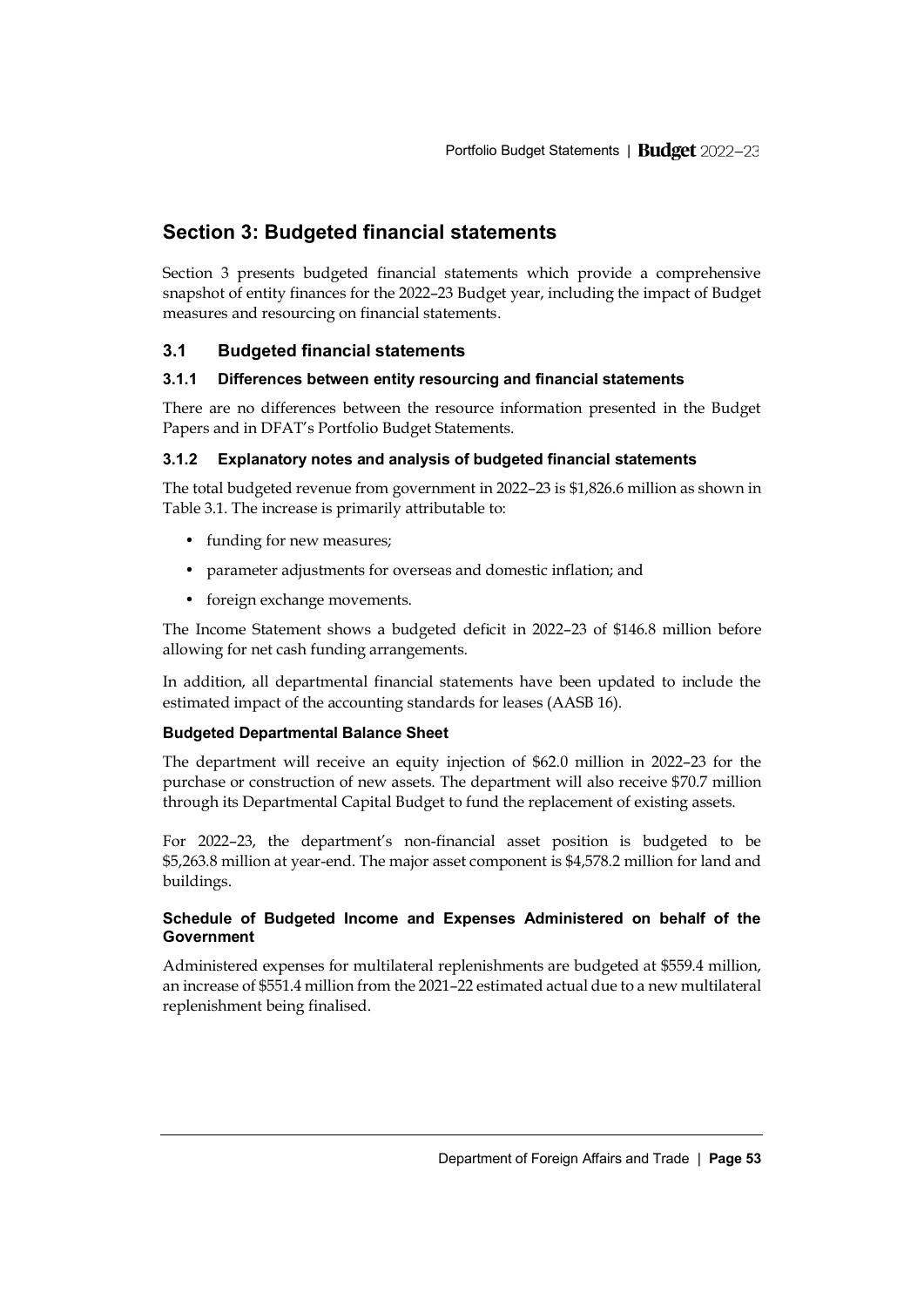#### **Schedule of Budgeted Assets and Liabilities Administered on behalf of the Government**

Administered assets and liabilities administered on behalf of the Government are budgeted at \$3,486.2 million and \$2,103.3 million respectively for the year ending 30 June 2023.

#### **Schedule of Budgeted Administered Cash Flows**

Administered cash receipts primarily comprise receipts from passport and consular services and are budgeted at \$788.0 million, an increase of \$193.1 million.

Administered cash used in 2022–23 is estimated to increase by \$231.5 million compared to 2021–22. This is due primarily to the profile of the COVID-19 Response Packages across the financial years.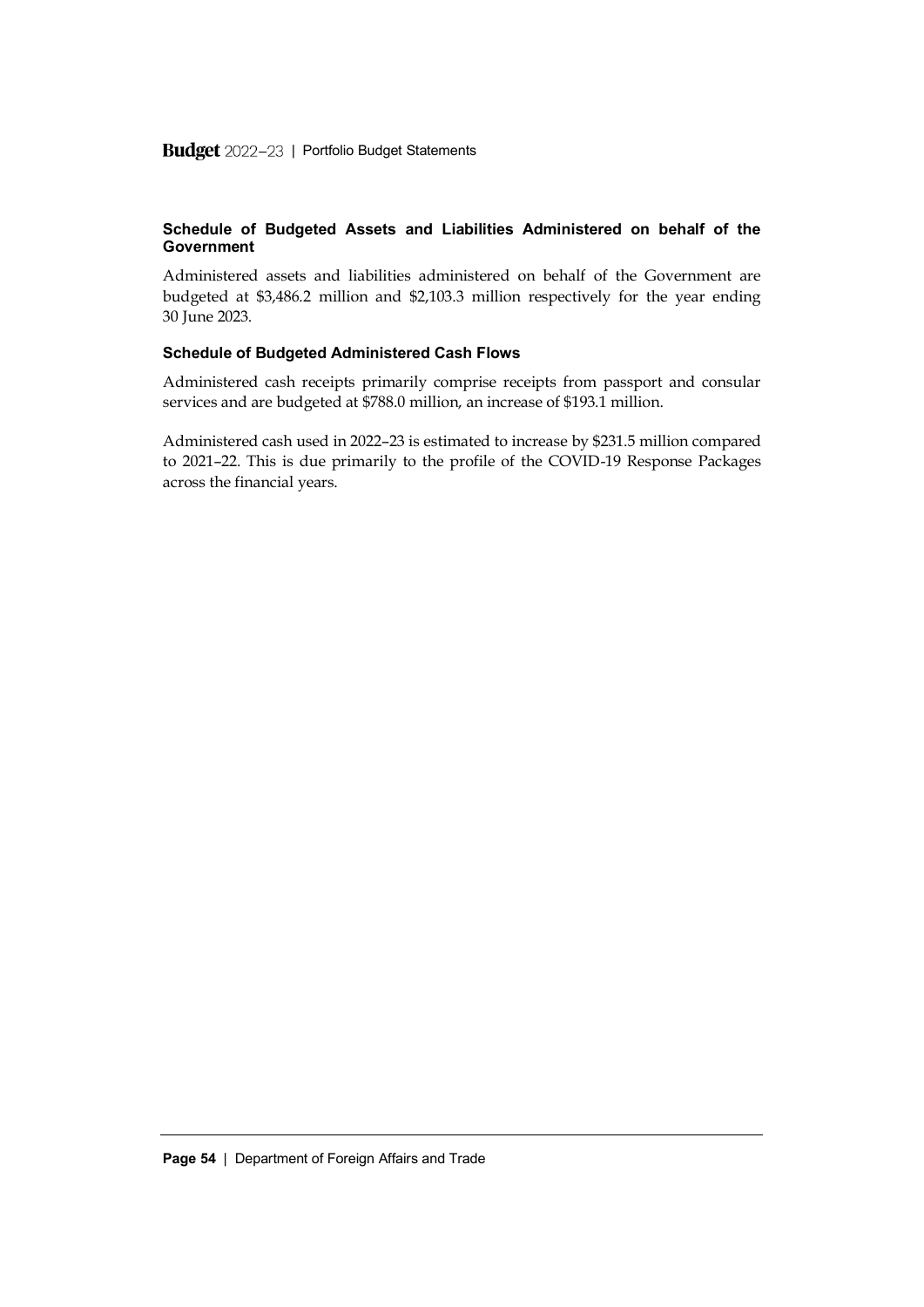# **3.2. Budgeted financial statements tables**

| Table 3.1: Comprehensive income statement (showing net cost of services) for |  |  |
|------------------------------------------------------------------------------|--|--|
| the period ended 30 June                                                     |  |  |

| the period ended 30 June              |            |                                                         |            |           |             |
|---------------------------------------|------------|---------------------------------------------------------|------------|-----------|-------------|
|                                       | 2021-22    | 2022-23                                                 | 2023-24    | 2024-25   | 2025-26     |
|                                       | Estimated  | <b>Budget</b>                                           | Forw ard   | Forw ard  | Forw ard    |
|                                       | actual     |                                                         | estimate   | estimate  | estimate    |
|                                       | \$'000     | \$'000                                                  | \$'000     | \$'000    | \$'000      |
| <b>EXPENSES</b>                       |            |                                                         |            |           |             |
| Employee benefits                     | 983,425    | 1,045,373                                               | 1,019,951  | 1,013,580 | 1,003,086   |
| <b>Suppliers</b>                      | 720,385    | 749,632                                                 | 588,431    | 577,781   | 611,216     |
| Depreciation and amortisation (a)     | 328,147    | 335,691                                                 | 342,524    | 347,613   | 352,803     |
| Interest on Right of Use (ROU)        | 14,476     | 14,765                                                  | 15,061     | 15,362    | 15,669      |
| Losses from asset sales               | 3,788      |                                                         |            |           |             |
| <b>Total expenses</b>                 | 2,050,221  | 2,145,461                                               | 1,965,967  | 1,954,336 | 1,982,774   |
| LESS:                                 |            |                                                         |            |           |             |
| <b>OWN-SOURCE INCOME</b>              |            |                                                         |            |           |             |
| Own-source revenue                    |            |                                                         |            |           |             |
| Revenue from contracts with           |            |                                                         |            |           |             |
| customers                             | 112,186    | 112,254                                                 | 112,254    | 112,254   | 112,254     |
| Other revenue                         | 58,792     | 59,177                                                  | 59,567     | 59,956    | 60,356      |
| Total own-source revenue              | 170,978    | 171,431                                                 | 171,821    | 172,210   | 172,610     |
| Gains                                 |            |                                                         |            |           |             |
| Other                                 | 630        | 630                                                     | 630        | 630       | 630         |
| <b>Total gains</b>                    | 630        | 630                                                     | 630        | 630       | 630         |
| Total own-source income               | 171,608    | 172,061                                                 | 172,451    | 172,840   | 173,240     |
| Net (cost of)/contribution by         |            |                                                         |            |           |             |
| services                              |            | $(1,878,613)$ $(1,973,400)$ $(1,793,516)$ $(1,781,496)$ |            |           | (1,809,534) |
| Revenue from Government               | 1,735,663  | 1,826,630                                               | 1,643,670  | 1,630,414 | 1,657,192   |
| Surplus/(deficit) attributable to the |            |                                                         |            |           |             |
| <b>Australian Government</b>          |            |                                                         |            |           |             |
|                                       | (142, 950) | (146, 770)                                              | (149, 846) | (151,082) | (152, 342)  |
| OTHER COMPREHENSIVE INCOME            |            |                                                         |            |           |             |
| Total comprehensive income/(loss)     | (142, 950) | (146, 770)                                              | (149, 846) | (151,082) | (152, 342)  |
| <b>Total comprehensive</b>            |            |                                                         |            |           |             |
| income/(loss)                         |            |                                                         |            |           |             |
| attributable to the Australian        |            |                                                         |            |           |             |
| Government                            | (142, 950) | (146, 770)                                              | (149, 846) | (151,082) | (152, 342)  |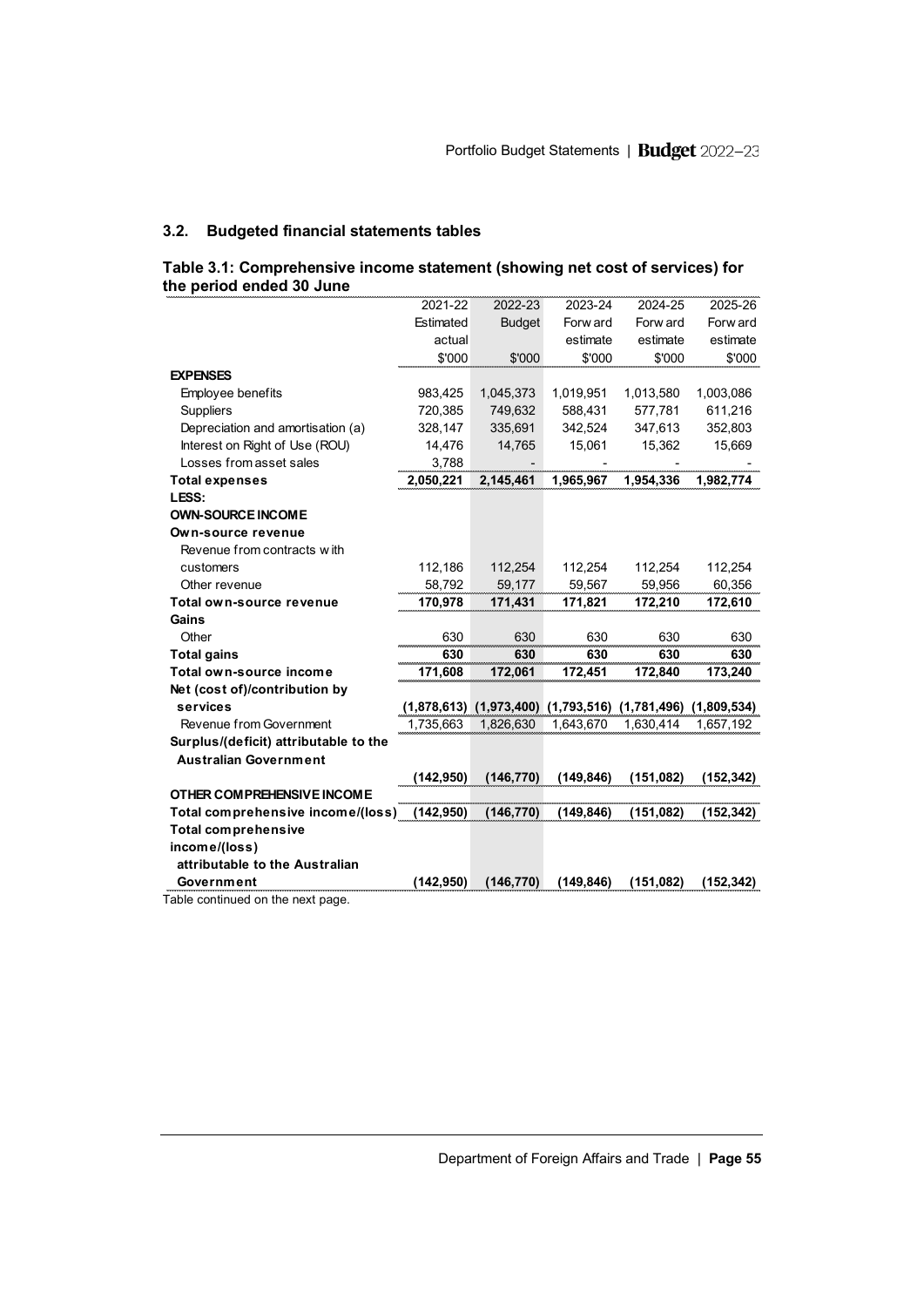#### **Table 3.1: Comprehensive income statement (showing net cost of services) for the period ended 30 June (continued)**

#### **Note: Impact of net cash appropriation arrangements**

| Note: Impact of net cash appropriation arrangements |           |               |            |           |            |
|-----------------------------------------------------|-----------|---------------|------------|-----------|------------|
|                                                     | 2021-22   | 2022-23       | 2023-24    | 2024-25   | 2025-26    |
|                                                     | Estimated | <b>Budget</b> | Forw ard   | Forw ard  | Forw ard   |
|                                                     | actual    |               | estimate   | estimate  | estimate   |
|                                                     | \$'000    | \$'000        | \$'000     | \$'000    | \$'000     |
| Total comprehensive                                 |           |               |            |           |            |
| income/(loss)                                       |           |               |            |           |            |
| - as per statement of                               |           |               |            |           |            |
| <b>Comprehensive Income</b>                         | (142,950) | (146, 770)    | (149, 846) | (151,082) | (152, 342) |
| plus: depreciation/amortisation of                  |           |               |            |           |            |
| assets                                              |           |               |            |           |            |
| funded through appropriations                       |           |               |            |           |            |
| (departmental capital budget funding                |           |               |            |           |            |
| and/or equity injections) (a)                       | 134,211   | 139,360       | 141,476    | 141,476   | 141,476    |
| plus: depreciation/amortisation                     |           |               |            |           |            |
| expenses for ROU assets (b)                         | 146,126   | 147,565       | 151,307    | 155,402   | 159,578    |
| less: lease principal repayments (b)                | 137,387   | 140,155       | 142,937    | 145,796   | 148,712    |
| Net Cash Operating Surplus/                         |           |               |            |           |            |
| (Deficit)                                           |           |               |            |           |            |
| arad an Australian Assounting Ctandards basis       |           |               |            |           |            |

Prepared on Australian Accounting Standards basis.

(a) From 2010-11, the Government introduced net cash appropriation arrangements where Bill 1 revenue appropriations for the depreciation/amortisation expenses of non-corporate Commonwealth entities (and select corporate Commonwealth entities) were replaced with a separate capital budget (the Departmental Capital Budget, or DCB) provided through Bill 1 equity appropriations. For information regarding DCBs, please refer to Table 3.5 Departmental Capital Budget Statement.

(b) Applies leases under AASB 16 Leases.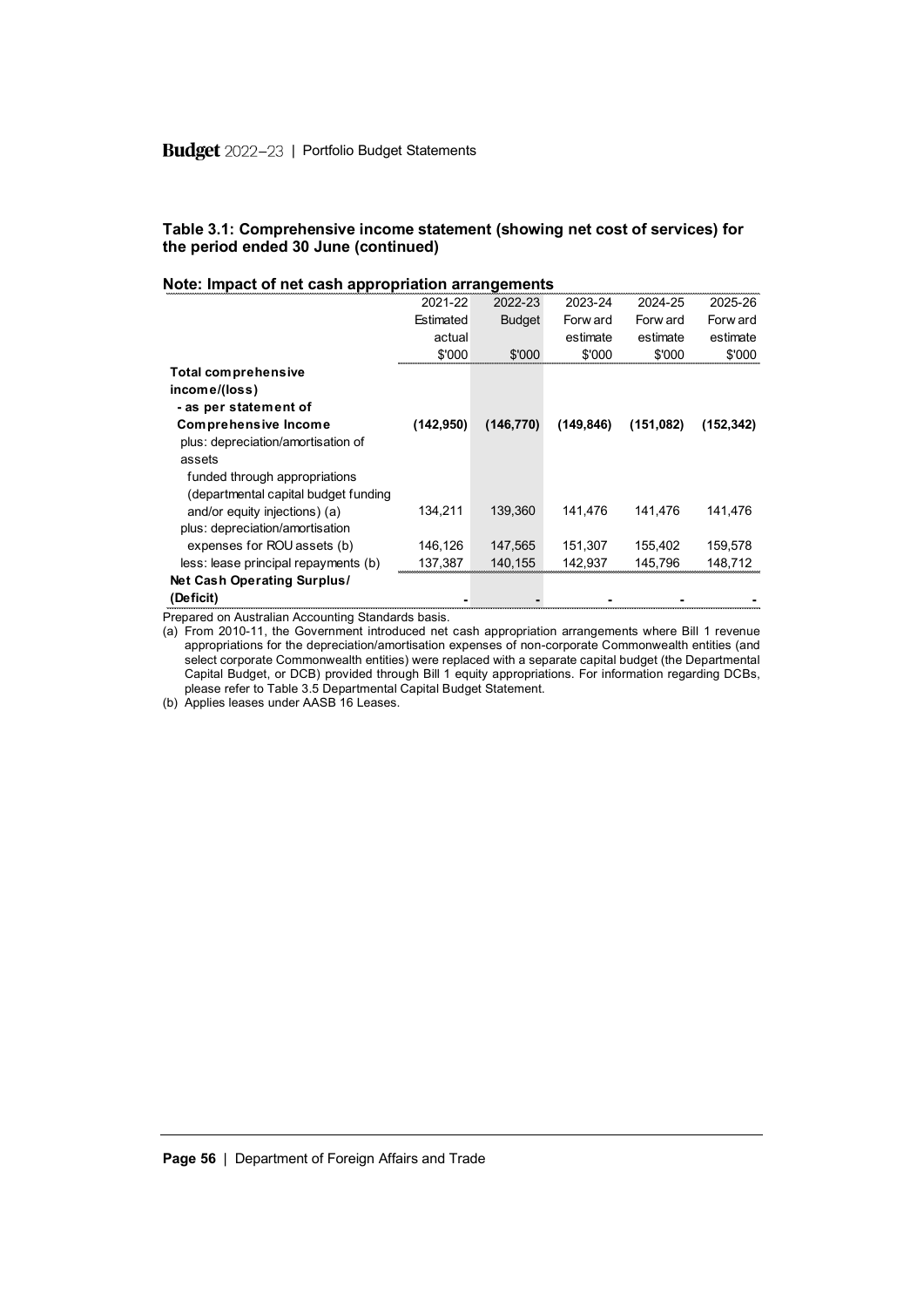| Table 3.2: Budgeted departmental balance sheet (as at 30 June) |            |               |            |             |               |  |  |  |
|----------------------------------------------------------------|------------|---------------|------------|-------------|---------------|--|--|--|
|                                                                | 2021-22    | 2022-23       | 2023-24    | 2024-25     | 2025-26       |  |  |  |
|                                                                | Estimated  | <b>Budget</b> | Forw ard   | Forw ard    | Forw ard      |  |  |  |
|                                                                | actual     |               | estimate   | estimate    | estimate      |  |  |  |
|                                                                | \$'000     | \$'000        | \$'000     | \$'000      | \$'000        |  |  |  |
| <b>ASSETS</b>                                                  |            |               |            |             |               |  |  |  |
| <b>Financial assets</b>                                        |            |               |            |             |               |  |  |  |
| Cash and cash equivalents                                      | 382,579    | 272,998       | 175,005    | 114,243     | 86,420        |  |  |  |
| Trade and other receivables                                    | 548,125    | 513,597       | 518,708    | 518,708     | 518,708       |  |  |  |
| <b>Total financial assets</b>                                  | 930,704    | 786,595       | 693,713    | 632,951     | 605,128       |  |  |  |
| <b>Non-financial assets</b>                                    |            |               |            |             |               |  |  |  |
| Land and buildings                                             | 4,520,820  | 4,578,196     | 4,622,943  | 4,629,394   | 4,601,826     |  |  |  |
| Property, plant and equipment                                  | 355,534    | 455,441       | 513,581    | 585,201     | 626,372       |  |  |  |
| Intangibles                                                    | 147,126    | 133,418       | 118,721    | 104,024     | 76,720        |  |  |  |
| <b>Inventories</b>                                             | 52,886     | 52,886        | 52,886     | 52,886      | 52,886        |  |  |  |
| Other non-financial assets                                     | 43,835     | 43,835        | 43,835     | 43,835      | 43,835        |  |  |  |
| <b>Total non-financial assets</b>                              | 5,120,201  | 5,263,776     | 5,351,966  | 5,415,340   | 5,401,639     |  |  |  |
| Assets held for sale                                           | 19,092     | 19,092        | 19,092     | 19,092      | 19,092        |  |  |  |
| <b>Total assets</b>                                            | 6,069,997  | 6,069,463     | 6,064,771  | 6,067,383   | 6,025,859     |  |  |  |
| <b>LIABILITIES</b>                                             |            |               |            |             |               |  |  |  |
| <b>Payables</b>                                                |            |               |            |             |               |  |  |  |
| <b>Suppliers</b>                                               | 123,377    | 124,724       | 126,071    | 126,071     | 126,071       |  |  |  |
| Other payables                                                 | 85,396     | 85,584        | 85,772     | 85,772      | 85,772        |  |  |  |
| <b>Total payables</b>                                          | 208,773    | 210,308       | 211,843    | 211,843     | 211,843       |  |  |  |
| Interest bearing liabilities                                   |            |               |            |             |               |  |  |  |
| Leases                                                         | 1,091,835  | 1,100,230     | 1,108,814  | 1,117,569   | 1,126,505     |  |  |  |
| <b>Total interest bearing liabilities</b>                      | 1,091,835  | 1,100,230     | 1,108,814  | 1,117,569   | 1,126,505     |  |  |  |
| <b>Provisions</b>                                              |            |               |            |             |               |  |  |  |
| Employee provisions                                            | 257,416    | 260,992       | 264,568    | 264,568     | 264,568       |  |  |  |
| Other provisions                                               | 38,649     | 38,649        | 38,649     | 38,649      | 38,649        |  |  |  |
| <b>Total provisions</b>                                        | 296,065    | 299,641       | 303,217    | 303,217     | 303,217       |  |  |  |
| <b>Total liabilities</b>                                       | 1,596,673  | 1,610,179     | 1,623,874  | 1,632,629   | 1,641,565     |  |  |  |
| <b>Net</b> assets                                              | 4,473,324  | 4,459,284     | 4,440,897  | 4,434,754   | 4,384,294     |  |  |  |
| <b>EQUITY*</b>                                                 |            |               |            |             |               |  |  |  |
| <b>Parent entity interest</b>                                  |            |               |            |             |               |  |  |  |
| Contributed equity                                             | 3,154,780  | 3,287,510     | 3,418,969  | 3,563,908   | 3,665,790     |  |  |  |
| <b>Reserves</b>                                                | 1,897,889  | 1,897,889     | 1,897,889  | 1,897,889   | 1,897,889     |  |  |  |
| Retained surplus (accumulated                                  |            |               |            |             |               |  |  |  |
| deficit)                                                       | (579, 345) | (726, 115)    | (875, 961) | (1,027,043) | (1, 179, 385) |  |  |  |
| <b>Total parent entity interest</b>                            | 4,473,324  | 4,459,284     | 4,440,897  | 4,434,754   | 4,384,294     |  |  |  |
| <b>Total equity</b>                                            | 4,473,324  | 4,459,284     | 4,440,897  | 4,434,754   | 4,384,294     |  |  |  |

Prepared on Australian Accounting Standards basis.

\*'Equity' is the residual interest in assets after deduction of liabilities.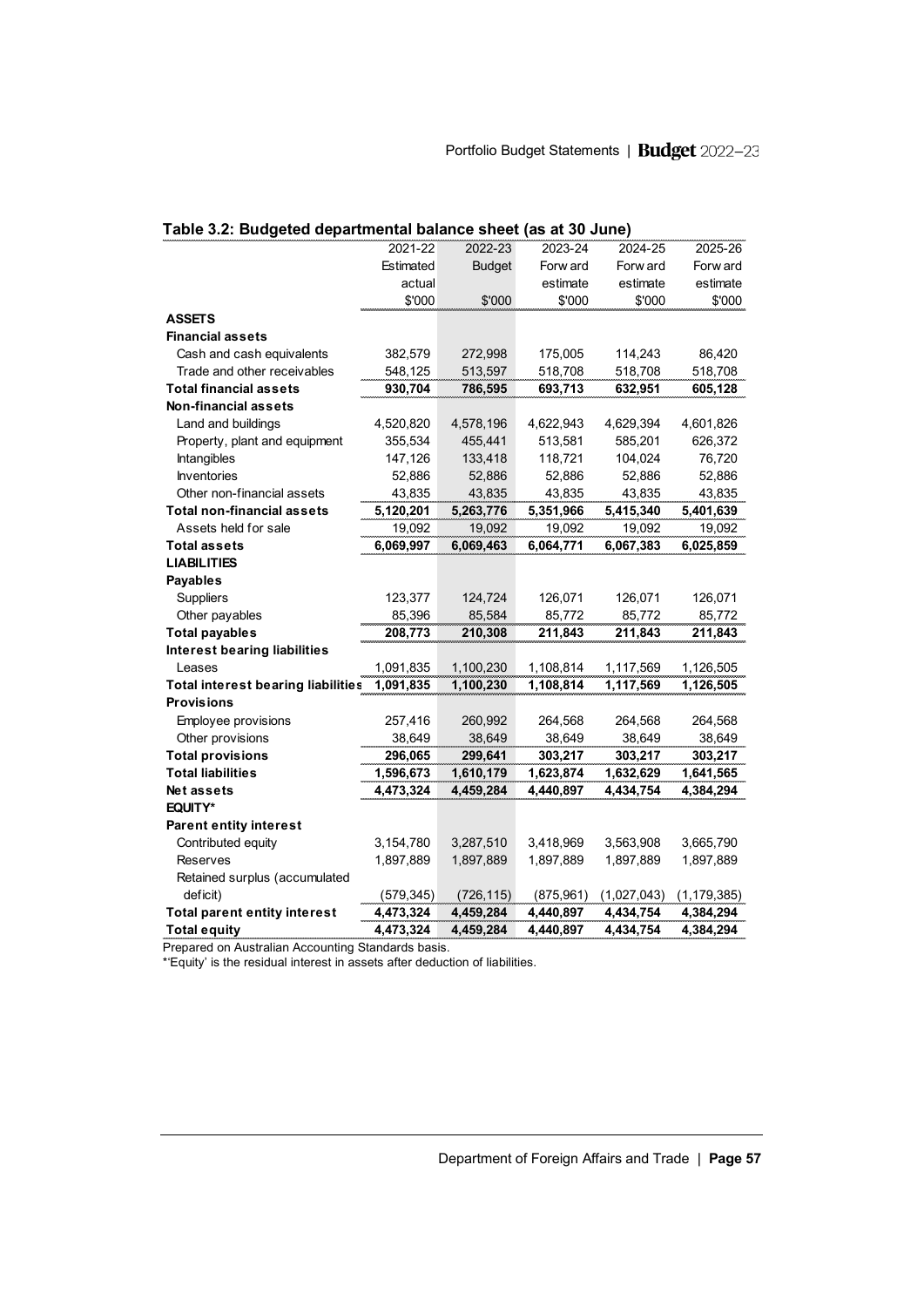|                                   | Retained  | Asset       | Other    | Contributed | Total     |
|-----------------------------------|-----------|-------------|----------|-------------|-----------|
|                                   | earnings  | revaluation | reserves | equity/     | equity    |
|                                   |           | reserve     |          | capital     |           |
|                                   | \$'000    | \$'000      | \$'000   | \$'000      | \$'000    |
| Opening balance as at 1 July 2022 |           |             |          |             |           |
| Balance carried forw ard from     |           |             |          |             |           |
| previous period                   | (579,345) | 1,897,889   |          | 3,154,780   | 4,473,324 |
| Adjusted opening balance          | (579,345) | 1,897,889   |          | 3,154,780   | 4,473,324 |
| Comprehensive income              |           |             |          |             |           |
| Surplus/(deficit) for the period  | (146,770) |             |          |             | (146,770) |
| Total comprehensive income        | (146,770) |             |          |             | (146,770) |
| of which:                         |           |             |          |             |           |
| Attributable to the Australian    |           |             |          |             |           |
| Government                        |           |             |          |             |           |
| <b>Transactions with owners</b>   |           |             |          |             |           |
| <b>Contributions by owners</b>    |           |             |          |             |           |
| Equity injection - Appropriation  |           |             |          | 62,023      | 62,023    |
| Departmental Capital Budget (DCB) |           |             |          | 70.707      | 70.707    |
| Sub-total transactions with       |           |             |          |             |           |
| owners                            |           |             |          | 132,730     | 132,730   |
| Estimated closing balance as at   |           |             |          |             |           |
| 30 June 2023                      | (726,115) | 1.897.889   |          | 3,287,510   | 4,459,284 |
| Closing balance attributable to   |           |             |          |             |           |
| the Australian Government         | (726,115) | 1.897.889   |          | 3,287,510   | 4.459.284 |
|                                   |           |             |          |             |           |

#### **Table 3.3: Departmental statement of changes in equity — summary of movement (Budget year 2022-23)**

Prepared on Australian Accounting Standards basis.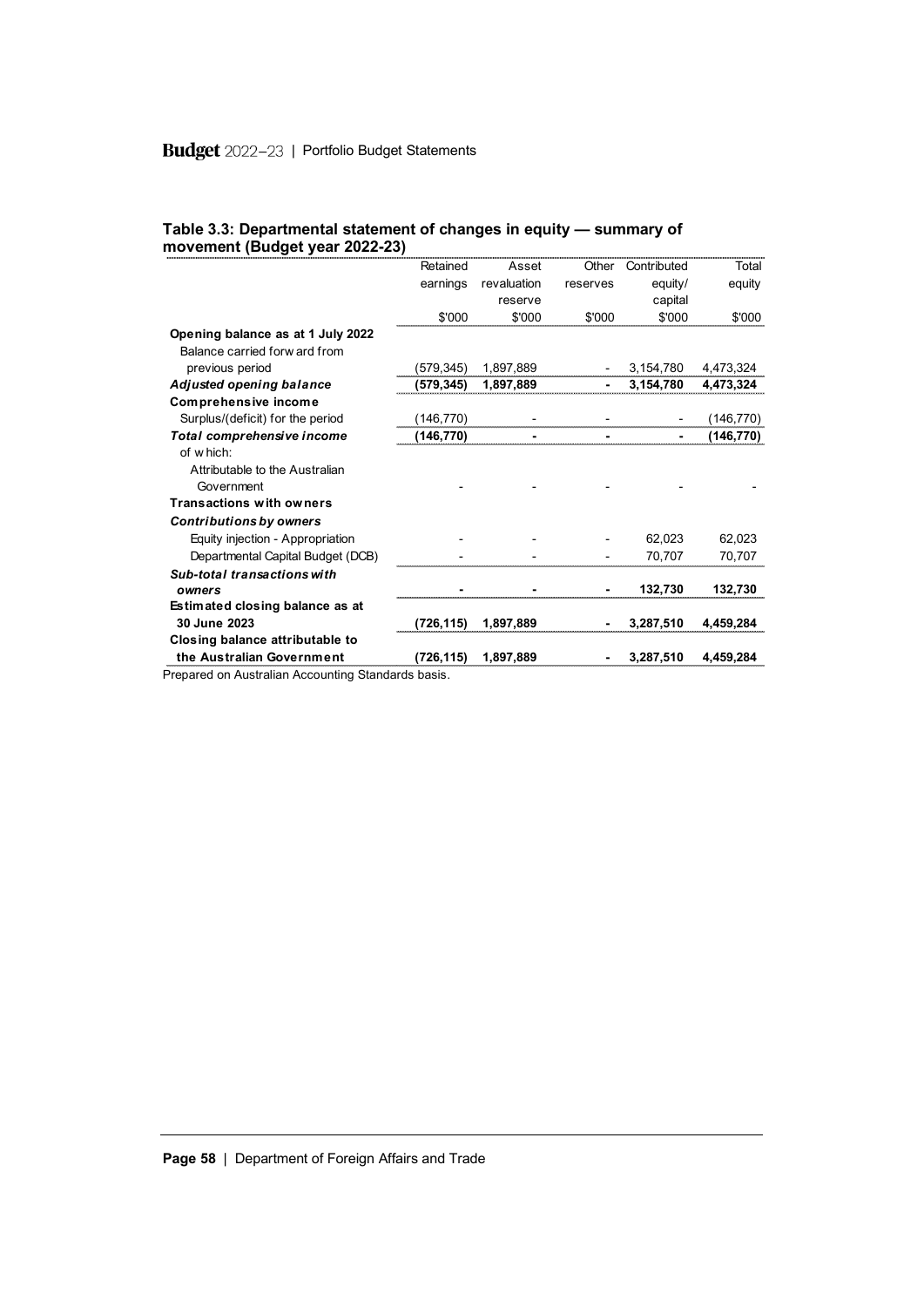|                                       | 2021-22    | 2022-23       | 2023-24    | 2024-25    | 2025-26   |
|---------------------------------------|------------|---------------|------------|------------|-----------|
|                                       | Estimated  | <b>Budget</b> | Forw ard   | Forw ard   | Forw ard  |
|                                       | actual     |               | estimate   | estimate   | estimate  |
|                                       | \$'000     | \$'000        | \$'000     | \$'000     | \$'000    |
| <b>OPERATING ACTIVITIES</b>           |            |               |            |            |           |
| Cash received                         |            |               |            |            |           |
| Appropriations                        | 1,737,702  | 1,857,439     | 1,638,559  | 1,630,414  | 1,657,192 |
| Sale of goods and rendering of        |            |               |            |            |           |
| services                              | 159,908    | 160,361       | 160,751    | 160,952    | 161,352   |
| Net GST received                      | 41,118     | 41,324        | 41,324     | 41,324     | 41,324    |
| Other                                 | 11,258     | 11,258        | 11,258     | 11,258     | 11,258    |
| Total cash received                   | 1,949,986  | 2,070,382     | 1,851,892  | 1,843,948  | 1,871,126 |
| Cash used                             |            |               |            |            |           |
| Employees                             | 979,849    | 1,041,797     | 1,016,375  | 1,013,580  | 1,003,086 |
| <b>Suppliers</b>                      | 763,314    | 788,979       | 627,778    | 618,475    | 651,910   |
| Interest payments on lease liability  | 14,476     | 14,765        | 15,061     | 15,362     | 15,669    |
| s74 External Revenue                  |            |               |            |            |           |
| transferred to the OPA                | 34,096     |               |            |            |           |
| Total cash used                       | 1,791,735  | 1,845,541     | 1,659,214  | 1,647,417  | 1,670,665 |
| Net cash from/(used by)               |            |               |            |            |           |
| operating activities                  | 158,251    | 224,841       | 192,678    | 196,531    | 200,461   |
| <b>INVESTING ACTIVITIES</b>           |            |               |            |            |           |
| Cash received                         |            |               |            |            |           |
| Proceeds from sales of property,      |            |               |            |            |           |
| plant and equipment                   | 37,884     |               |            |            |           |
| Total cash received                   | 37,884     |               |            |            |           |
| Cash used                             |            |               |            |            |           |
| Purchase of property, plant and       |            |               |            |            |           |
| equipment and intangibles             | 378,410    | 330,716       | 279,193    | 256,436    | 181,454   |
| Total cash used                       | 378,410    | 330,716       | 279,193    | 256,436    | 181,454   |
| Net cash from/(used by)               |            |               |            |            |           |
| investing activities                  | (340, 526) | (330, 716)    | (279, 193) | (256, 436) | (181,454) |
| <b>FINANCING ACTIVITIES</b>           |            |               |            |            |           |
| Cash received                         |            |               |            |            |           |
| Contributed equity                    | 198,610    | 136,449       | 131,459    | 144,939    | 101,882   |
| Total cash received                   | 198,610    | 136,449       | 131,459    | 144,939    | 101,882   |
| Cash used                             |            |               |            |            |           |
| Principal payments on lease liability | 137,387    | 140,155       | 142,937    | 145,796    | 148,712   |
| Total cash used                       | 137,387    | 140,155       | 142,937    | 145,796    | 148,712   |
| Net cash from/(used by)               |            |               |            |            |           |
| financing activities                  | 61,223     | (3,706)       | (11, 478)  | (857)      | (46, 830) |
| Net increase/(decrease) in cash       |            |               |            |            |           |
| held                                  | (121,052)  | (109, 581)    | (97, 993)  | (60, 762)  | (27,823)  |
| Cash and cash equivalents at the      |            |               |            |            |           |
| beginning of the reporting period     |            |               |            |            |           |
| Cash and cash equivalents at          | 503,631    | 382,579       | 272,998    | 175,005    | 114,243   |
| the end of the reporting period       |            | 272,998       | 175,005    | 114,243    | 86,420    |
|                                       | 382,579    |               |            |            |           |

#### **Table 3.4: Budgeted departmental statement of cash flows (for the period ended 30 June)**

Prepared on Australian Accounting Standards basis.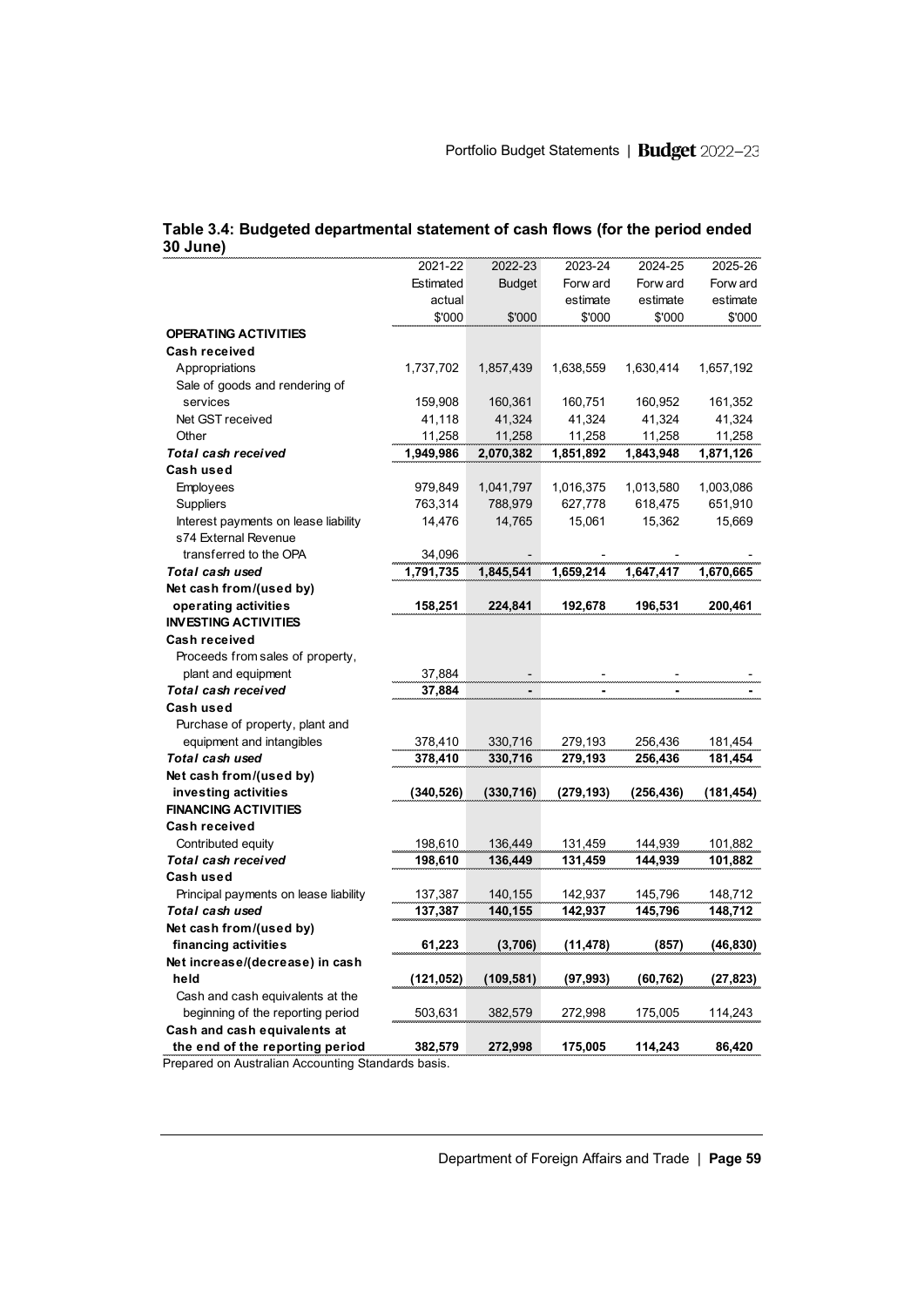|  |  | Table 3.5: Departmental capital budget statement (for the period ended 30 June) |
|--|--|---------------------------------------------------------------------------------|
|--|--|---------------------------------------------------------------------------------|

| Table 3.5: Departmental capital budget statement (for the period ended 30 June) |           |               |          |          |          |  |  |
|---------------------------------------------------------------------------------|-----------|---------------|----------|----------|----------|--|--|
|                                                                                 | 2021-22   | 2022-23       | 2023-24  | 2024-25  | 2025-26  |  |  |
|                                                                                 | Estimated | <b>Budget</b> | Forw ard | Forw ard | Forw ard |  |  |
|                                                                                 | actual    |               | estimate | estimate | estimate |  |  |
|                                                                                 | \$'000    | \$'000        | \$'000   | \$'000   | \$'000   |  |  |
| <b>NEW CAPITAL APPROPRIATIONS</b>                                               |           |               |          |          |          |  |  |
| Capital budget - Bill 1 (DCB)                                                   | 79,729    | 70,707        | 76,297   | 86,881   | 88.687   |  |  |
| Equity injections - Bill 2                                                      | 101,768   | 62,023        | 55,162   | 58,058   | 13,195   |  |  |
| Total new capital appropriations                                                | 181,497   | 132,730       | 131,459  | 144,939  | 101,882  |  |  |
| <b>Provided for:</b>                                                            |           |               |          |          |          |  |  |
| Purchase of non-financial assets                                                | 181,497   | 132,730       | 131,459  | 144,939  | 101,882  |  |  |
| <b>Total items</b>                                                              | 181,497   | 132,730       | 131,459  | 144,939  | 101,882  |  |  |
| PURCHASE OF NON-FINANCIAL                                                       |           |               |          |          |          |  |  |
| <b>ASSETS</b>                                                                   |           |               |          |          |          |  |  |
| Funded by capital appropriations (a)                                            | 126,031   | 101,662       | 55,162   | 58,058   | 13,195   |  |  |
| Funded by capital appropriation -                                               |           |               |          |          |          |  |  |
| DCB(b)                                                                          | 79,729    | 70,707        | 76,297   | 86,881   | 88,687   |  |  |
| Funded internally from departmental                                             |           |               |          |          |          |  |  |
| resources (c)                                                                   | 172,650   | 158,347       | 147,734  | 111,497  | 79,572   |  |  |
| <b>TOTAL</b>                                                                    | 378,410   | 330,716       | 279,193  | 256,436  | 181,454  |  |  |
| Total cash used to acquire assets                                               | 378,410   | 330,716       | 279,193  | 256,436  | 181,454  |  |  |

Prepared on Australian Accounting Standards basis.

(a) Includes both current Bill 2 and prior Act 2/4/6 appropriations.

(b) Includes purchases from current and previous years' Departmental capital budgets (DCBs).

(c) Includes internally developed assets.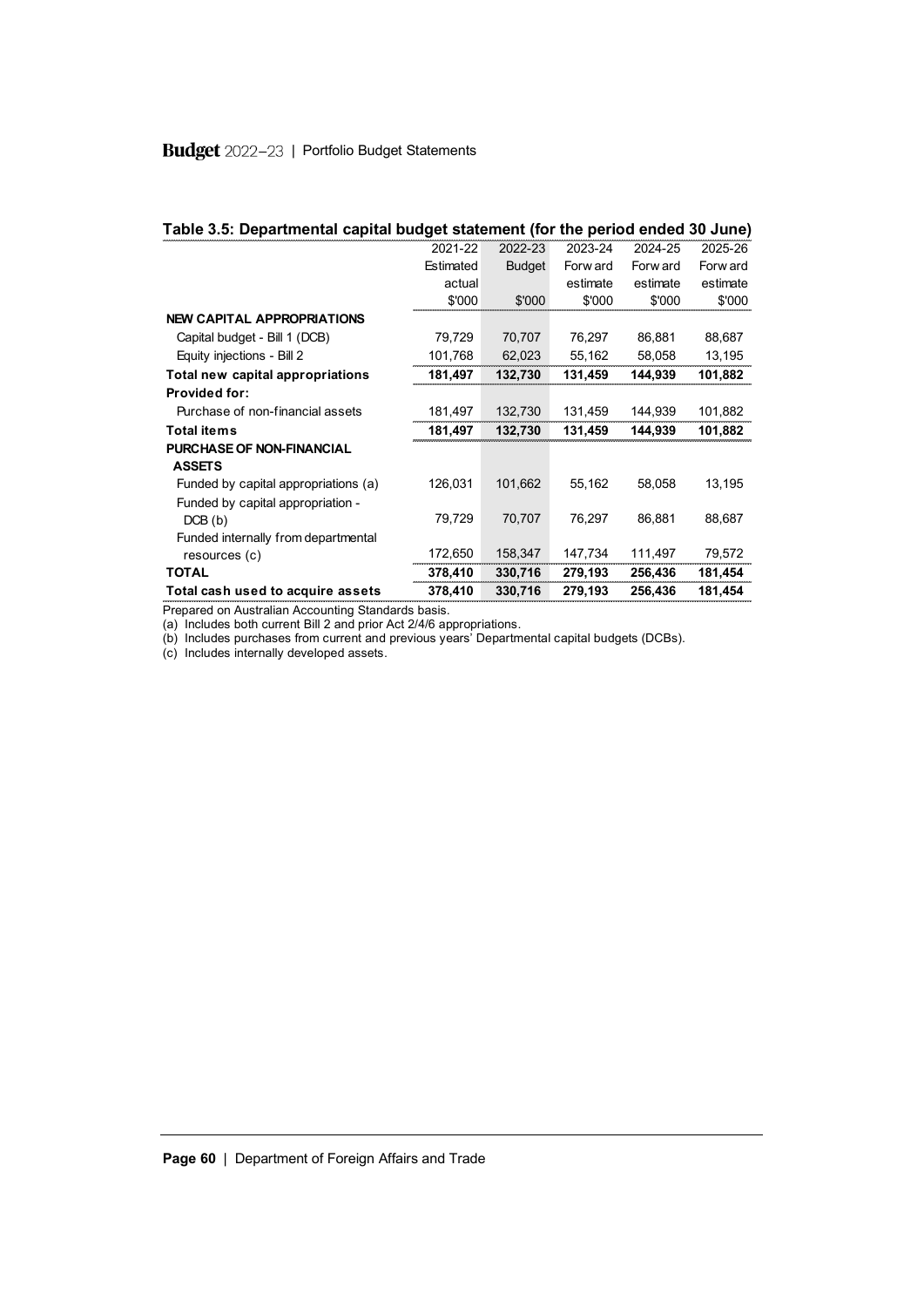|                                           | Land      | <b>Buildings</b> | Other      | Computer    | <b>L&amp;B, IP&amp;E</b> | Total      |
|-------------------------------------------|-----------|------------------|------------|-------------|--------------------------|------------|
|                                           |           |                  | property,  | softw are   | held for                 |            |
|                                           |           |                  | plant and  | and         | sale                     |            |
|                                           |           |                  | equipment  | intangibles |                          |            |
|                                           | \$'000    | \$'000           | \$'000     | \$'000      | \$'000                   | \$'000     |
| As at 1 July 2022                         |           |                  |            |             |                          |            |
| Gross book value                          | 1,821,226 | 1,781,911        | 481,090    | 332,585     | 19,092                   | 4,435,904  |
| Gross book value - ROU assets             |           | 1,513,371        | 566        |             |                          | 1,513,937  |
| Accumulated depreciation/                 |           |                  |            |             |                          |            |
| amortisation and impairment               |           | (153, 844)       | (125, 916) | (185, 459)  |                          | (465, 219) |
| Accumulated depreciation/amorisation and  |           |                  |            |             |                          |            |
| impairment - ROU assets                   |           | (441, 844)       | (206)      |             |                          | (442, 050) |
| Opening net book balance                  | 1,821,226 | 2,699,594        | 355,534    | 147,126     | 19,092                   | 5,042,572  |
| <b>Capital asset additions</b>            |           |                  |            |             |                          |            |
| Estimated expenditure on new              |           |                  |            |             |                          |            |
| or replacement assets                     |           |                  |            |             |                          |            |
| By purchase - appropriation equity (a)    |           |                  | 101,662    |             |                          | 101,662    |
| By purchase - appropriation               |           |                  |            |             |                          |            |
| ordinary annual services (b)              |           |                  | 57,072     | 13,635      |                          | 70,707     |
| By purchase - appropriation ordinary      |           |                  |            |             |                          |            |
| annual services - ROU assets              |           | 148,550          |            |             |                          | 148,550    |
| By purchase - other                       |           | 158,219          | 128        |             |                          | 158,347    |
| <b>Total additions</b>                    |           | 306,769          | 158,862    | 13,635      |                          | 479,266    |
| Other movements                           |           |                  |            |             |                          |            |
| Depreciation/amortisation expense         |           | (101, 828)       | (58, 955)  | (27, 343)   |                          | (188, 126) |
| Depreciation/amortisation on              |           |                  |            |             |                          |            |
| ROU assets                                |           | (147, 565)       |            |             |                          | (147, 565) |
| Disposals (c)                             |           |                  |            |             |                          |            |
| Total other movements                     |           | (249, 393)       | (58, 955)  | (27, 343)   |                          | (335, 691) |
| As at 30 June 2023                        |           |                  |            |             |                          |            |
| Gross book value                          | 1,821,226 | 1,940,130        | 639,952    | 346,220     | 19,092                   | 4,766,620  |
| Gross book value - ROU assets             |           | 1,661,921        | 566        |             |                          | 1,662,487  |
| Accumulated depreciation/                 |           |                  |            |             |                          |            |
| amortisation and impairment               |           | (255, 672)       | (184, 871) | (212, 802)  |                          | (653, 345) |
| Accumulated depreciation/amortisation and |           |                  |            |             |                          |            |
|                                           |           |                  |            |             |                          |            |
| impairment - ROU assets                   |           | (589, 409)       | (206)      |             |                          | (589, 615) |

Prepared on Australian Accounting Standards basis.

(a) 'Appropriation equity' refers to equity injections appropriations provided through Appropriation Bill (No. 2) 2022-23, including CDABs.

(b) 'Appropriation ordinary annual services' refers to funding provided through Appropriation Bill (No. 1) 2022-23 for depreciation/amortisation expenses, DCBs or other operational expenses.

(c) Net proceeds may be returned to the Official Public Account.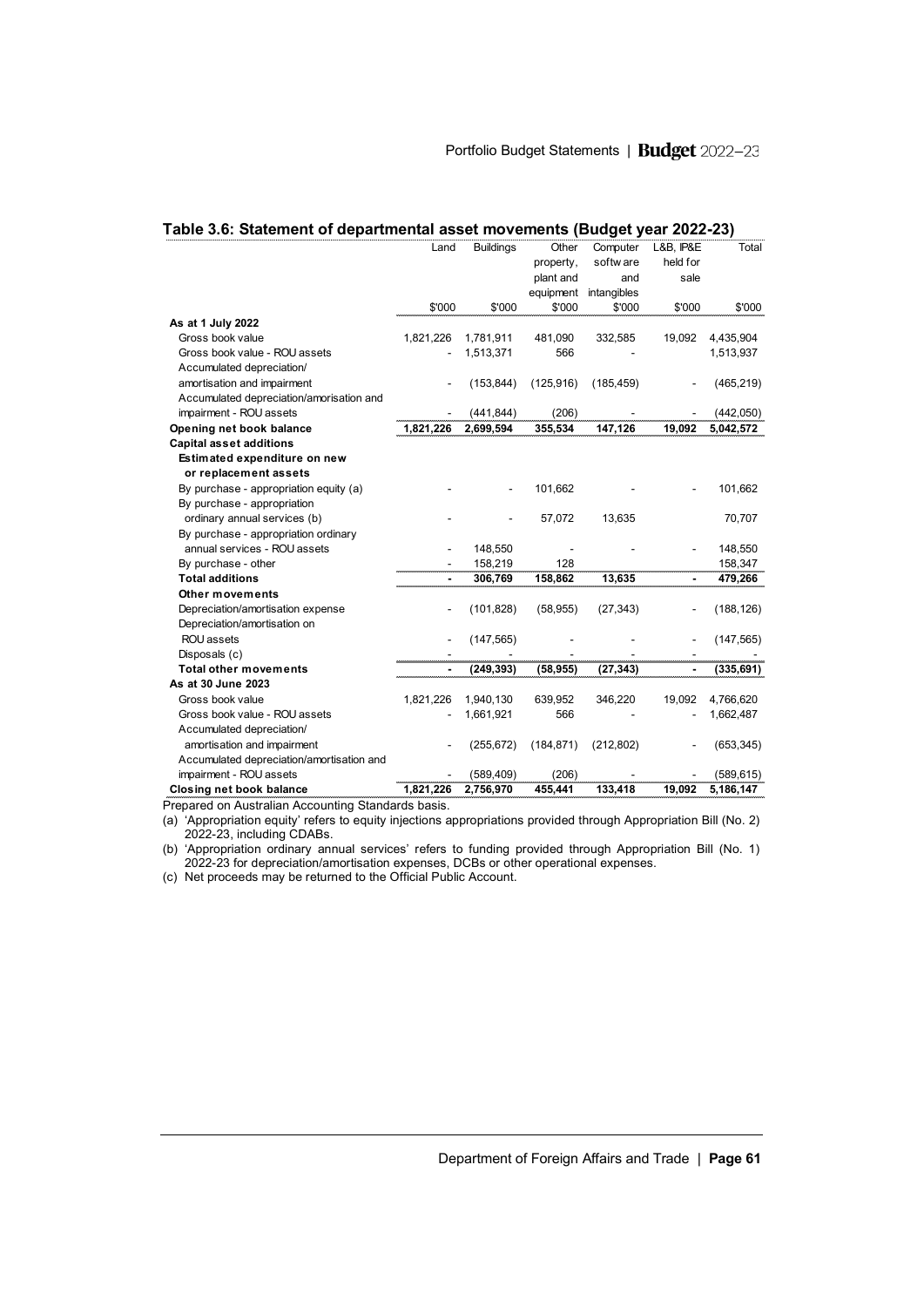#### **Table 3.7: Schedule of budgeted income and expenses administered on behalf of Government (for the period ended 30 June)**

| on . Ochodalo or paagotoa moonio and cxp<br>Government (for the period ended 30 June) |             |               |               |             |             |
|---------------------------------------------------------------------------------------|-------------|---------------|---------------|-------------|-------------|
|                                                                                       | 2021-22     | 2022-23       | 2023-24       | 2024-25     | 2025-26     |
|                                                                                       | Estimated   | <b>Budget</b> | Forw ard      | Forw ard    | Forw ard    |
|                                                                                       | actual      |               | estimate      | estimate    | estimate    |
|                                                                                       | \$'000      | \$'000        | \$'000        | \$'000      | \$'000      |
| <b>EXPENSES</b>                                                                       |             |               |               |             |             |
| Official Development Assistance                                                       | 3,502,749   | 3,663,937     | 3,420,843     | 3,466,191   | 3,524,426   |
| Multilateral replenishments and other                                                 |             |               |               |             |             |
| loans                                                                                 | 7,834       | 559,351       | 23,502        | 997,620     |             |
| Other grants and contributions                                                        | 525,665     | 618,802       | 603,072       | 566,146     | 556,279     |
| Export Finance Australia (EFA)                                                        | 9,000       | 6,500         | 6,500         | 6,500       | 6,500       |
| Payments to corporate Commonw ealth                                                   |             |               |               |             |             |
| entities - Tourism Australia                                                          | 135,347     | 139,643       | 139,740       | 140,457     | 140,229     |
| Other expenses                                                                        | 52,148      | 10,039        | 10,234        | 10,435      | 10,642      |
| Depreciation and amortisation (a)                                                     | 500         | 500           | 500           | 500         | 500         |
| Total expenses administered on                                                        |             |               |               |             |             |
| behalf of Government                                                                  | 4,233,243   | 4,998,772     | 4,204,391     | 5,187,849   | 4,238,576   |
| LESS:                                                                                 |             |               |               |             |             |
| <b>OWN-SOURCE INCOME</b>                                                              |             |               |               |             |             |
| Non-taxation revenue                                                                  |             |               |               |             |             |
| Fees and charges                                                                      | 392,979     | 568,122       | 552,714       | 578,436     | 568,437     |
| AIPRD loan interest                                                                   | 13,572      | 13,921        | 14,344        | 14,727      | 15,189      |
| EFA National Interest Account (NIA)                                                   | 16,892      | 33,513        | 22,161        | 19,711      | 18,661      |
| EFA dividend                                                                          | 5,671       | 5,250         | 5,950         | 6,650       | 7,350       |
| EFA competitive neutrality                                                            | 7,700       | 8,550         | 9,300         | 10,050      | 10,900      |
| Return of prior year administered                                                     | 31,452      | 31,610        | 31,768        | 31,927      | 32,086      |
| Other revenue and gains                                                               | 255         | 255           | 255           | 255         | 255         |
| <b>Total non-taxation revenue</b>                                                     | 468,521     | 661,221       | 636,492       | 661,756     | 652,878     |
| Total own-source revenue                                                              |             |               |               |             |             |
| administered on behalf of                                                             |             |               |               |             |             |
| Government                                                                            | 468,521     | 661,221       | 636,492       | 661,756     | 652,878     |
| Total own-sourced income                                                              |             |               |               |             |             |
| administered on behalf of                                                             |             |               |               |             |             |
| Government                                                                            | 468,521     | 661,221       | 636,492       | 661,756     | 652,878     |
| Net (cost of)/contribution by                                                         |             |               |               |             |             |
| services                                                                              | 3,764,722   | 4,337,551     | 3,567,899     | 4,526,093   | 3,585,698   |
| Total comprehensive income/(loss)                                                     | (3,764,722) | (4, 337, 551) | (3, 567, 899) | (4,526,093) | (3,585,698) |

Prepared on Australian Accounting Standards basis.

(a) From 2010-11, the Government introduced net cash appropriation arrangements where Bill 1 revenue appropriations for the depreciation/amortisation expenses of non-corporate Commonwealth entities (and select corporate Commonwealth entities) were replaced with a separate capital budget (the Administered Capital Budget, or ACB) provided through Bill 1 equity appropriations. For information regarding ACBs, please refer to Table 3.10 Administered Capital Budget Statement.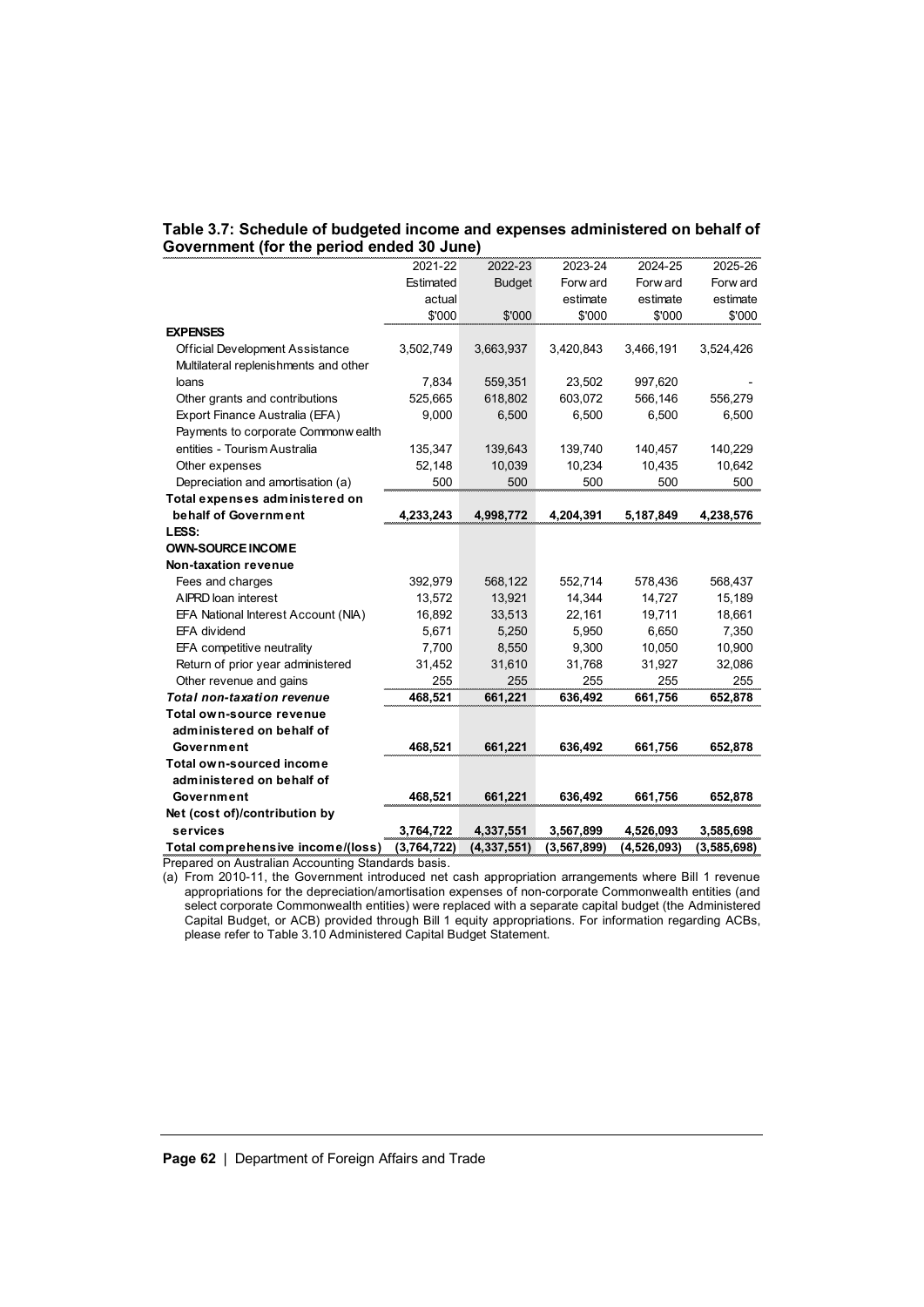| Table 3.8: Schedule of budgeted assets and liabilities administered on behalf of |  |
|----------------------------------------------------------------------------------|--|
| Government (as at 30 June)                                                       |  |

| Government (as at 30 June)              |           |               |           |           |           |
|-----------------------------------------|-----------|---------------|-----------|-----------|-----------|
|                                         | 2021-22   | 2022-23       | 2023-24   | 2024-25   | 2025-26   |
|                                         | Estimated | <b>Budget</b> | Forw ard  | Forw ard  | Forw ard  |
|                                         | actual    |               | estimate  | estimate  | estimate  |
|                                         | \$'000    | \$'000        | \$'000    | \$'000    | \$'000    |
| <b>ASSETS</b>                           |           |               |           |           |           |
| <b>Financial assets</b>                 |           |               |           |           |           |
| Cash and cash equivalents               | 23,317    | 23,317        | 23,317    | 23,317    | 23,317    |
| A IPRD loans                            | 169,661   | 173,831       | 178,424   | 183,400   | 188,838   |
| Multilateral investments                | 2,560,275 | 2,600,275     | 2,600,275 | 2,640,275 | 2,640,275 |
| Investments in portfolio entities       | 595.802   | 595,802       | 595,802   | 595,802   | 595,802   |
| Investments in external entities        | 12.601    | 20,149        | 24.000    | 24.000    | 24,000    |
| Trade and other receivables             | 71,539    | 72,089        | 72,639    | 73,189    | 73,739    |
| <b>Total financial assets</b>           | 3,433,195 | 3,485,463     | 3,494,457 | 3,539,983 | 3,545,971 |
| <b>Non-financial assets</b>             |           |               |           |           |           |
| Computer softw are internally developed | 745       | 773           | 801       | 829       | 857       |
| <b>Total non-financial assets</b>       | 745       | 773           | 801       | 829       | 857       |
| Total assets administered on            |           |               |           |           |           |
| behalf of Government                    | 3,433,940 | 3,486,236     | 3,495,258 | 3,540,812 | 3,546,828 |
| <b>LIABILITIES</b>                      |           |               |           |           |           |
| <b>Payables</b>                         |           |               |           |           |           |
| Multilateral replenishments             | 1,519,645 | 1,780,357     | 1,436,221 | 2,102,428 | 1,692,740 |
| Other payables                          | 225,100   | 225,100       | 225,100   | 225,100   | 225,100   |
| <b>Total payables</b>                   | 1,744,745 | 2,005,457     | 1,661,321 | 2,327,528 | 1,917,840 |
| <b>Provisions</b>                       |           |               |           |           |           |
| NIA financial guarantee                 | 16,330    | 16,330        | 16,330    | 16,330    | 16,330    |
| Employee provisions                     | 81.510    | 81,510        | 81,510    | 81,510    | 81,510    |
| <b>Total provisions</b>                 | 97,840    | 97,840        | 97,840    | 97,840    | 97,840    |
| Total liabilities administered on       |           |               |           |           |           |
| behalf of Government                    | 1,842,585 | 2,103,297     | 1,759,161 | 2,425,368 | 2,015,680 |
| Net assets/(liabilities)                | 1,591,355 | 1,382,939     | 1,736,097 | 1,115,444 | 1,531,148 |

**Prepared on Australian Accounting Standards basis.**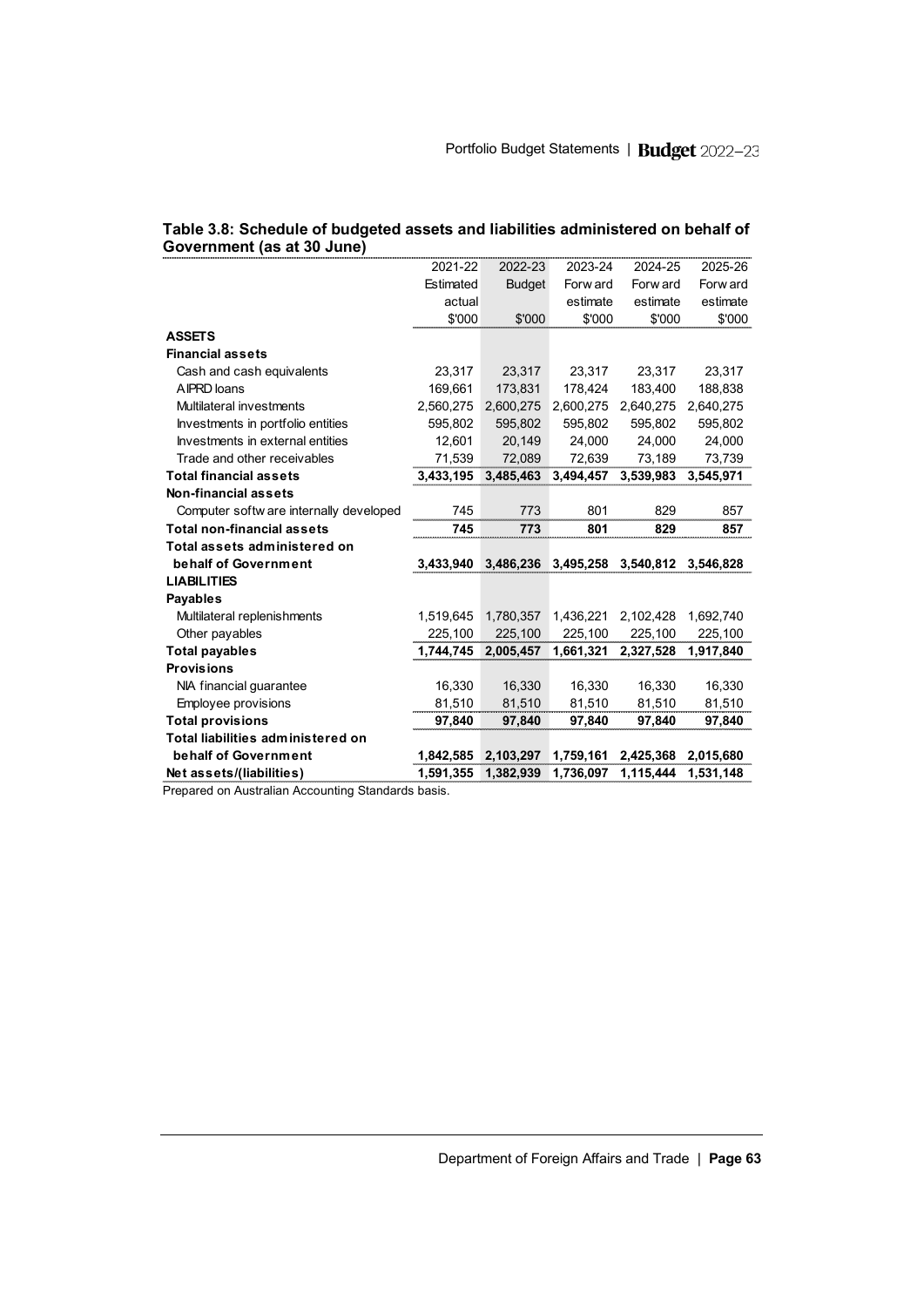| սցսա        |                                          |                                    |                                               |                                                              |
|-------------|------------------------------------------|------------------------------------|-----------------------------------------------|--------------------------------------------------------------|
|             |                                          |                                    |                                               | 2025-26                                                      |
|             |                                          |                                    |                                               | Forw ard                                                     |
|             |                                          |                                    |                                               | estimate                                                     |
|             |                                          |                                    |                                               | \$'000                                                       |
|             |                                          |                                    |                                               |                                                              |
|             |                                          |                                    |                                               |                                                              |
| 392,979     | 568,122                                  | 552,714                            | 578,436                                       | 568,437                                                      |
| 139,994     | 140,694                                  | 141,398                            | 142,812                                       | 144,240                                                      |
|             |                                          |                                    |                                               |                                                              |
| 31,452      | 31,610                                   | 31,768                             | 31,927                                        | 32,086                                                       |
| 16,892      | 33,513                                   | 22,161                             | 19,711                                        | 18,661                                                       |
| 5,671       | 5,250                                    | 5,950                              | 6,650                                         | 7,350                                                        |
| 7,700       | 8,550                                    | 9,300                              | 10,050                                        | 10,900                                                       |
| 255         | 255                                      | 255                                | 255                                           | 255                                                          |
| 594,943     | 787,994                                  | 763,546                            | 789,841                                       | 781,929                                                      |
|             |                                          |                                    |                                               |                                                              |
| 3,836,606   | 4,015,303                                | 3,797,417                          | 3,841,838                                     | 3,885,124                                                    |
| 525,665     | 618,802                                  | 603,072                            | 566,146                                       | 556,279                                                      |
|             |                                          |                                    |                                               |                                                              |
| 135,347     | 139,643                                  | 139.740                            | 140,457                                       | 140,229                                                      |
| 61,148      | 16,539                                   | 16,734                             | 16,935                                        | 17,142                                                       |
| 4,558,766   | 4,790,287                                | 4,556,963                          | 4,565,376                                     | 4,598,774                                                    |
|             |                                          |                                    |                                               |                                                              |
| (3,963,823) | (4,002,293)                              | (3,793,417)                        | (3,775,535)                                   | (3,816,845)                                                  |
|             |                                          |                                    |                                               |                                                              |
|             |                                          |                                    |                                               |                                                              |
| 9,751       | 9,751                                    | 9,751                              | 9,751                                         | 9,751                                                        |
| 10,129      |                                          |                                    |                                               |                                                              |
| 19,880      | 9,751                                    | 9,751                              | 9,751                                         | 9,751                                                        |
|             | 2021-22<br>Estimated<br>actual<br>\$'000 | 2022-23<br><b>Budget</b><br>\$'000 | <br>2023-24<br>Forw ard<br>estimate<br>\$'000 | <b>THE PAIR</b><br>2024-25<br>Forw ard<br>estimate<br>\$'000 |

#### **Table 3.9: Schedule of budgeted administered cash flows (for the period ended 30 June)**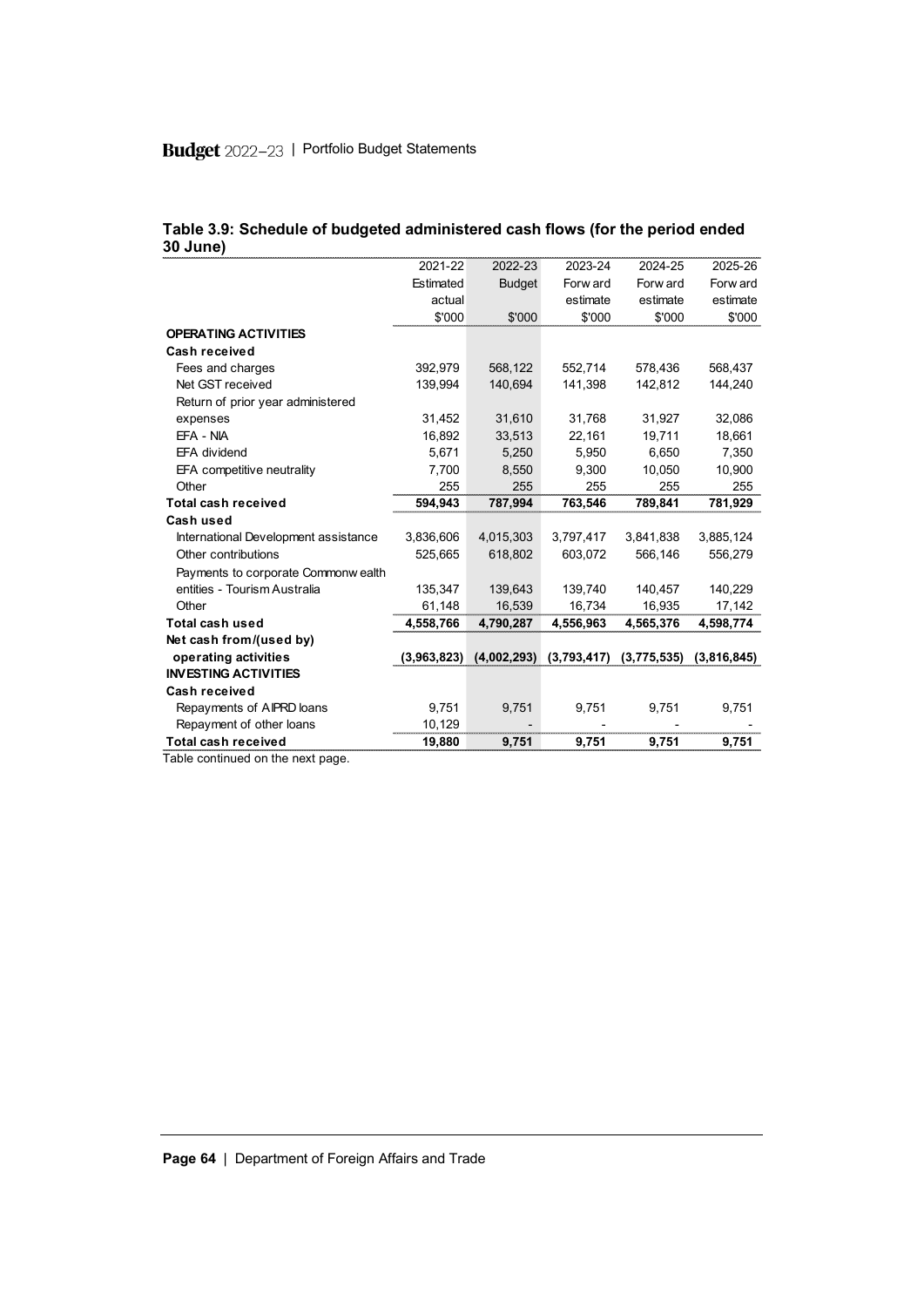| 30 June) (continued)                    |             |               |             |             |             |
|-----------------------------------------|-------------|---------------|-------------|-------------|-------------|
|                                         | 2021-22     | 2022-23       | 2023-24     | 2024-25     | 2025-26     |
|                                         | Estimated   | <b>Budget</b> | Forw ard    | Forw ard    | Forw ard    |
|                                         | actual      |               | estimate    | estimate    | estimate    |
|                                         | \$'000      | \$'000        | \$'000      | \$'000      | \$'000      |
| Cash used                               |             |               |             |             |             |
| Purchase of computer softw are          | 528         | 528           | 528         | 528         | 528         |
| Other investing payments for policy     |             |               |             |             |             |
| purposes                                | 134,882     | 127,967       | 132,462     | 138,578     | 193,230     |
| Investment in Emerging Markets Impact   |             |               |             |             |             |
| Investment Fund trust (EMIIF)           | 5,897       | 7,548         | 3,851       |             |             |
| Loans made                              | 10,679      | 550           | 550         | 550         | 550         |
| Total cash used                         | 151,986     | 136,593       | 137,391     | 139,656     | 194,308     |
| Net cash from/(used by)                 |             |               |             |             |             |
| investing activities                    | (132, 106)  | (126, 842)    | (127, 640)  | (129,905)   | (184,557)   |
| <b>FINANCING ACTIVITIES</b>             |             |               |             |             |             |
| <b>Cash received</b>                    |             |               |             |             |             |
| Contributed equity                      | 6.425       | 8,076         | 4.379       | 528         | 528         |
| <b>Total cash received</b>              | 6,425       | 8,076         | 4,379       | 528         | 528         |
| Net cash from/(used by)                 |             |               |             |             |             |
| financing activities                    | 6,425       | 8,076         | 4,379       | 528         | 528         |
| Net increase/(decrease) in cash         |             |               |             |             |             |
| held                                    | (4,089,504) | (4, 121, 059) | (3,916,678) | (3,904,912) | (4,000,874) |
| Cash and cash equivalents at            |             |               |             |             |             |
| beginning of reporting period           | 25,615      | 23,317        | 23,317      | 23,317      | 23,317      |
| Cash from Official Public Account for:  |             |               |             |             |             |
| - Appropriations and Special Accounts   | 4,323,660   | 4,437,271     | 4,178,738   | 4,188,079   | 4,236,426   |
| - Special appropriations                | 330,945     | 340,839       | 369,839     | 373,613     | 411,888     |
| Total cash from Official Public Account | 4,654,605   | 4,778,110     | 4,548,577   | 4,561,692   | 4,648,314   |
| Cash to Official Public Account for:    |             |               |             |             |             |
| - Appropriations                        | 567,399     | 657,051       | 631,899     | 656,780     | 647,440     |
| Total cash to Official Public Account   | 567,399     | 657,051       | 631,899     | 656,780     | 647,440     |
| Cash and cash equivalents at            |             |               |             |             |             |
| end of reporting period                 | 23,317      | 23,317        | 23,317      | 23.317      | 23,317      |

# **Table 3.9: Schedule of budgeted administered cash flows (for the period ended**

**Prepared on Australian Accounting Standards basis.**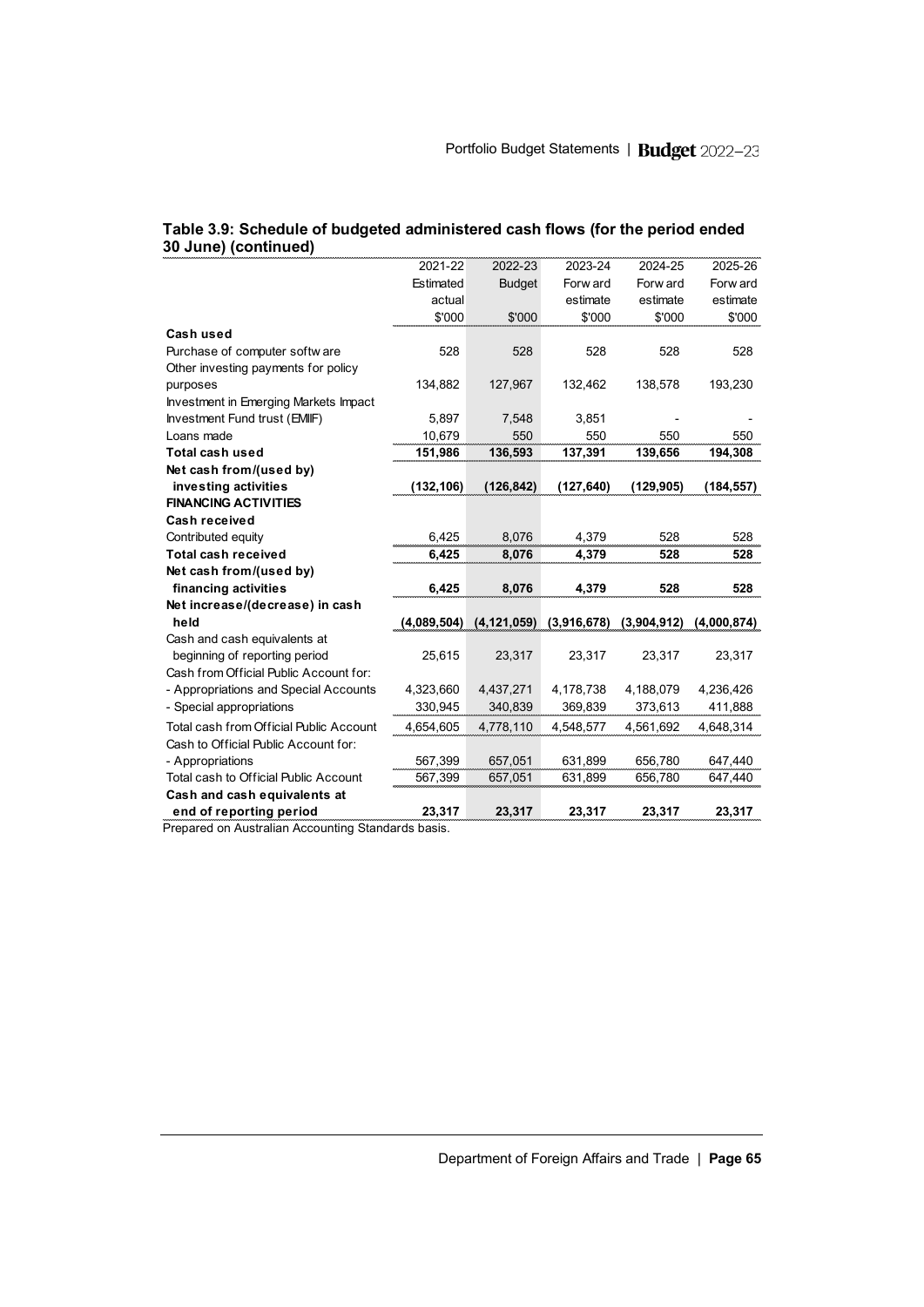# Budget 2022-23 | Portfolio Budget Statements

| Table 3.10: Schedule of administered capital budget statement (for the period |  |
|-------------------------------------------------------------------------------|--|
| ended 30 June)                                                                |  |

| ended 30 June)                      |           |               |          |          |          |
|-------------------------------------|-----------|---------------|----------|----------|----------|
|                                     | 2021-22   | 2022-23       | 2023-24  | 2024-25  | 2025-26  |
|                                     | Estimated | <b>Budget</b> | Forw ard | Forw ard | Forw ard |
|                                     | actual    |               | estimate | estimate | estimate |
|                                     | \$'000    | \$'000        | \$'000   | \$'000   | \$'000   |
| <b>NEW CAPITAL APPROPRIATIONS</b>   |           |               |          |          |          |
| Capital budget - Bill 1 (ACB)       | 528       | 528           | 528      | 528      | 528      |
| Administered Assets and Liabilities |           |               |          |          |          |
| $-$ Bill 2                          | 5,897     | 7,548         | 3,851    |          |          |
| Total new capital appropriations    | 6,425     | 8,076         | 4,379    | 528      | 528      |
| <b>Provided for:</b>                |           |               |          |          |          |
| Purchase of non-financial assets    | 528       | 528           | 528      | 528      | 528      |
| Other Items                         | 5,897     | 7.548         | 3,851    |          |          |
| <b>Total items</b>                  | 6,425     | 8.076         | 4,379    | 528      | 528      |
| <b>PURCHASE OF NON-FINANCIAL</b>    |           |               |          |          |          |
| <b>ASSETS</b>                       |           |               |          |          |          |
| Funded by capital appropriation     |           |               |          |          |          |
| - ACB $(a)$                         | 528       | 528           | 528      | 528      | 528      |
| <b>TOTAL</b>                        | 528       | 528           | 528      | 528      | 528      |
| Total cash used to acquire assets   | 528       | 528           | 528      | 528      | 528      |
|                                     |           |               |          |          |          |

Prepared on Australian Accounting Standards basis.

(a) Includes purchases from current and previous years' Administered Capital Budgets (ACBs).